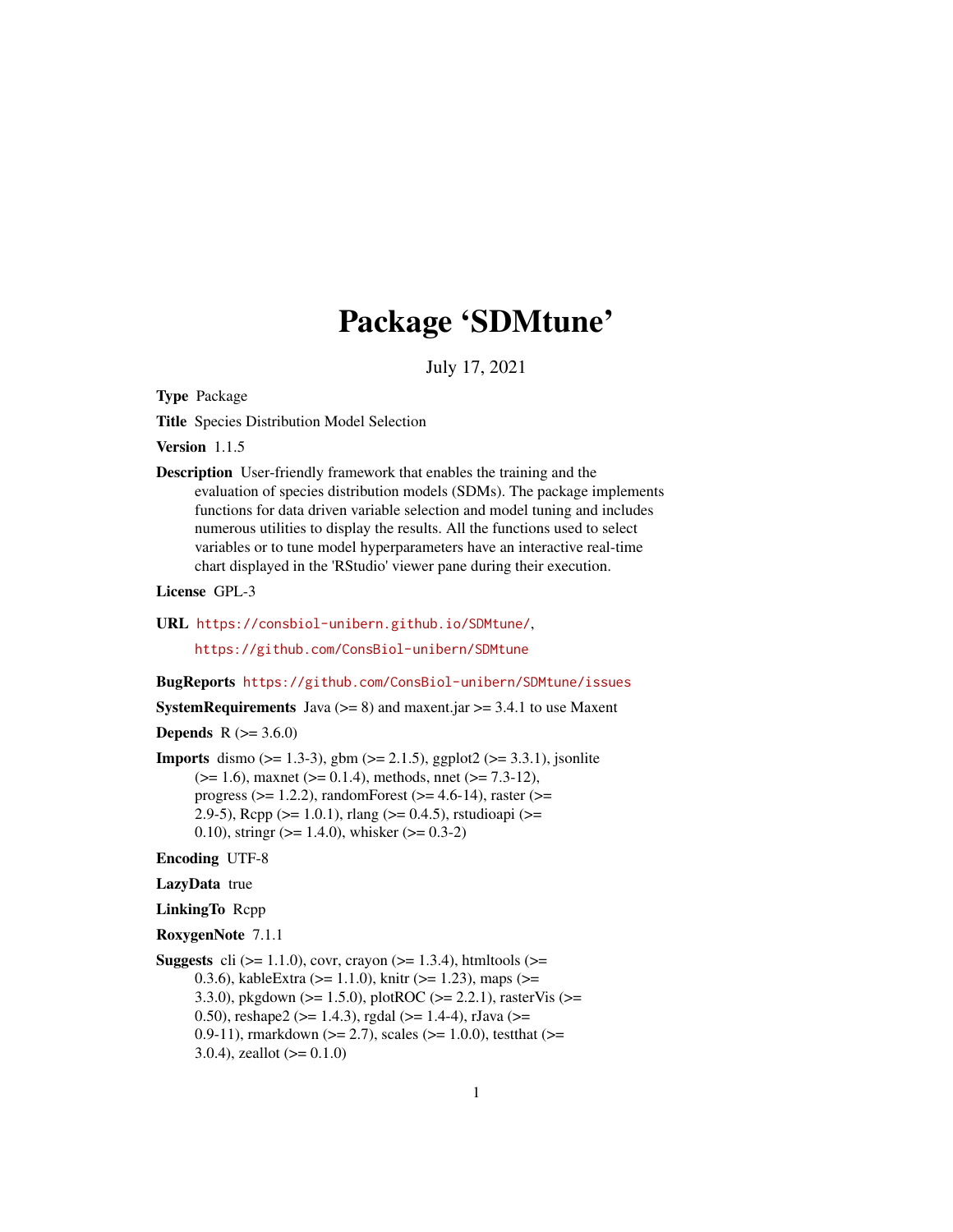#### VignetteBuilder knitr

Collate 'ANN-class.R' 'BRT-class.R' 'Maxent-class.R' 'Maxnet-class.R' 'RF-class.R' 'RcppExports.R' 'SWD-class.R' 'SDMmodel-class.R' 'SDMmodel2MaxEnt.R' 'SDMmodelCV-class.R' 'SDMtune-class.R' 'SDMtune-package.R' 'addSamplesToBg.R' 'aicc.R' 'auc.R' 'chart-utils.R' 'checkMaxentInstallation.R' 'confMatrix.R' 'convertFolds.R' 'corVar.R' 'doJk.R' 'getTunableArgs.R' 'gridSearch.R' 'maxentTh.R' 'maxentVarImp.R' 'mergeSWD.R' 'modelReport.R' 'optimizeModel.R' 'plotCor.R' 'plotJk.R' 'plotPA.R' 'plotPred.R' 'plotROC.R' 'plotResponse.R' 'plotVarImp.R' 'predict-ANN.R' 'predict-BRT.R' 'predict-Maxent.R' 'predict-RF.R' 'predict-SDMmodel.R' 'predict-SDMmodelCV.R' 'prepareSWD.R' 'randomFolds.R' 'randomSearch.R' 'reduceVar.R' 'swd2csv.R' 'thinData.R' 'thresholds.R' 'train.R' 'trainANN.R' 'trainBRT.R' 'trainMaxent.R' 'trainMaxnet.R' 'trainRF.R' 'trainValTest.R' 'tss.R' 'utils.R' 'varImp.R' 'varSel.R' 'virtualSp.R' 'zzz.R'

### Language en-US

NeedsCompilation yes

Author Sergio Vignali [aut, cre] (<<https://orcid.org/0000-0002-3390-5442>>), Arnaud Barras [aut] (<<https://orcid.org/0000-0003-0850-6965>>), Veronika Braunisch [aut] (<<https://orcid.org/0000-0001-7035-4662>>), Conservation Biology - University of Bern [fnd]

Maintainer Sergio Vignali <sergio.vignali@iee.unibe.ch>

Repository CRAN

Date/Publication 2021-07-17 05:20:02 UTC

## R topics documented:

| $\mathbf{3}$           |
|------------------------|
| aicc<br>$\overline{4}$ |
| 6                      |
| 6                      |
| 8                      |
| <b>9</b>               |
| confMatrix<br>-10      |
| -11                    |
|                        |
|                        |
|                        |
|                        |
|                        |
|                        |
|                        |
| <sup>20</sup>          |
|                        |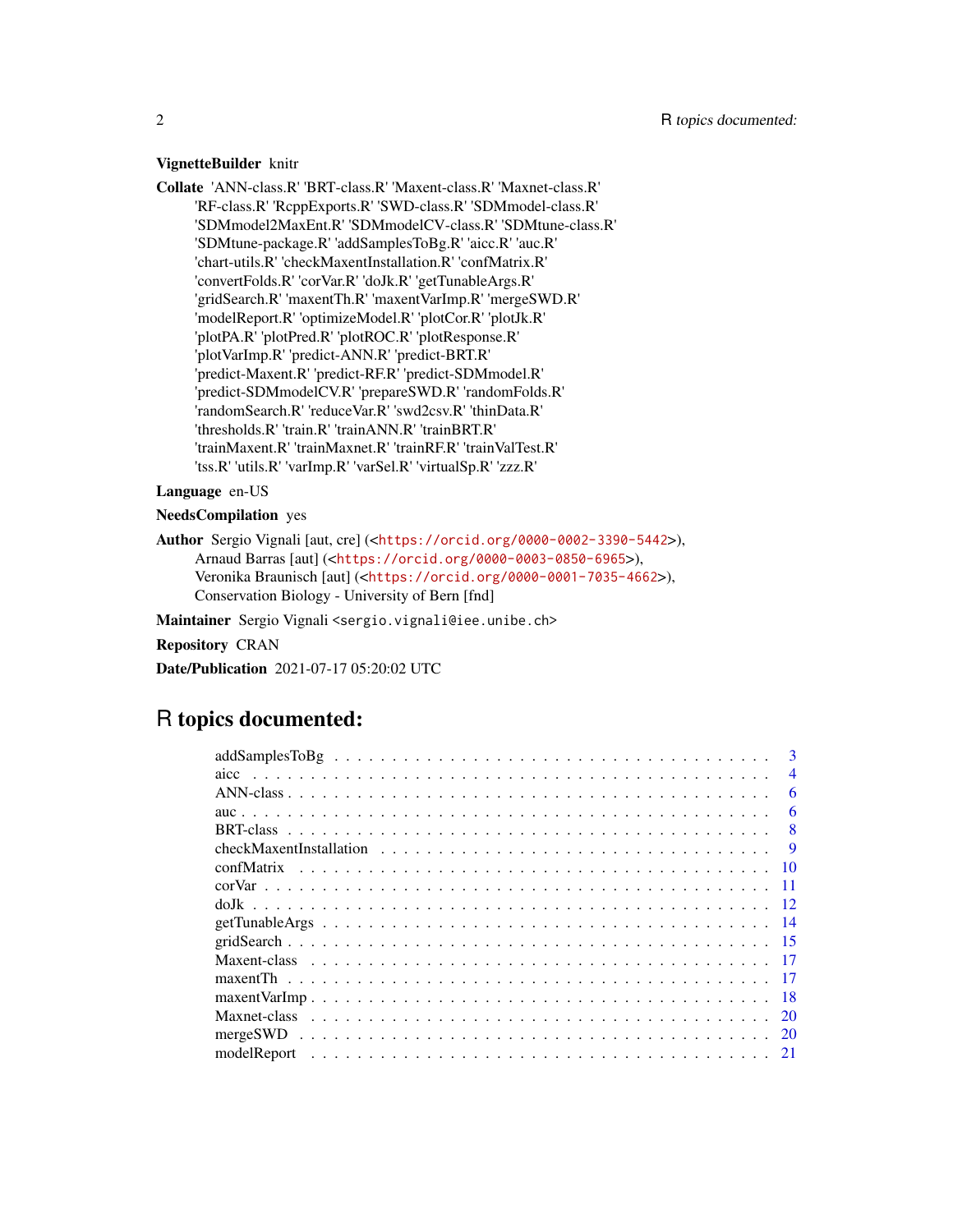<span id="page-2-0"></span>

|                                                                                                                 |  |  |  |  |  |  |  |  | 23 |
|-----------------------------------------------------------------------------------------------------------------|--|--|--|--|--|--|--|--|----|
|                                                                                                                 |  |  |  |  |  |  |  |  | 25 |
|                                                                                                                 |  |  |  |  |  |  |  |  | 27 |
|                                                                                                                 |  |  |  |  |  |  |  |  | 28 |
|                                                                                                                 |  |  |  |  |  |  |  |  | 29 |
|                                                                                                                 |  |  |  |  |  |  |  |  | 30 |
|                                                                                                                 |  |  |  |  |  |  |  |  | 31 |
|                                                                                                                 |  |  |  |  |  |  |  |  | 33 |
|                                                                                                                 |  |  |  |  |  |  |  |  | 34 |
|                                                                                                                 |  |  |  |  |  |  |  |  | 35 |
|                                                                                                                 |  |  |  |  |  |  |  |  | 36 |
| $predict, Maxent-method \dots \dots \dots \dots \dots \dots \dots \dots \dots \dots \dots \dots \dots \dots$    |  |  |  |  |  |  |  |  | 37 |
|                                                                                                                 |  |  |  |  |  |  |  |  | 38 |
| $predict, SDM model-method \dots \dots \dots \dots \dots \dots \dots \dots \dots \dots \dots \dots \dots \dots$ |  |  |  |  |  |  |  |  | 38 |
| $predict, SDM modelCV-method \dots \dots \dots \dots \dots \dots \dots \dots \dots \dots \dots \dots \dots$     |  |  |  |  |  |  |  |  | 41 |
| prepareSWD                                                                                                      |  |  |  |  |  |  |  |  | 43 |
|                                                                                                                 |  |  |  |  |  |  |  |  | 44 |
|                                                                                                                 |  |  |  |  |  |  |  |  | 45 |
|                                                                                                                 |  |  |  |  |  |  |  |  | 47 |
|                                                                                                                 |  |  |  |  |  |  |  |  | 49 |
| SDMmodel-class                                                                                                  |  |  |  |  |  |  |  |  | 50 |
|                                                                                                                 |  |  |  |  |  |  |  |  | 50 |
| SDMmodelCV-class                                                                                                |  |  |  |  |  |  |  |  | 51 |
|                                                                                                                 |  |  |  |  |  |  |  |  | 52 |
| <b>SWD-class</b>                                                                                                |  |  |  |  |  |  |  |  | 52 |
|                                                                                                                 |  |  |  |  |  |  |  |  | 53 |
|                                                                                                                 |  |  |  |  |  |  |  |  | 54 |
|                                                                                                                 |  |  |  |  |  |  |  |  | 55 |
|                                                                                                                 |  |  |  |  |  |  |  |  | 57 |
|                                                                                                                 |  |  |  |  |  |  |  |  | 60 |
|                                                                                                                 |  |  |  |  |  |  |  |  | 62 |
|                                                                                                                 |  |  |  |  |  |  |  |  | 64 |
|                                                                                                                 |  |  |  |  |  |  |  |  | 65 |
|                                                                                                                 |  |  |  |  |  |  |  |  | 67 |
|                                                                                                                 |  |  |  |  |  |  |  |  |    |
|                                                                                                                 |  |  |  |  |  |  |  |  | 69 |
|                                                                                                                 |  |  |  |  |  |  |  |  |    |

<span id="page-2-1"></span>addSamplesToBg *Add Samples to Background*

### Description

The function add the presence locations to the background. This is equivalent to the Maxent argument addsamplestobackground=true.

### Usage

addSamplesToBg(x, all = FALSE)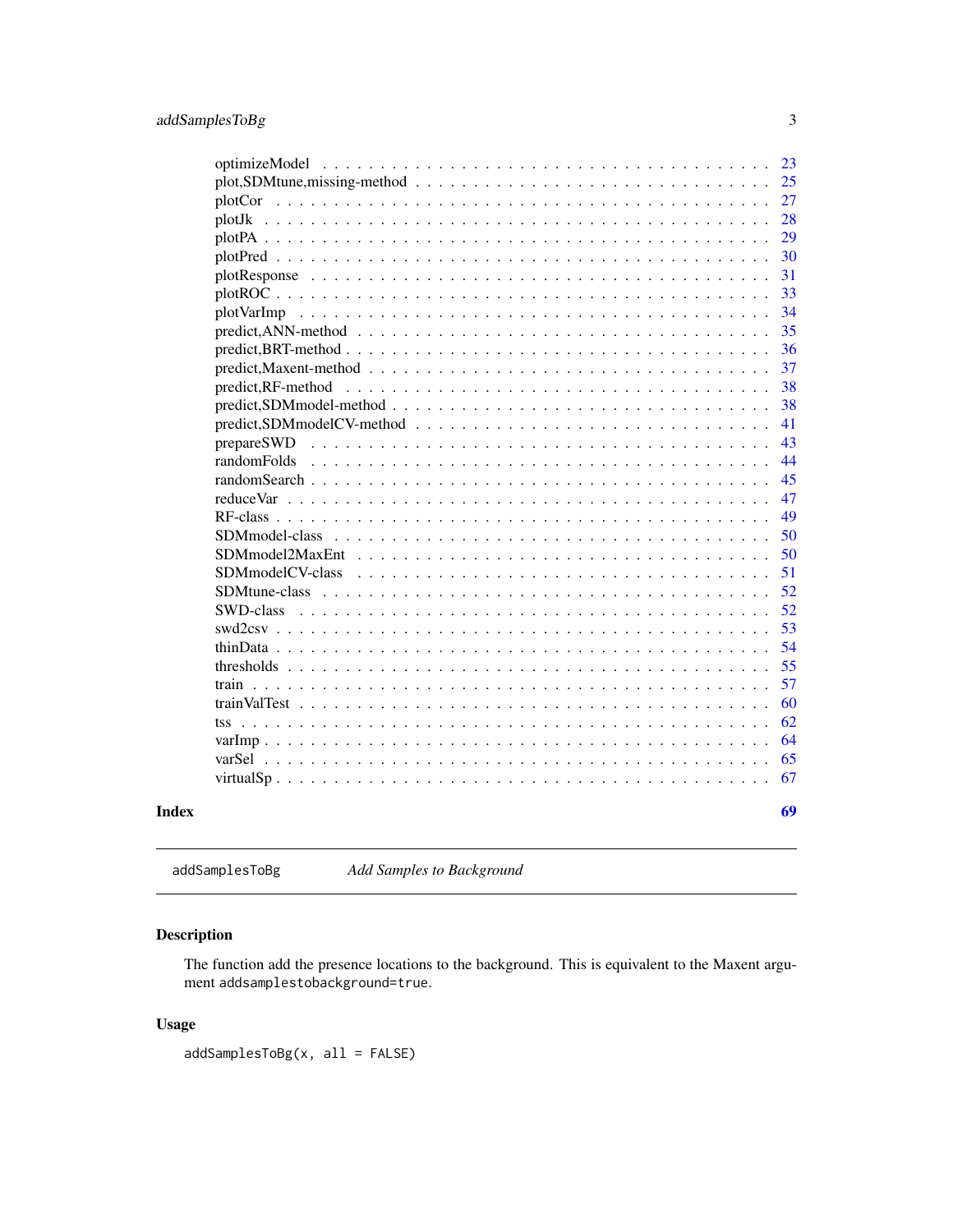#### <span id="page-3-0"></span>**Arguments**

| $\mathsf{x}$ | <b>SWD</b> object.                                                                                                                                              |
|--------------|-----------------------------------------------------------------------------------------------------------------------------------------------------------------|
| all          | logical, if TRUE it adds all the presence locations even if already included in<br>the background locations, default is FALSE. This is equivalent to the Maxent |
|              | argument addallsamplestobackground=true.                                                                                                                        |

### Value

An object of class [SWD.](#page-51-1)

#### Author(s)

Sergio Vignali

### Examples

```
# Acquire environmental variables
files <- list.files(path = file.path(system.file(package = "dismo"), "ex"),
                    pattern = "grd", full.names = TRUE)
predictors <- raster::stack(files)
# Prepare presence and background locations
p_coords <- virtualSp$presence
bg_coords <- virtualSp$background
# Create SWD object
data <- prepareSWD(species = "Virtual species", p = p_coords, a = bg_coords,
                   env = predictors, categorical = "biome")
# Add presence locations with values not included in the background to the
# background locations
new_data <- addSamplesToBg(data)
new_data
# Add all the presence locations to the background locations, even if they
# have values already included in the background
new_data <- addSamplesToBg(data, all = TRUE)
new_data
```
<span id="page-3-1"></span>

| aicc | AICc |  |  |
|------|------|--|--|
|------|------|--|--|

### Description

Compute the Akaike Information Criterion corrected for small samples size (Warren and Seifert, 2011).

#### Usage

aicc(model, env)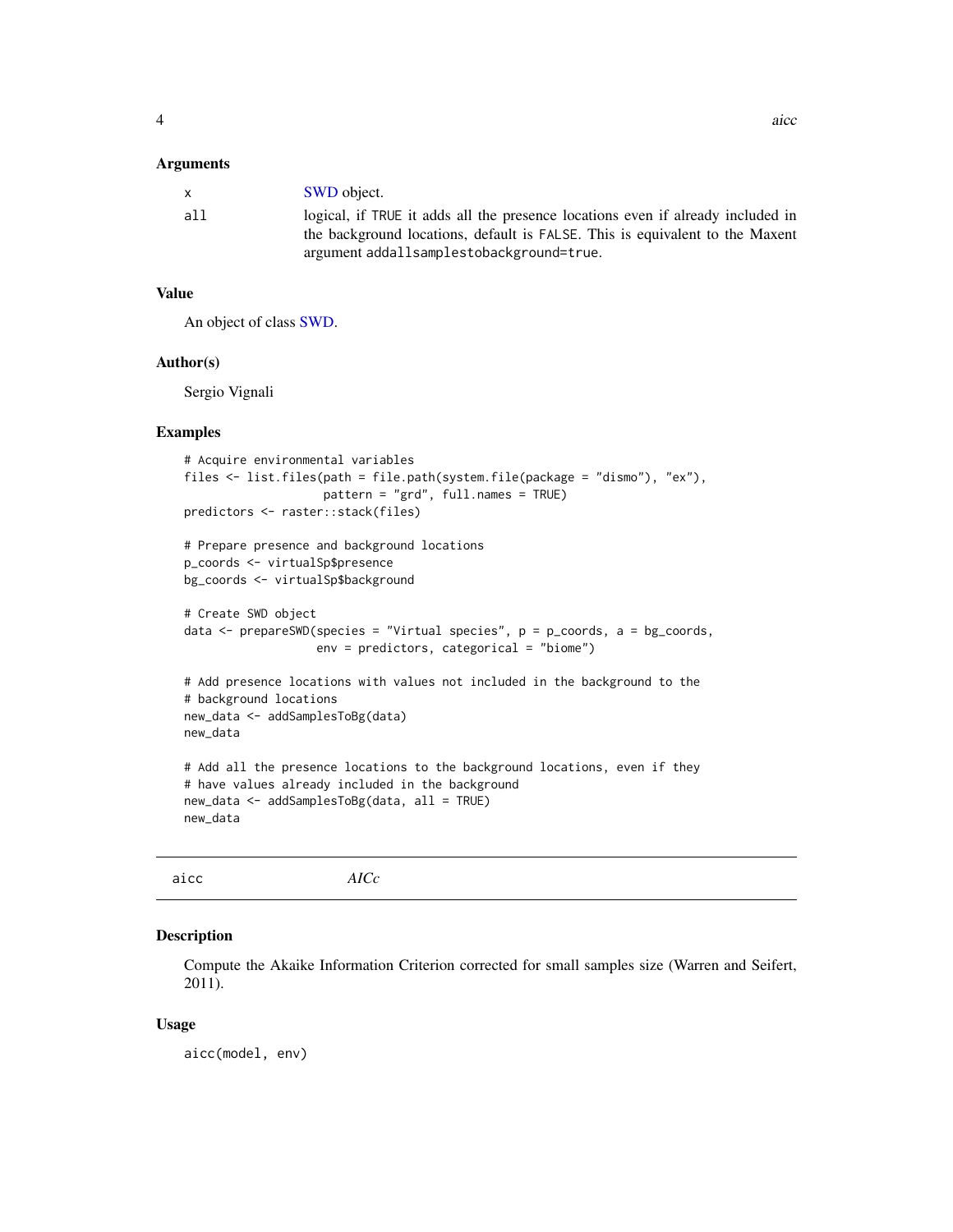<span id="page-4-0"></span>aicc 5 and 5 and 5 and 5 and 5 and 5 and 5 and 5 and 5 and 5 and 5 and 5 and 5 and 5 and 5 and 5 and 5 and 5 and 5 and 5 and 5 and 5 and 5 and 5 and 5 and 5 and 5 and 5 and 5 and 5 and 5 and 5 and 5 and 5 and 5 and 5 and 5

#### **Arguments**

| model | SDM model object.                             |
|-------|-----------------------------------------------|
| env   | stack containing the environmental variables. |

### Details

The function is available only for Maxent and Maxnet methods.

### Value

The computed AICc

#### Author(s)

Sergio Vignali

### References

Warren D.L., Seifert S.N., (2011). Ecological niche modeling in Maxent: the importance of model complexity and the performance of model selection criteria. Ecological Applications, 21(2), 335–342.

#### See Also

[auc](#page-5-1) and [tss.](#page-61-1)

```
# Acquire environmental variables
files <- list.files(path = file.path(system.file(package = "dismo"), "ex"),
                    pattern = "grd", full.names = TRUE)
predictors <- raster::stack(files)
# Prepare presence and background locations
p_coords <- virtualSp$presence
bg_coords <- virtualSp$background
# Create SWD object
data <- prepareSWD(species = "Virtual species", p = p_coords, a = bg_coords,
                  env = predictors, categorical = "biome")
# Train a model
model \le train(method = "Maxnet", data = data, fc = "l")
# Compute the AICc
aicc(model, predictors)
```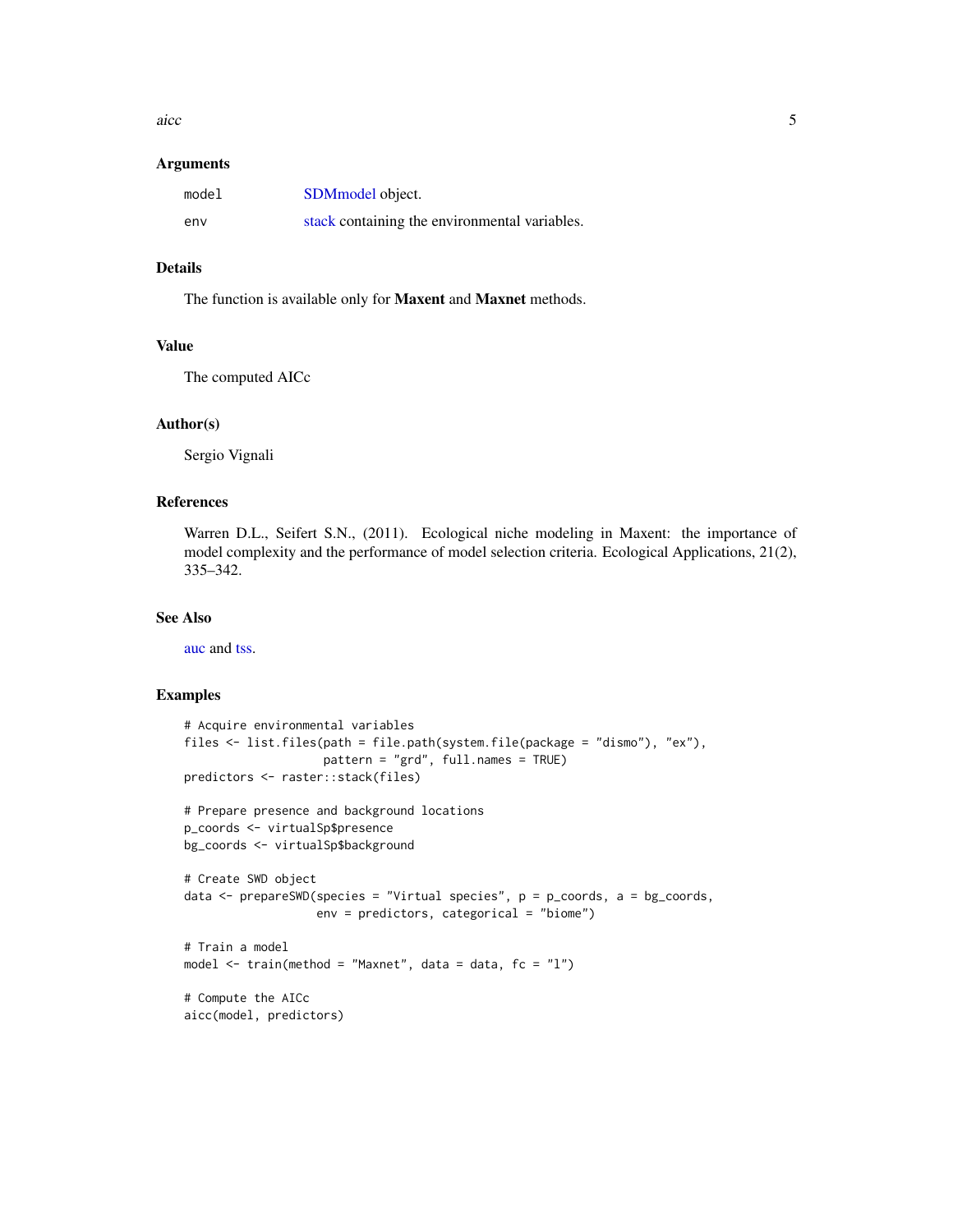<span id="page-5-2"></span><span id="page-5-0"></span>

### Description

This Class represents an Artificial Neural Network model objects and hosts all the information related to the model.

### Details

See [nnet](#page-0-0) for the meaning of the slots.

### Slots

size integer. Number of the units in the hidden layer.

decay numeric. Weight decay.

rang numeric. Initial random weights.

maxit integer. Maximum number of iterations.

model [nnet.](#page-0-0) The randomForest model object.

### Author(s)

Sergio Vignali

<span id="page-5-1"></span>auc *AUC*

#### Description

Compute the AUC using the Man-Whitney U Test formula.

### Usage

auc(model, test = NULL)

### Arguments

| model | An SDM model or SDM model CV object.                                                                                                                       |
|-------|------------------------------------------------------------------------------------------------------------------------------------------------------------|
| test  | SWD object when model is an SDM model object; logical or SWD object when<br>model is an SDM model CV object. If not provided it computes the training AUC, |
|       | see details. Default is NULL.                                                                                                                              |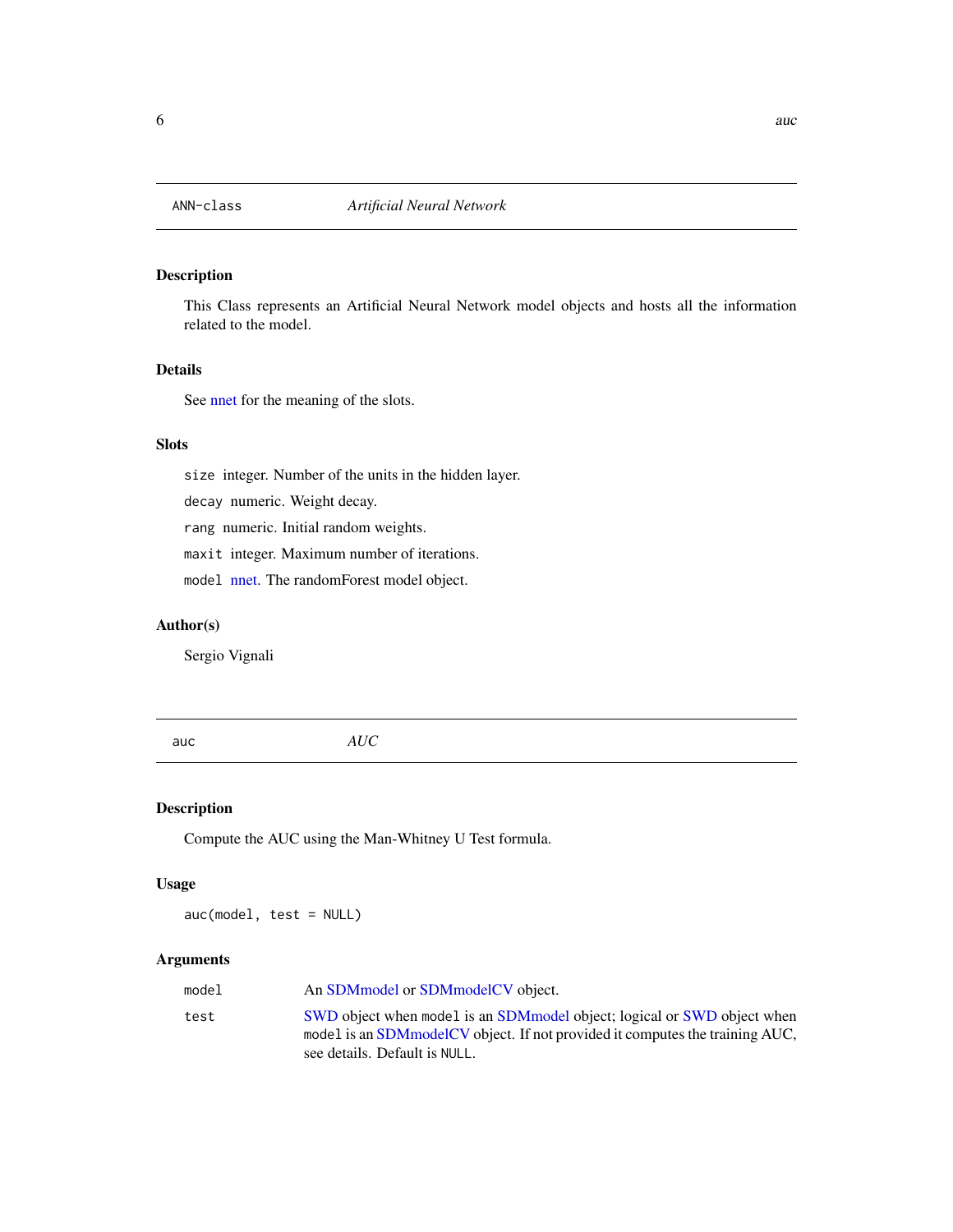<span id="page-6-0"></span>auch  $\sim$  7

### Details

For [SDMmodelCV](#page-50-1) objects, the function computes the mean of the training AUC values of the kfolds. If test = TRUE it computes the mean of the testing AUC values for the k-folds. If test is an [SWD](#page-51-1) object, it computes the mean AUC values for the provided testing dataset.

### Value

The value of the AUC.

#### Author(s)

Sergio Vignali

#### References

Mason, S. J. and Graham, N. E. (2002), Areas beneath the relative operating characteristics (ROC) and relative operating levels (ROL) curves: Statistical significance and interpretation. Q.J.R. Meteorol. Soc., 128: 2145-2166.

#### See Also

[aicc](#page-3-1) and [tss.](#page-61-1)

```
# Acquire environmental variables
files <- list.files(path = file.path(system.file(package = "dismo"), "ex"),
                    pattern = "grd", full.names = TRUE)
predictors <- raster::stack(files)
# Prepare presence and background locations
p_coords <- virtualSp$presence
bg_coords <- virtualSp$background
# Create SWD object
data \leq prepareSWD(species = "Virtual species", p = p\_{\text{coordinates}}, a = bg_coords,
                   env = predictors, categorical = "biome")
# Split presence locations in training (80%) and testing (20%) datasets
datasets <- trainValTest(data, test = 0.2, only_presence = TRUE)
train <- datasets[[1]]
test <- datasets[[2]]
# Train a model
model <- train(method = "Maxnet", data = train, fc = "l")
# Compute the training AUC
auc(model)
# Compute the testing AUC
auc(model, test = test)
```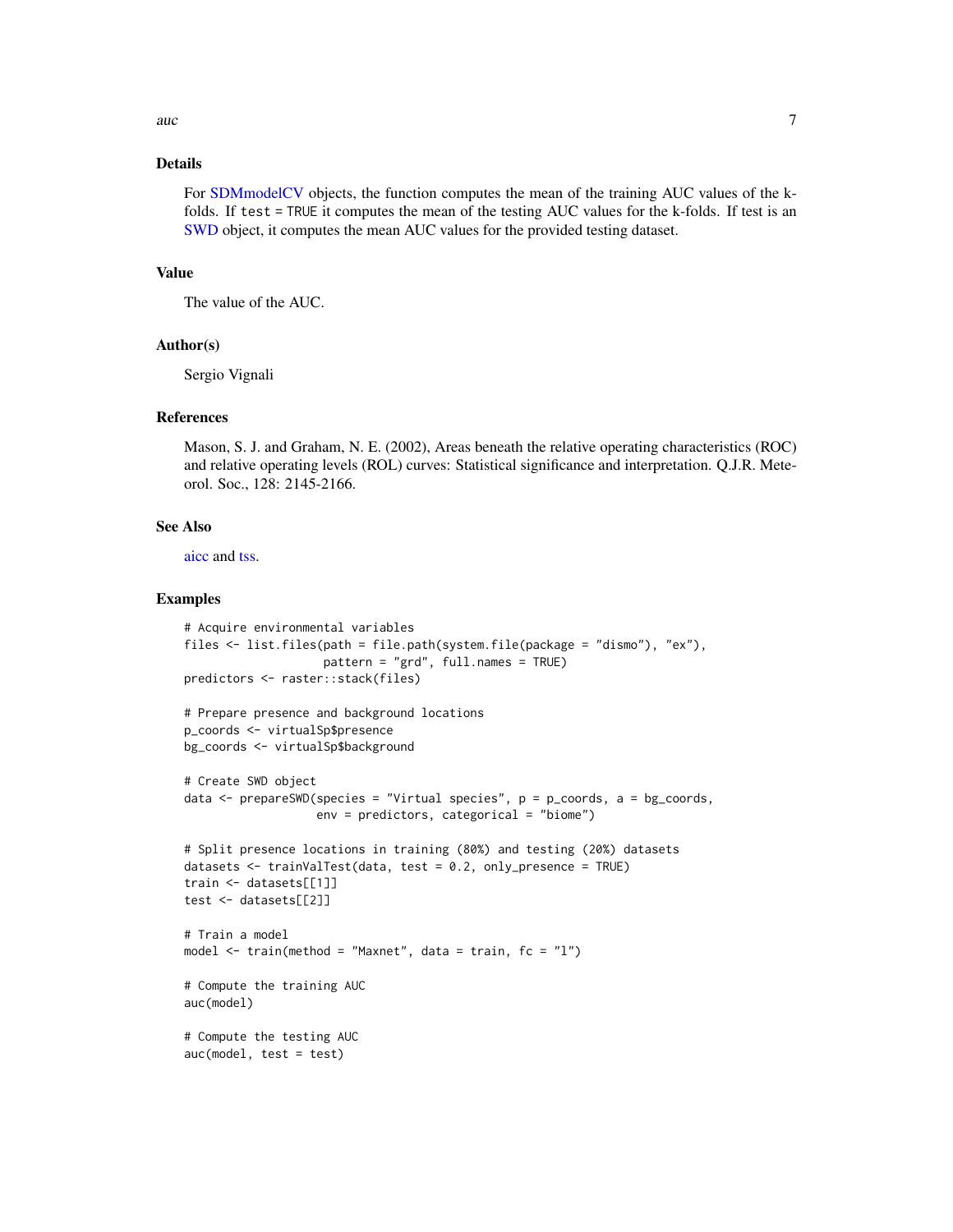```
# Same example but using cross validation instead of training and testing
# datasets
# Create the folds
folds \leq randomFolds(data, k = 4, only_presence = TRUE)
model <- train(method = "Maxnet", data = data, fc = "l", folds = folds)
# Compute the training AUC
auc(model)
# Compute the testing AUC
auc(model, test = TRUE)
# Compute the AUC for the held apart testing dataset
auc(model, test = test)
```
<span id="page-7-1"></span>

#### BRT-class *Boosted Regression Tree*

### Description

This Class represents a Boosted Regression Tree model objects and hosts all the information related to the model.

### Details

See [gbm](#page-0-0) for the meaning of the slots.

#### Slots

distribution character. Name of the used distribution.

n.trees integer. Maximum number of grown trees.

interaction.depth integer. Maximum depth of each tree.

shrinkage numeric. The shrinkage parameter.

bag.fraction numeric. Random fraction of data used in the tree expansion.

model [gbm.](#page-0-0) The Boosted Regression Tree model object.

### Author(s)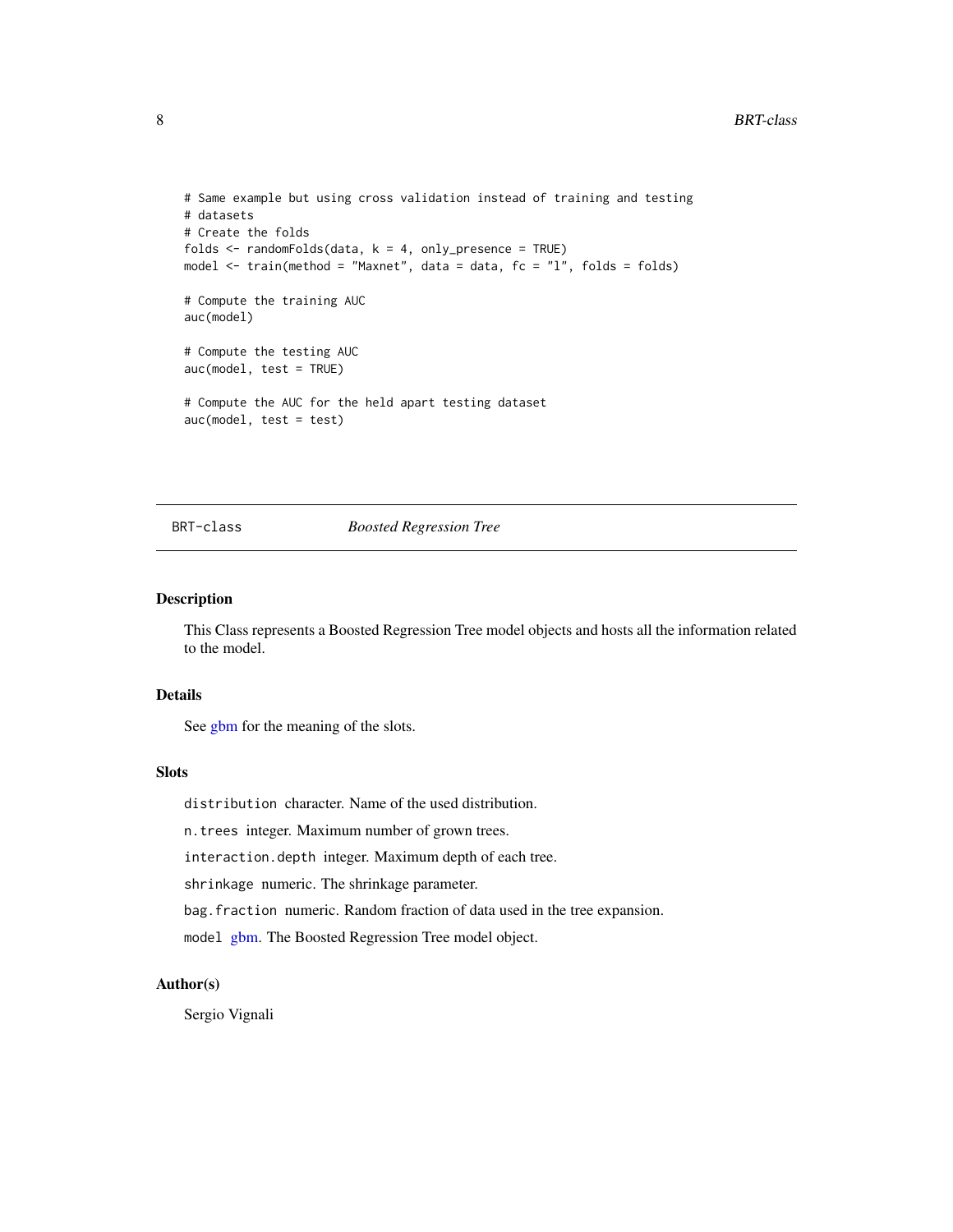<span id="page-8-0"></span>checkMaxentInstallation

*Check Maxent Installation*

### Description

The function checks if Maxent is correctly installed.

### Usage

```
checkMaxentInstallation(verbose = TRUE)
```
### Arguments

verbose logical, if TRUE the function provides useful messages to understand what is not correctly installed, default is TRUE.

### Details

In order to have Maxent correctly configured is necessary that:

- Java is installed;
- the package "rJava" is installed;
- the file "maxent.jar" is in the correct folder.

### Value

TRUE if Maxent is correctly installed, FALSE otherwise.

### Author(s)

Sergio Vignali

```
checkMaxentInstallation()
```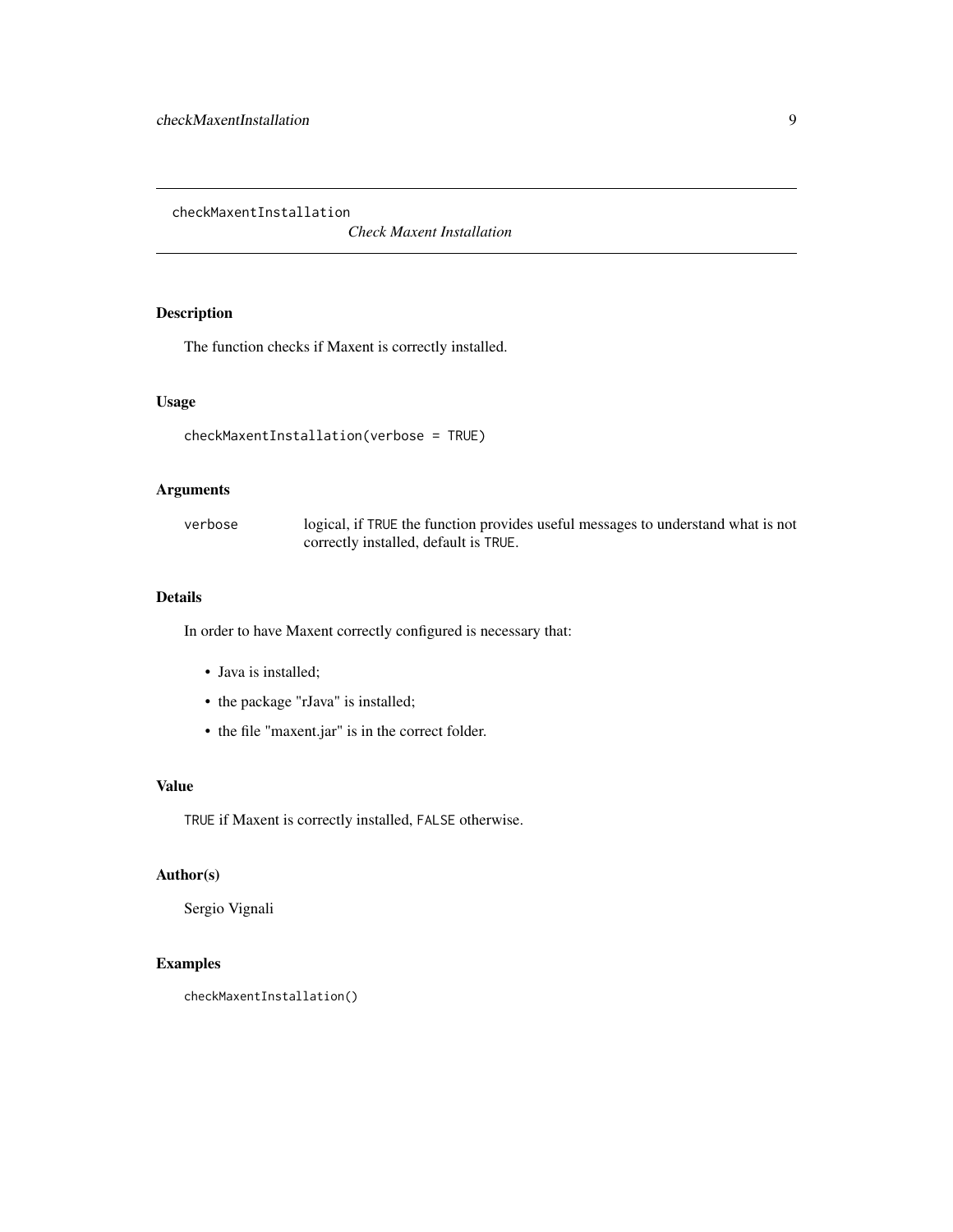<span id="page-9-0"></span>

#### Description

Computes Confusion Matrixes for threshold values varying from 0 to 1.

### Usage

```
confMatrix(model, test = NULL, th = NULL, type = NULL)
```
### Arguments

| model | SDM <sub>model</sub> object.                                                                                                                                                                                       |
|-------|--------------------------------------------------------------------------------------------------------------------------------------------------------------------------------------------------------------------|
| test  | SWD testing locations, if not provided it uses the training dataset, default is<br>NULL.                                                                                                                           |
| th    | numeric vector, if provided it computes the evaluation at the given thresholds,<br>default is NULL and it computes the evaluation for the unique predicted values at<br>presence and absence/background locations. |
| type  | character. The output type used for "Maxent" and "Maxnet" methods, possible<br>values are "cloglog" and "logistic", default is NULL.                                                                               |

### Details

- For models trained with the Maxent method the argument type can be: "raw", "logistic" and "cloglog".
- For models trained with the Maxnet method the argument type can be: "link", "exponential", "logistic" and "cloglog", see [maxnet](#page-0-0) for more details.

### Value

The Confusion Matrix for all the used thresholds.

### Author(s)

Sergio Vignali

```
# Acquire environmental variables
files <- list.files(path = file.path(system.file(package = "dismo"), "ex"),
                    pattern = "grd", full.names = TRUE)
predictors <- raster::stack(files)
# Prepare presence and background locations
p_coords <- virtualSp$presence
bg_coords <- virtualSp$background
```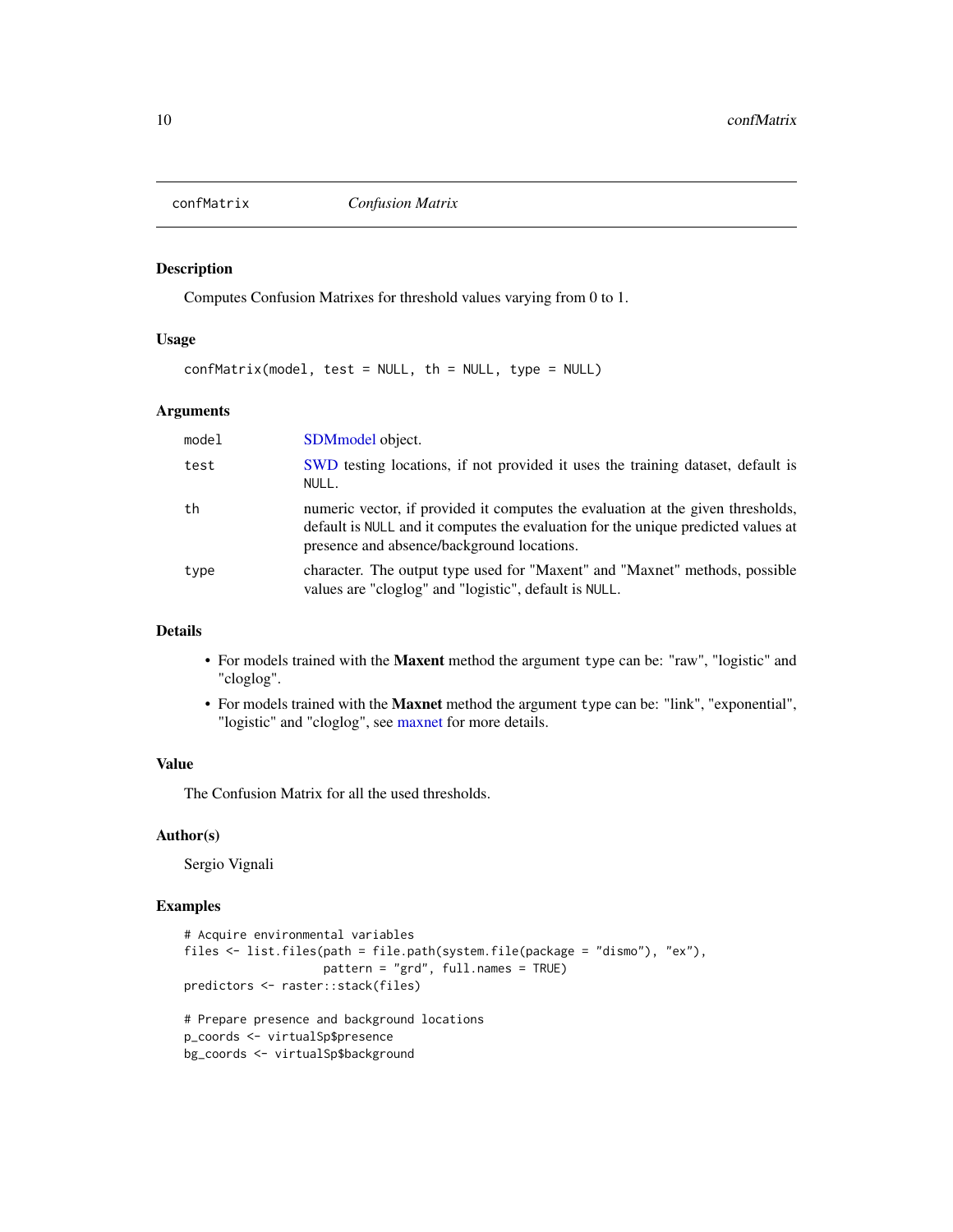#### <span id="page-10-0"></span>corVar 2008 and 2008 and 2008 and 2008 and 2008 and 2008 and 2008 and 2008 and 2008 and 2008 and 2008 and 2008 and 2008 and 2008 and 2008 and 2008 and 2008 and 2008 and 2008 and 2008 and 2008 and 2008 and 2008 and 2008 and

```
# Create SWD object
data <- prepareSWD(species = "Virtual species", p = p_coords, a = bg_coords,
                  env = predictors, categorical = "biome")
# Train a model
model <- train(method = "Maxnet", data = data, fc = "l")
# Get the confusion matrix for thresholds ranging from 0 to 1
cm <- confMatrix(model, type = "cloglog")
head(cm)
tail(cm)
# Get the confusion matrix for a specific threshold
confMatrix(model, type = "logistic", th = 0.6)
```
corVar *Print Correlated Variables*

### Description

Utility that prints the name of correlated variables and the relative correlation coefficient value.

#### Usage

```
corVar(
  bg,
  method = "spearman",
  cor_th = NULL,order = TRUE,
  remove_diagonal = TRUE
\mathcal{L}
```
### Arguments

| bg              | SWD object with the locations used to compute the correlation between envi-<br>ronmental variables.                                              |
|-----------------|--------------------------------------------------------------------------------------------------------------------------------------------------|
| method          | character. The method used to compute the correlation matrix, default is spearman.                                                               |
| cor_th          | numeric. If provided it prints only the variables whose correlation coefficient is<br>higher or lower than the given threshold, default is NULL. |
| order           | logical, if TRUE the variable are ordered from the most to the less highly corre-<br>lated, default is TRUE.                                     |
| remove_diagonal |                                                                                                                                                  |
|                 | logical, if TRUE the values in the diagonal are, removed, default is TRUE.                                                                       |

### Value

The name of the correlated variables.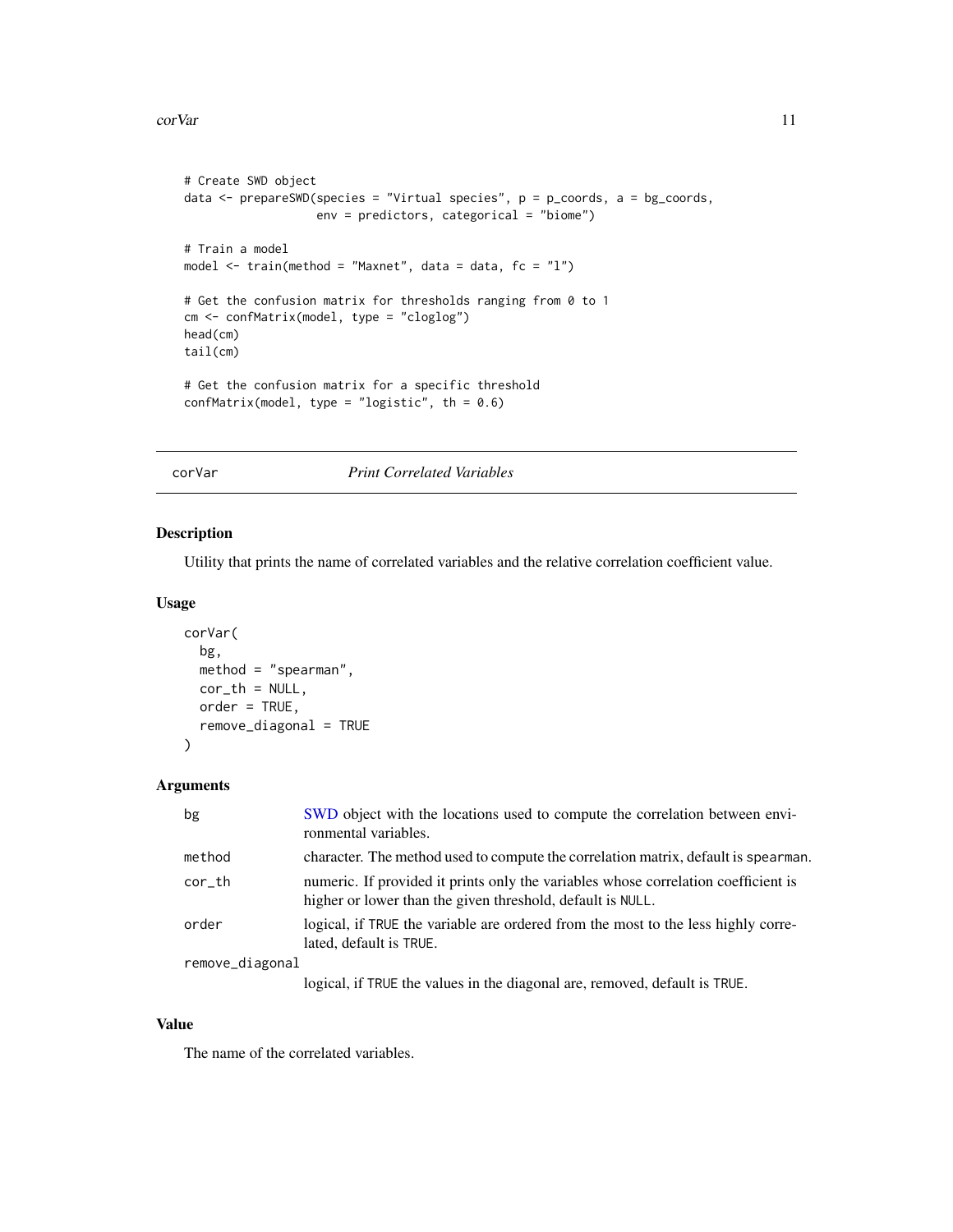#### <span id="page-11-0"></span>Author(s)

Sergio Vignali

#### Examples

```
# Acquire environmental variables
files <- list.files(path = file.path(system.file(package = "dismo"), "ex"),
                    pattern = "grd", full.names = TRUE)
predictors <- raster::stack(files)
# Prepare background locations
bg_coords <- dismo::randomPoints(predictors, 10000)
# Create SWD object
bg <- prepareSWD(species = "Virtual species", a = bg_coords,
                 env = predictors, categorical = "biome")
# Get the correlation among all the environmental variables
corVar(bg, method = "spearman")
# Get the environmental variables that have a correlation greater or equal to
# the given threshold
corVar(bg, method = "pearson", cor_th = 0.8)
```
<span id="page-11-1"></span>doJk *Jackknife Test*

#### Description

Run the Jackknife test for variable importance removing one variable at time.

### Usage

```
doJk(
 model,
 metric,
 variables = NULL,
  test = NULL,
 with_only = TRUE,
  env = NULL,
  return_models = FALSE
)
```
### Arguments

| model  | SDM model or SDM model CV object.                                                                   |
|--------|-----------------------------------------------------------------------------------------------------|
| metric | character. The metric used to evaluate the models, possible values are: "auc",<br>"tss" and "aicc". |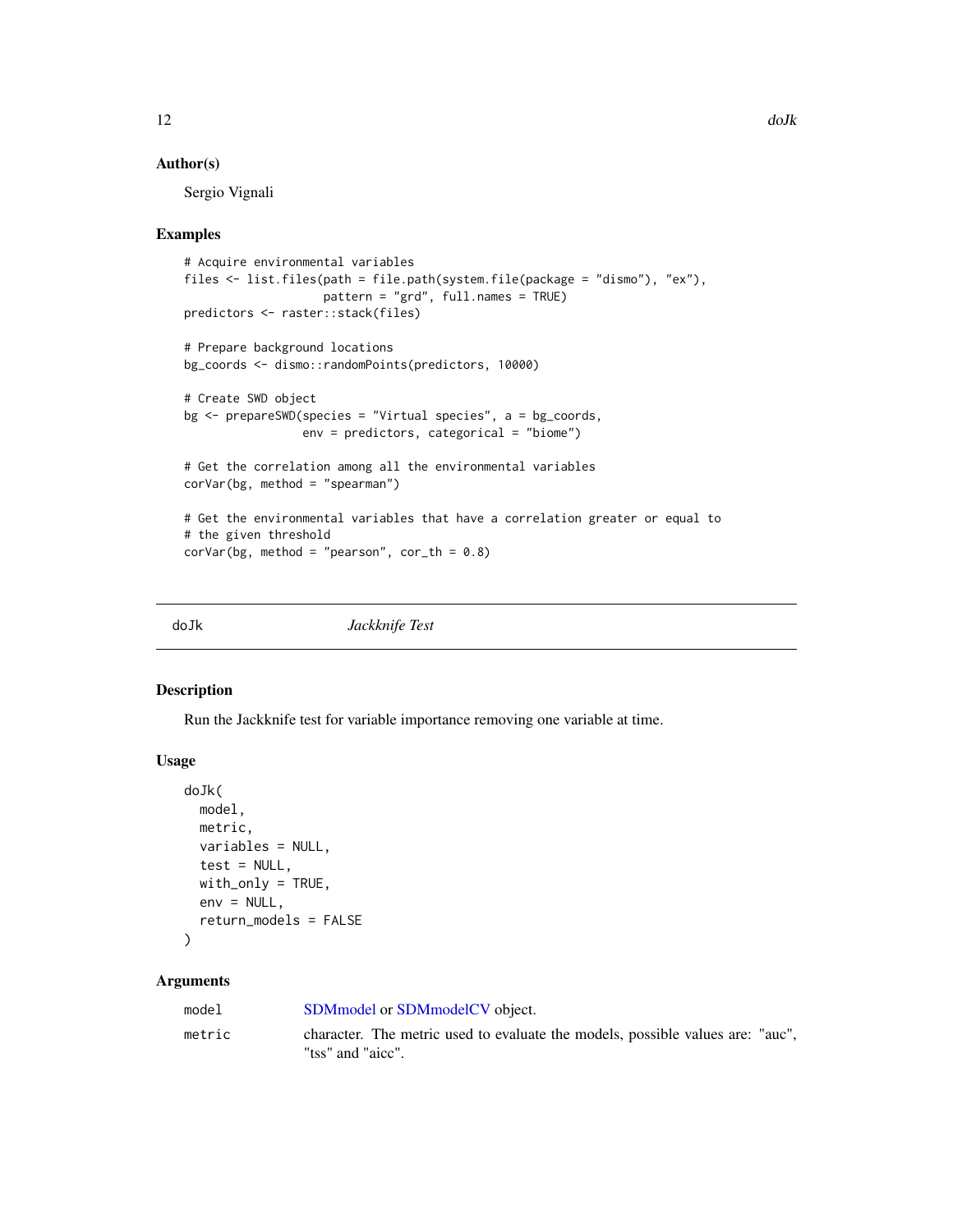<span id="page-12-0"></span>

| variables     | vector. Variables used for the test, if not provided it takes all the variables used<br>to train the model, default is NULL. |
|---------------|------------------------------------------------------------------------------------------------------------------------------|
| test          | SWD. If provided it reports the result also for the testing dataset. Not used for<br>aicc and SDM model CV.                  |
| with_only     | logical. If TRUE it runs the test also for each variable in isolation, default is TRUE.                                      |
| env           | stack containing the environmental variables, used only with "aicc", default is<br>NULL.                                     |
| return_models | logical, if TRUE returns all the models together with the test result, default is<br>FALSE.                                  |

### Value

A data frame with the test results. If return\_model = TRUE it returns a list containing the test results together with the models.

#### Author(s)

Sergio Vignali

```
# Acquire environmental variables
files <- list.files(path = file.path(system.file(package = "dismo"), "ex"),
                    pattern = "grd", full.names = TRUE)
predictors <- raster::stack(files)
# Prepare presence and background locations
p_coords <- virtualSp$presence
bg_coords <- virtualSp$background
# Create SWD object
data \leq prepareSWD(species = "Virtual species", p = p_coords, a = bg_coords,
                   env = predictors, categorical = "biome")
# Split presence locations in training (80%) and testing (20%) datasets
datasets <- trainValTest(data, test = 0.2, only_presence = TRUE)
train <- datasets[[1]]
test <- datasets[[2]]
# Train a model
model \le train(method = "Maxnet", data = train, fc = "lq")
# Execute the Jackknife test only for the environmental variables "bio1" and
# "bio12", using the metric AUC
doJk(model, metric = "auc", variables = c("bio1", "bio12"), test = test)
# Execute the Jackknife test only for the environmental variables "bio1" and
# "bio12", using the metric TSS but without running the test for one single
# variable
```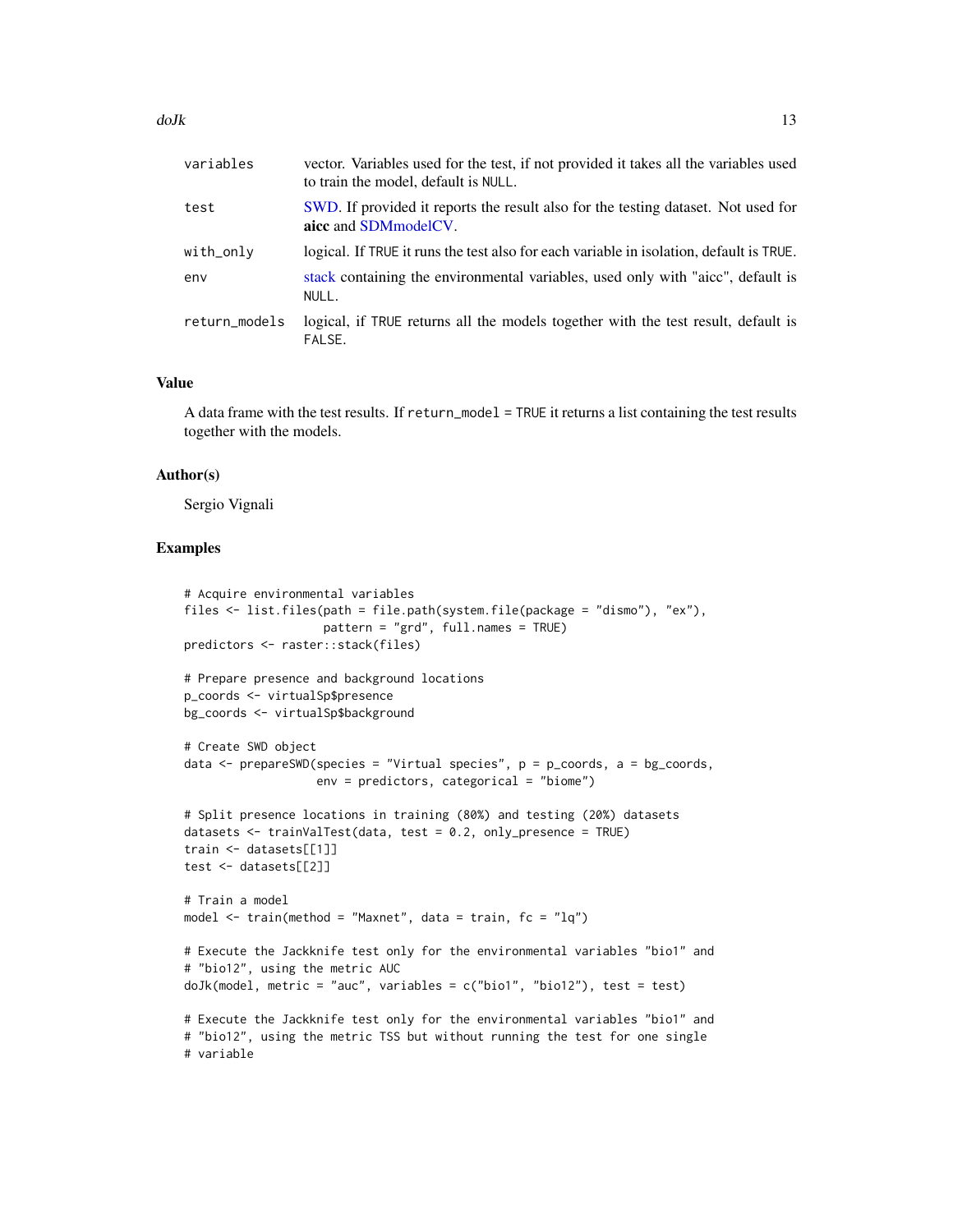```
doJk(model, metric = "tss", variables = c("bio1", "bio12"), test = test,
     with_only = FALSE)
# Execute the Jackknife test only for the environmental variables "bio1" and
# "bio12", using the metric AICc but without running the test for one single
# variable
doJk(model, metric = "aicc", variables = c("bio1", "bio12"),
     with_only = FALSE, env = predictors)
# Execute the Jackknife test for all the environmental variables using the
# metric AUC and returning all the trained models
jk <- doJk(model, metric = "auc", test = test, return_models = TRUE)
jk$results
jk$models_without
jk$models_withonly
```
<span id="page-13-1"></span>getTunableArgs *Get Tunable Arguments*

### Description

Returns the name of all function arguments that can be tuned for a given model.

#### Usage

```
getTunableArgs(model)
```
#### Arguments

model [SDMmodel](#page-49-1) or [SDMmodelCV](#page-50-1) object.

### Value

character vector.

#### Author(s)

Sergio Vignali

#### Examples

```
# Acquire environmental variables
files <- list.files(path = file.path(system.file(package = "dismo"), "ex"),
                    pattern = "grd", full.names = TRUE)
predictors <- raster::stack(files)
# Prepare presence and background locations
```
p\_coords <- virtualSp\$presence bg\_coords <- virtualSp\$background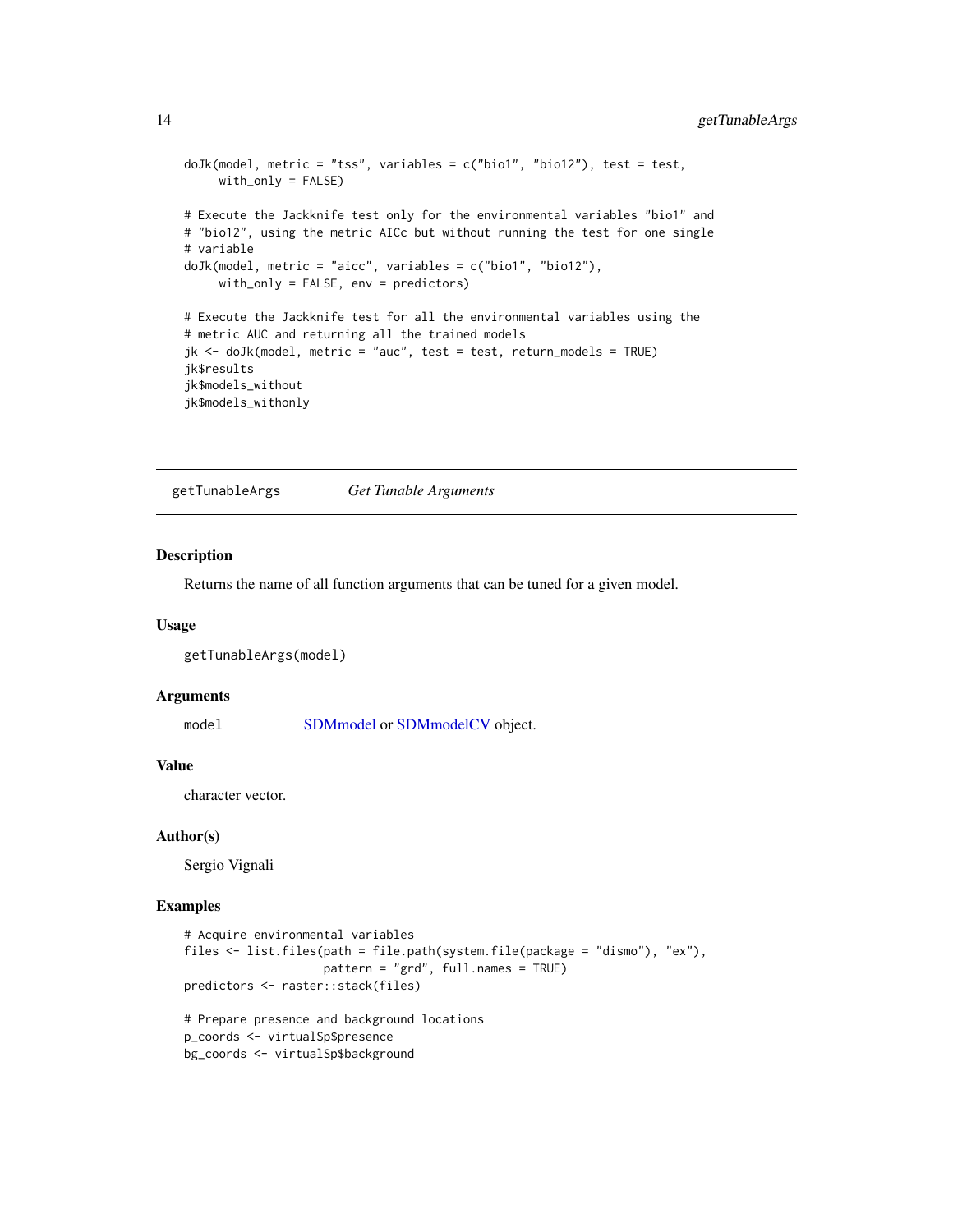### <span id="page-14-0"></span>gridSearch 15

```
# Create SWD object
data <- prepareSWD(species = "Virtual species", p = p_coords, a = bg_coords,
                   env = predictors, categorical = "biome")
# Train a Maxnet model and get tunable hyperparameters
model \le train(method = "Maxnet", data = data, fc = "l")
getTunableArgs(model)
```
<span id="page-14-1"></span>gridSearch *Grid Search*

### Description

Given a set of possible hyperparameter values, the function trains models with all the possible combinations of hyperparameters.

### Usage

gridSearch(model, hypers, metric, test = NULL, env = NULL, save\_models = TRUE)

#### Arguments

| model       | SDMmodel or SDMmodelCV object.                                                                                                                                                                                                                                       |
|-------------|----------------------------------------------------------------------------------------------------------------------------------------------------------------------------------------------------------------------------------------------------------------------|
| hypers      | named list containing the values of the hyperparameters that should be tuned,<br>see details.                                                                                                                                                                        |
| metric      | character. The metric used to evaluate the models, possible values are: "auc",<br>"tss" and "aicc".                                                                                                                                                                  |
| test        | SWD object. Testing dataset used to evaluate the model, not used with aicc and<br>SDMmodelCV objects, default is NULL.                                                                                                                                               |
| env         | stack containing the environmental variables, used only with "aicc", default is<br>NULL.                                                                                                                                                                             |
| save_models | logical, if FALSE the models are not saved and the output contains only a data<br>frame with the metric values for each hyperparameter combination. Default is<br>TRUE, set it to FALSE when there are many combinations to avoid R crashing for<br>memory overload. |

### Details

• To know which hyperparameters can be tuned you can use the output of the function [getTun](#page-13-1)[ableArgs.](#page-13-1) Hyperparameters not included in the hypers argument take the value that they have in the passed model.

#### Value

[SDMtune](#page-51-2) object.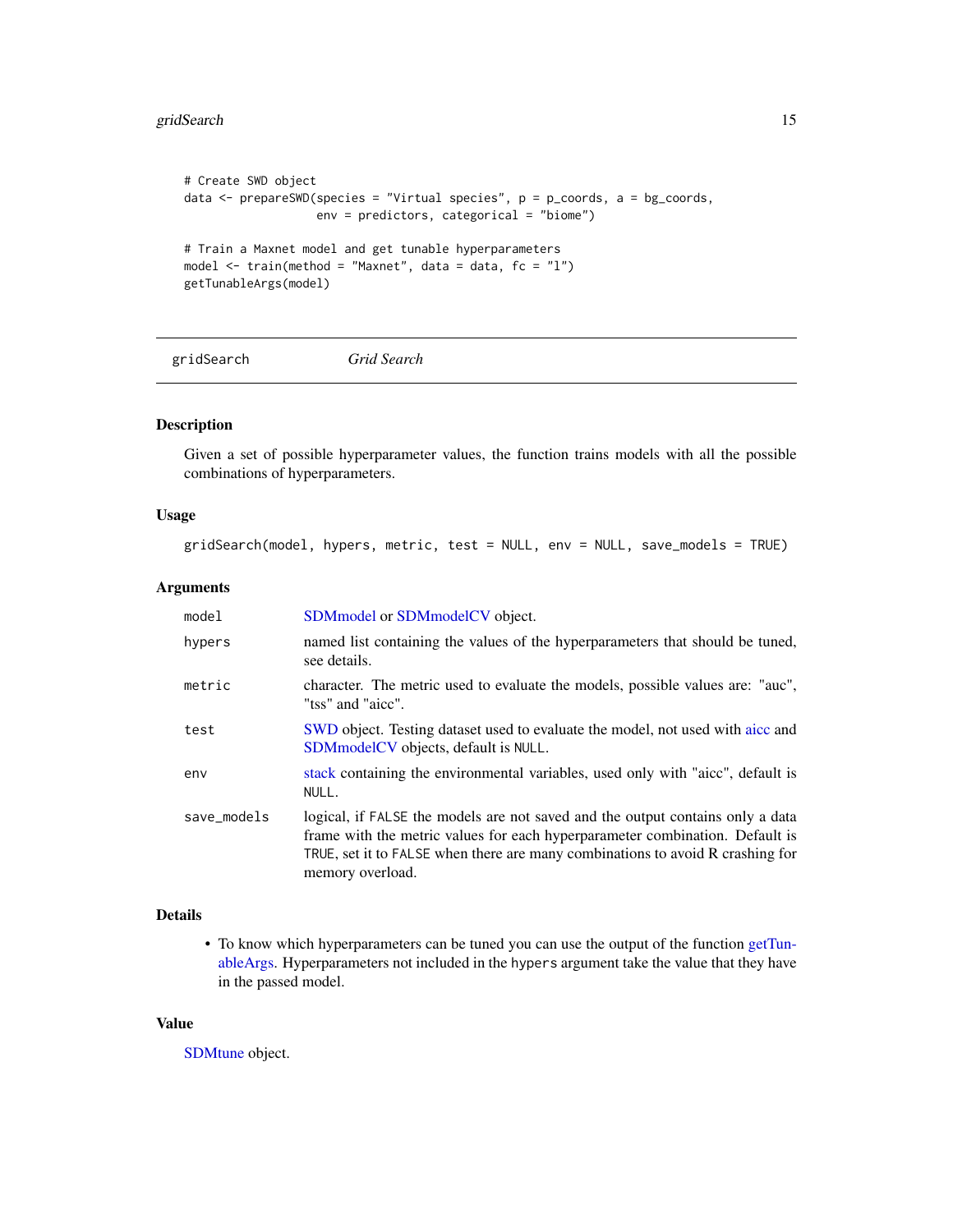#### <span id="page-15-0"></span>Author(s)

Sergio Vignali

### See Also

[randomSearch](#page-44-1) and [optimizeModel.](#page-22-1)

```
# Acquire environmental variables
files <- list.files(path = file.path(system.file(package = "dismo"), "ex"),
                    pattern = "grd", full.names = TRUE)
predictors <- raster::stack(files)
# Prepare presence and background locations
p_coords <- virtualSp$presence
bg_coords <- virtualSp$background
# Create SWD object
data \leq prepareSWD(species = "Virtual species", p = p\_{\text{coordinates}}, a = bg_coords,
                   env = predictors, categorical = "biome")
# Split presence locations in training (80%) and testing (20%) datasets
datasets <- trainValTest(data, test = 0.2, only_presence = TRUE)
train <- datasets[[1]]
test <- datasets[[2]]
# Train a model
model <- train(method = "Maxnet", data = train, fc = "l")
# Define the hyperparameters to test
h \leq 1ist(reg = 1:2, fc = c("lqp", "lqph"))
# Run the function using the AUC as metric
output <- gridSearch(model, hypers = h, metric = "auc", test = test)
output@results
output@models
# Order rusults by highest test AUC
head(output@results[order(-output@results$test_AUC), ])
# Run the function using the AICc as metric and without saving the trained
# models, helpful when numerous hyperparameters are tested to avoid memory
# problems
output <- gridSearch(model, hypers = h, metric = "aicc", env = predictors,
                     save_models = FALSE)
output@results
```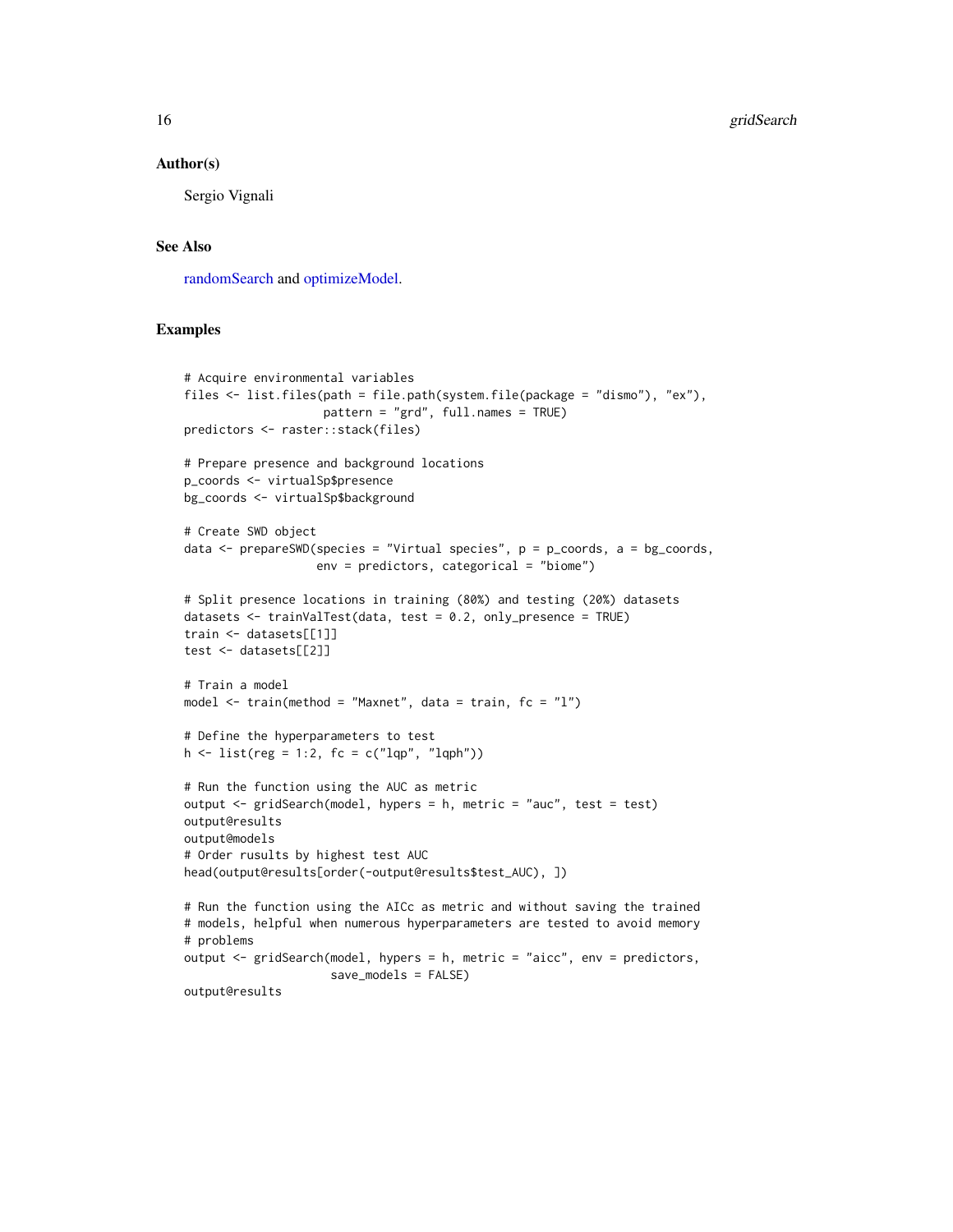#### <span id="page-16-2"></span><span id="page-16-0"></span>Description

This Class represents a MaxEnt model objects and hosts all the information related to the model.

### **Slots**

results matrix. The result that usually MaxEnt provide as a csv file.

reg numeric. The value of the regularization multiplier used to train the model.

fc character. The feature class combination used to train the model.

iter numeric. The number of iterations used to train the model.

extra\_args character. Extra arguments used to run MaxEnt.

lambdas vector. The lambdas parameters of the model.

coeff data.frame. The lambda coefficients of the model.

formula formula. The formula used to make prediction.

lpn numeric. Linear Predictor Normalizer.

dn numeric. Density Normalizer.

entropy numeric. The entropy value.

min\_max data.frame. The minimum and maximum values of the continuous variables, used for clamping.

### Author(s)

Sergio Vignali

<span id="page-16-1"></span>maxentTh *MaxEnt Thresholds*

#### Description

Returns the value of the thresholds generated by the MaxEnt software.

#### Usage

```
maxentTh(model)
```
#### Arguments

model [SDMmodel](#page-49-1) object trained using the "Maxent" method.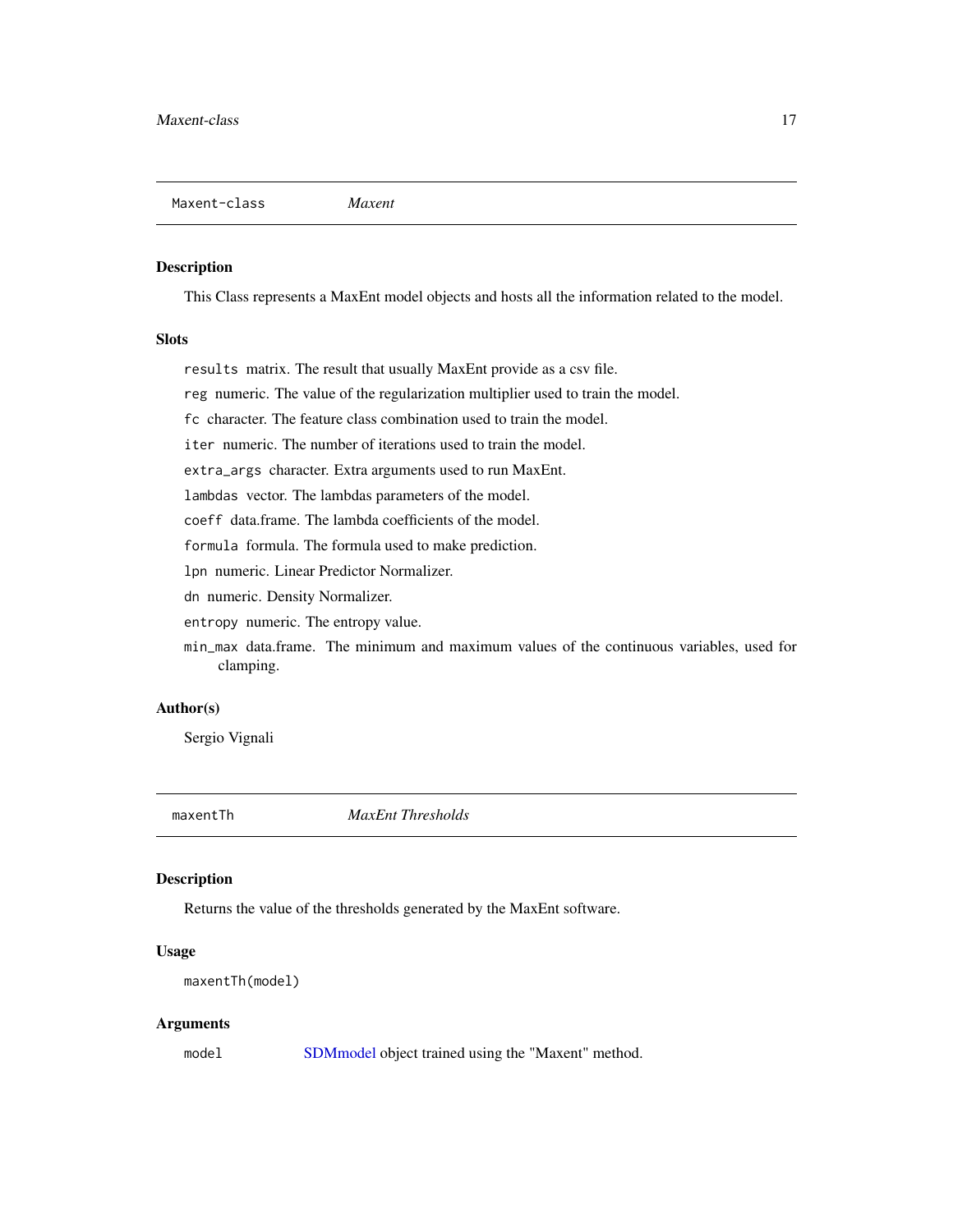### Value

data.frame with the thresholds.

### Author(s)

Sergio Vignali

### See Also

[maxentVarImp.](#page-17-1)

#### Examples

```
# Acquire environmental variables
files <- list.files(path = file.path(system.file(package = "dismo"), "ex"),
                    pattern = "grd", full.names = TRUE)
predictors <- raster::stack(files)
# Prepare presence and background locations
p_coords <- virtualSp$presence
bg_coords <- virtualSp$background
# Create SWD object
data <- prepareSWD(species = "Virtual species", p = p_coords, a = bg_coords,
                   env = predictors, categorical = "biome")
# Train a Maxent model
# The next line checks if Maxent is correctly configured but you don't need
# to run it in your script
if (dismo::maxent(silent = TRUE)) {
model <- train(method = "Maxent", data = data, fc = "l")
maxentTh(model)
}
```
<span id="page-17-1"></span>maxentVarImp *Maxent Variable Importance*

### Description

Shows the percent contribution and permutation importance of the environmental variables used to train the model.

#### Usage

maxentVarImp(model)

<span id="page-17-0"></span>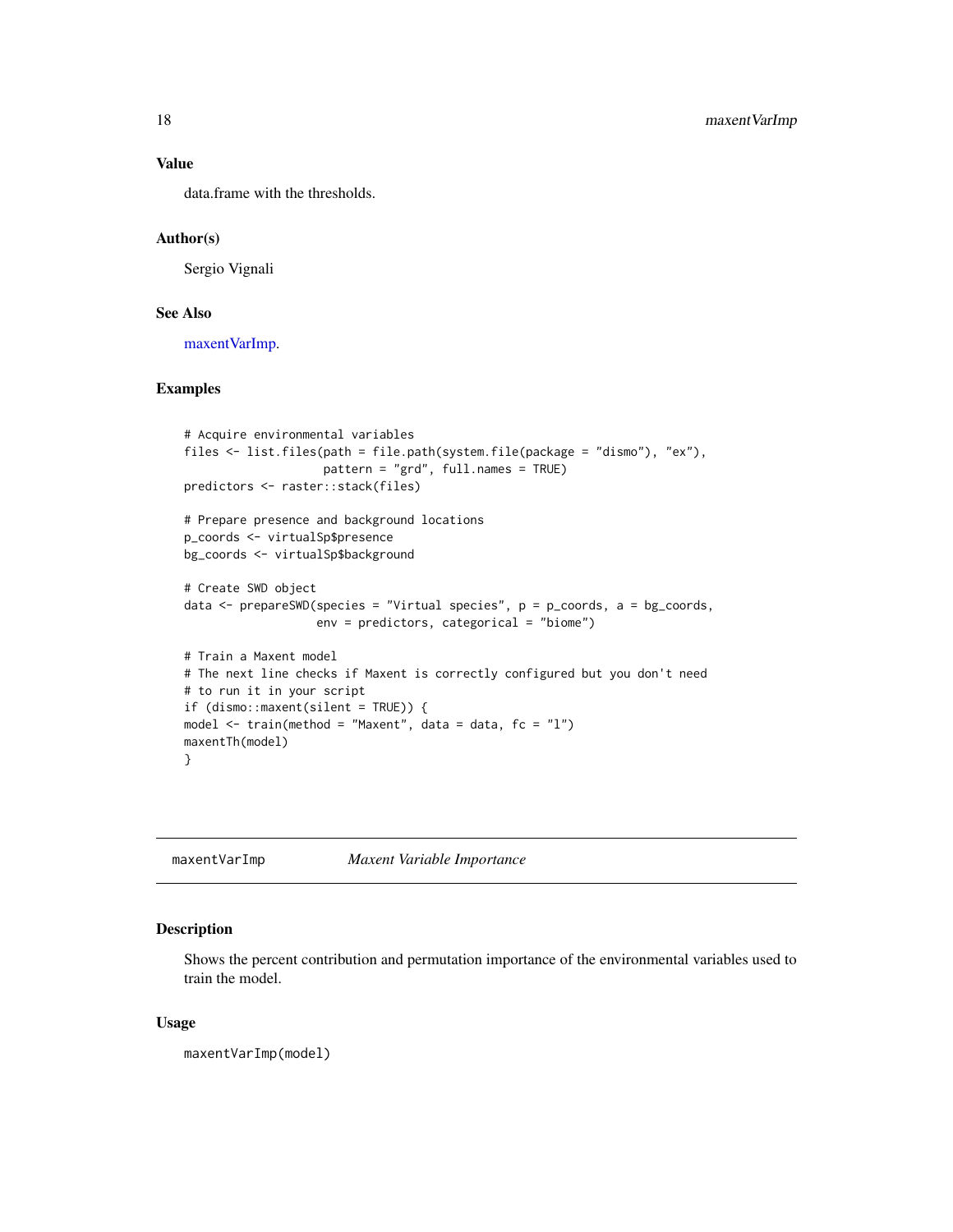### <span id="page-18-0"></span>maxent VarImp 19

#### Arguments

model [SDMmodel](#page-49-1) or [SDMmodelCV](#page-50-1) object trained using the "Maxent" method.

### Details

When an [SDMmodelCV](#page-50-1) object is passed to the function, the output is the average of the variable importance of each model trained during the cross validation.

### Value

A data frame with the variable importance.

### Author(s)

Sergio Vignali

### See Also

[maxentTh.](#page-16-1)

```
# Acquire environmental variables
files <- list.files(path = file.path(system.file(package = "dismo"), "ex"),
                     pattern = "grd", full.names = TRUE)
predictors <- raster::stack(files)
# Prepare presence and background locations
p_coords <- virtualSp$presence
bg_coords <- virtualSp$background
# Create SWD object
data \leq prepareSWD(species = "Virtual species", p = p\text{-}coords, a = bg\text{-}coords,
                   env = predictors, categorical = "biome")
# Train a Maxent model
# The next line checks if Maxent is correctly configured but you don't need
# to run it in your script
if (dismo::maxent(silent = TRUE)) {
model \le train(method = "Maxent", data = data, fc = "l")
maxentVarImp(model)
}
```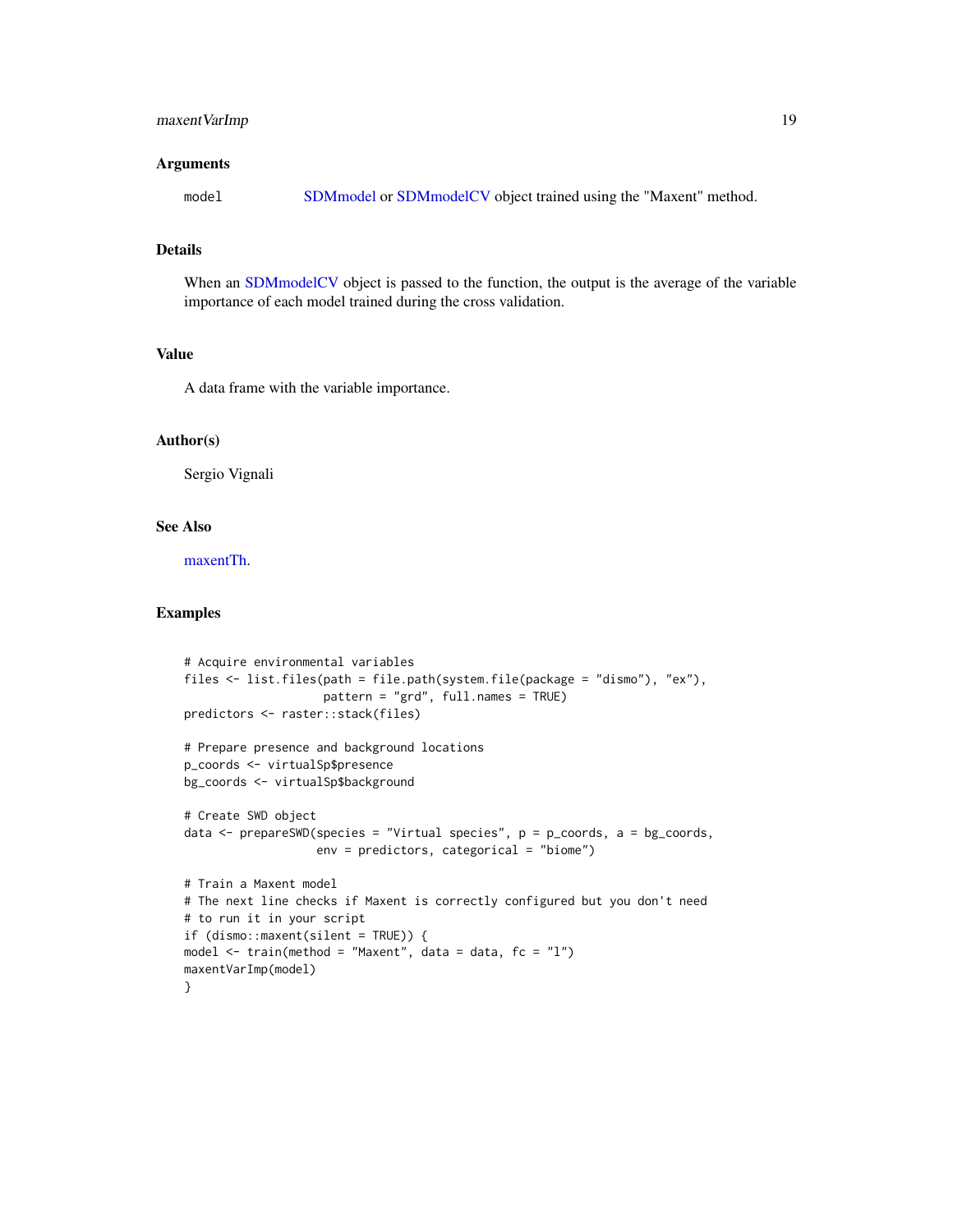```
Maxnet-class Maxnet
```
#### Description

This Class represents a Maxnet model objects and hosts all the information related to the model.

### Slots

reg numeric. The value of the regularization multiplier used to train the model. fc character. The feature class combination used to train the model. model maxnet. The maxnet model object.

#### Author(s)

Sergio Vignali

mergeSWD *Merge SWD Objects*

### Description

Merge two [SWD](#page-51-1) objects.

#### Usage

mergeSWD(swd1, swd2, only\_presence = FALSE)

### Arguments

| swd1          | <b>SWD</b> object.                                                                     |
|---------------|----------------------------------------------------------------------------------------|
| swd2          | <b>SWD</b> object.                                                                     |
| only_presence | logical, if TRUE only for the presence locations are merged and the absence/background |
|               | locations are taken only from the swd1 object, default is FALSE.                       |

### Details

- In case the two [SWD](#page-51-1) objects have different columns, only the common columns are used in the merged object.
- The [SWD](#page-51-1) object is created in a way that the presence locations are always before than the absence/background locations.

### Value

The merged [SWD](#page-51-1) object.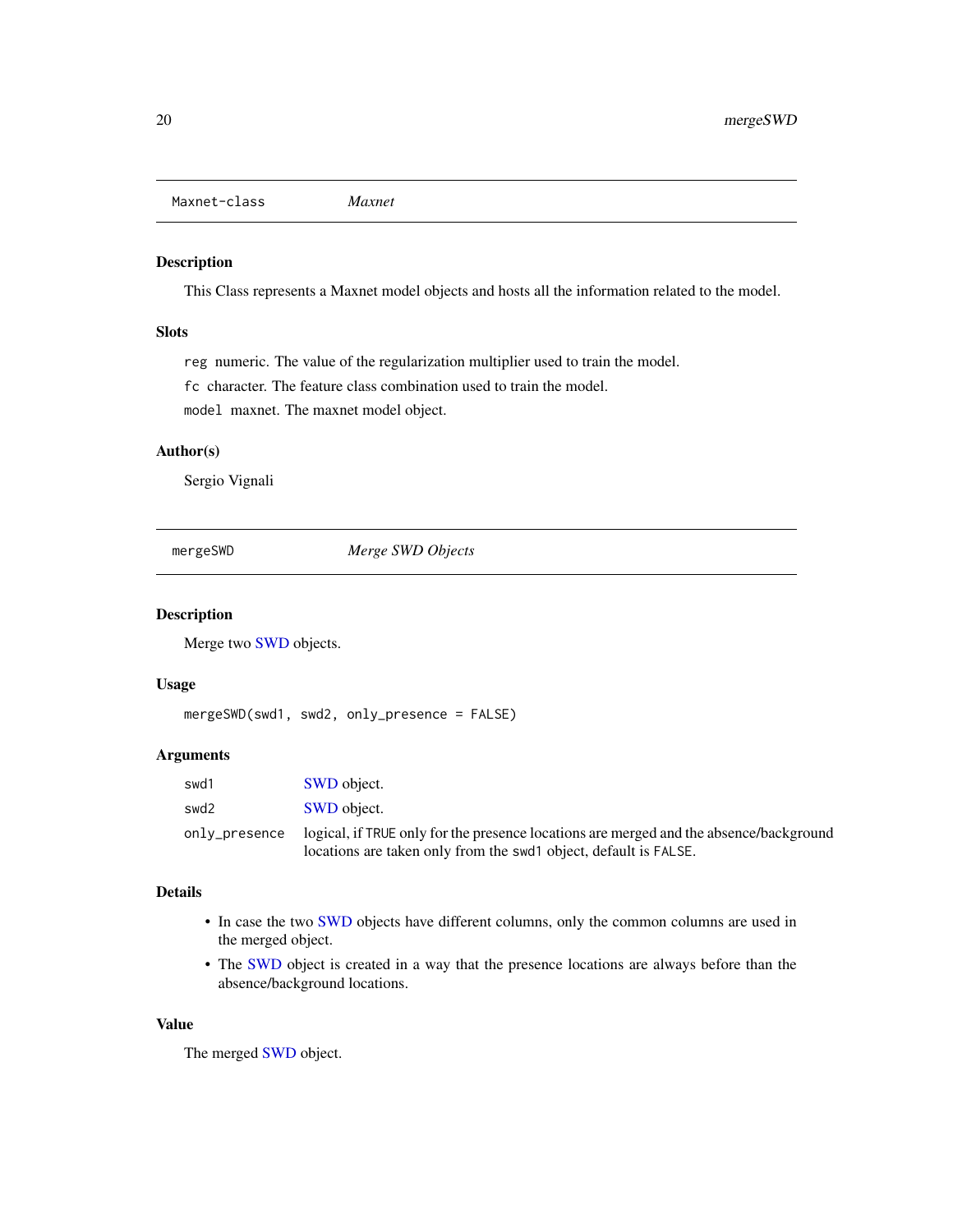### <span id="page-20-0"></span>modelReport 21

#### Author(s)

Sergio Vignali

#### Examples

```
# Acquire environmental variables
files <- list.files(path = file.path(system.file(package = "dismo"), "ex"),
                    pattern = "grd", full.names = TRUE)
predictors <- raster::stack(files)
# Prepare presence and background locations
p_coords <- virtualSp$presence
bg_coords <- virtualSp$background
# Create SWD object
data \leq prepareSWD(species = "Virtual species", p = p\_{\text{coordinates}}, a = bg_coords,
                   env = predictors, categorical = "biome")
# Split only presence locations in training (80%) and testing (20%) datasets
datasets <- trainValTest(data, test = 0.2, only_presence = TRUE)
train <- datasets[[1]]
test <- datasets[[2]]
# Merge the training and the testing datasets together
merged <- mergeSWD(train, test, only_presence = TRUE)
# Split presence and absence locations in training (80%) and testing (20%)
datasets
datasets <- trainValTest(data, test = 0.2)
train <- datasets[[1]]
test <- datasets[[2]]
# Merge the training and the testing datasets together
merged <- mergeSWD(train, test)
```
modelReport *Model Report*

#### Description

Make a report that shows the main results.

#### Usage

```
modelReport(
  model,
  folder,
  test = NULL,type = NULL,
```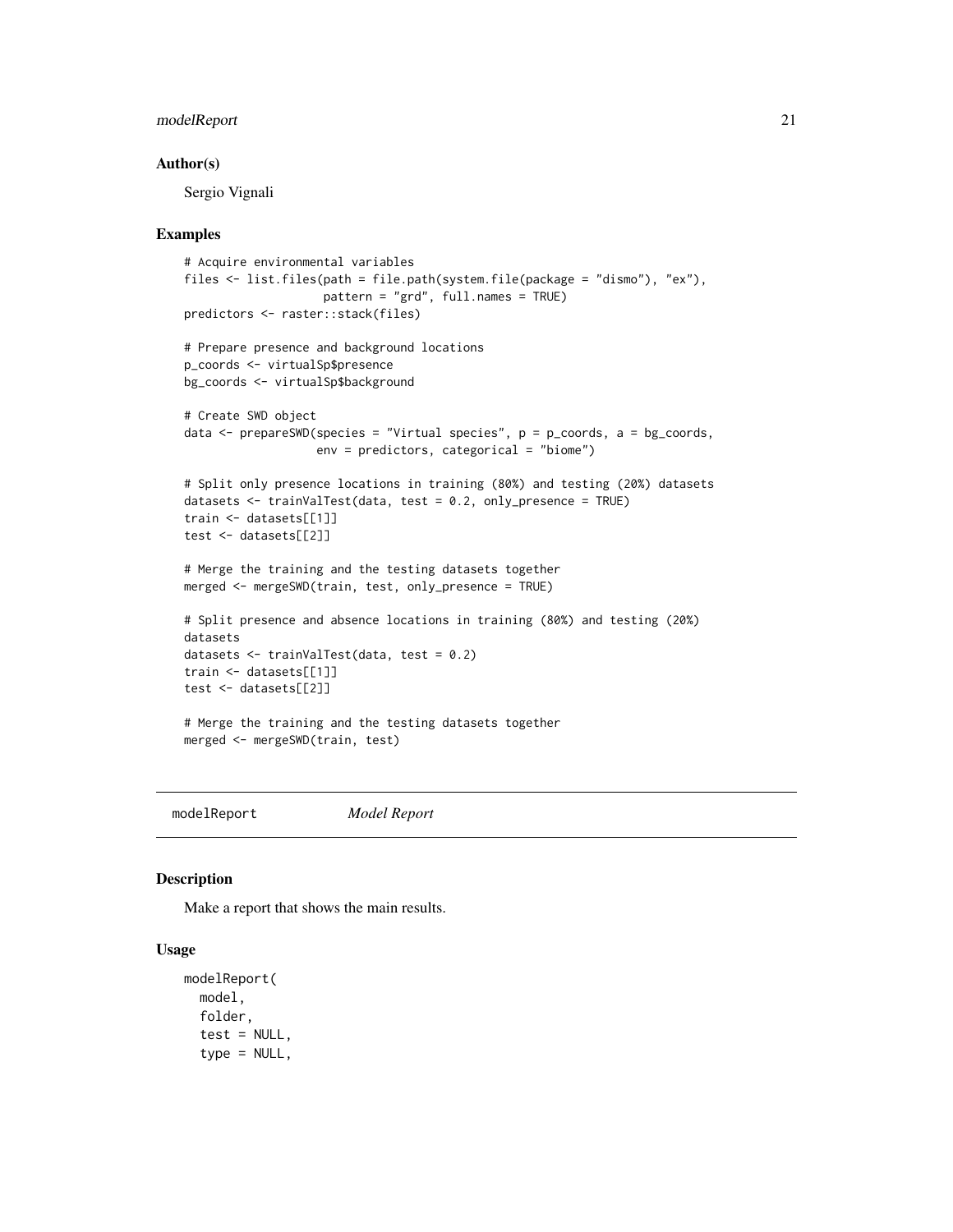```
response_curves = FALSE,
 only_presence = FALSE,
  jk = FALSE,env = NULL,clamp = TRUE,permut = 10,
 factors = NULL
\mathcal{E}
```
#### Arguments

| model           | SDM <sub>model</sub> object.                                                                                                         |  |
|-----------------|--------------------------------------------------------------------------------------------------------------------------------------|--|
| folder          | character. The name of the folder in which to save the output. The folder is<br>created in the working directory.                    |  |
| test            | SWD object with the test locations, default is NULL.                                                                                 |  |
| type            | character. The output type used for "Maxent" and "Maxnet" methods, possible<br>values are "cloglog" and "logistic", default is NULL. |  |
| response_curves |                                                                                                                                      |  |
|                 | logical, if TRUE it plots the response curves in the html output, default is FALSE.                                                  |  |
| only_presence   | logical, if TRUE it uses only the range of the presence location for the marginal<br>response, default is FALSE.                     |  |
| jk              | logical, if TRUE it runs the jackknife test, default is FALSE.                                                                       |  |
| env             | stack. If provided it computes and adds a prediction map to the output, default<br>is NULL.                                          |  |
| clamp           | logical for clumping during prediction, used for response curves and for the<br>prediction map, default is TRUE.                     |  |
| permut          | integer. Number of permutations, default is 10.                                                                                      |  |
| factors         | list with levels for factor variables, see predict                                                                                   |  |
|                 |                                                                                                                                      |  |

### Details

The function produces a report similar to the one created by MaxEnt software.

### Author(s)

Sergio Vignali

```
# If you run the following examples with the function example(), you may want
# to set the argument ask like following: example("modelReport", ask = FALSE)
# Acquire environmental variables
files <- list.files(path = file.path(system.file(package = "dismo"), "ex"),
                   pattern = "grd", full.names = TRUE)
predictors <- raster::stack(files)
```
<span id="page-21-0"></span>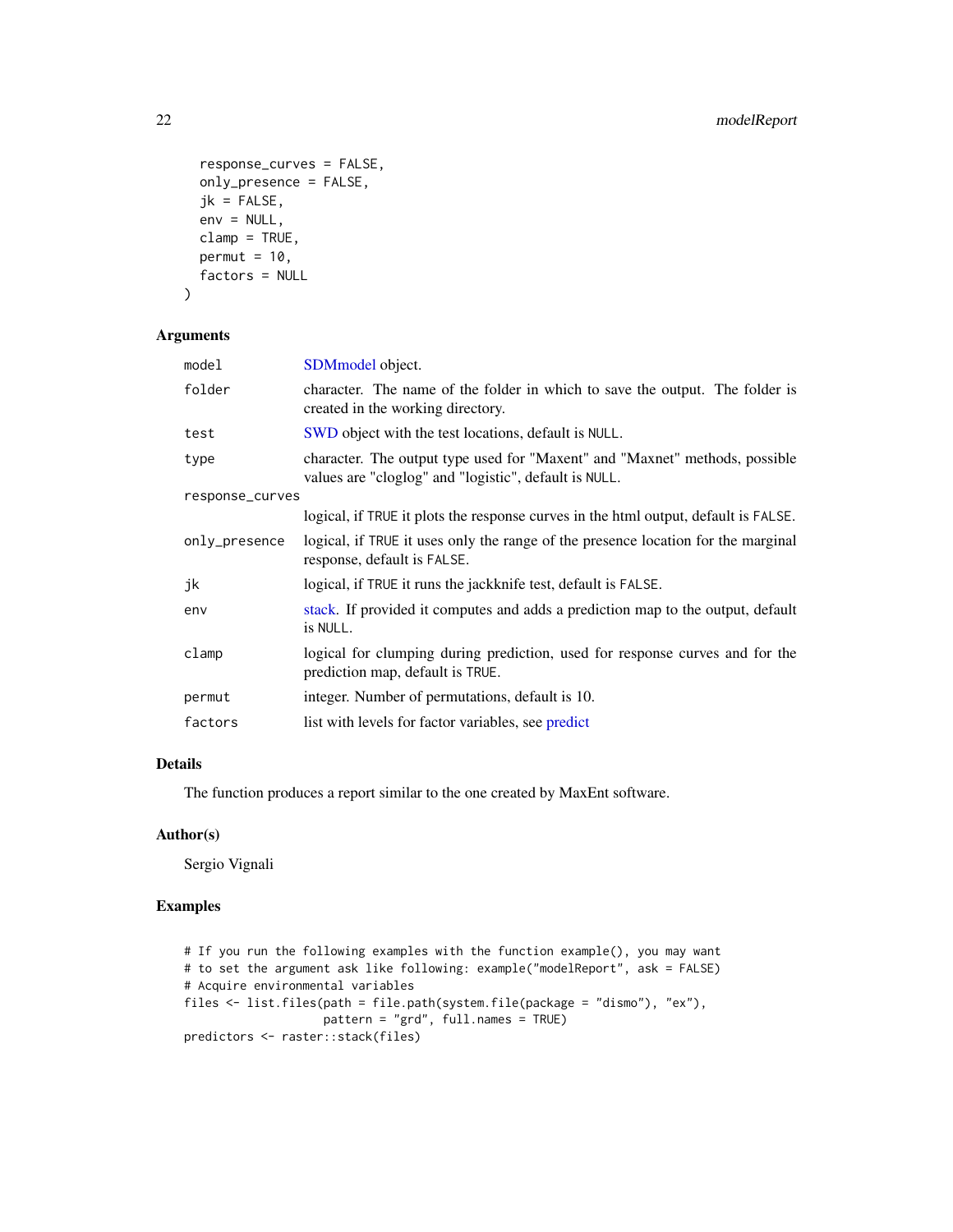### <span id="page-22-0"></span>optimizeModel 23

```
# Prepare presence and background locations
p_coords <- virtualSp$presence
bg_coords <- virtualSp$background
# Create SWD object
data \leq prepareSWD(species = "Virtual species", p = p\_{\text{coordinates}}, a = bg_coords,
                   env = predictors, categorical = "biome")
# Split presence locations in training (80%) and testing (20%) datasets
datasets <- trainValTest(data, test = 0.2, only_presence = TRUE)
train <- datasets[[1]]
test <- datasets[[2]]
# Train a model
model \le train(method = "Maxnet", data = train, fc = "lq")
# Create the report
## Not run:
modelReport(model, type = "cloglog", folder = "my_folder", test = test,
            response_curves = TRUE, only_presence = TRUE, jk = TRUE,
            env = predictors, permut = 2)
## End(Not run)
```
<span id="page-22-1"></span>optimizeModel *Optimize Model*

### Description

The function uses a Genetic Algorithm implementation to optimize the model hyperparameter configuration according to the chosen metric.

#### Usage

```
optimizeModel(
  model,
  hypers,
  metric,
  test = NULL,
  pop = 20,
  gen = 5,env = NULL,
  keep_best = 0.4,
  keep\_random = 0.2,mutation_{chance} = 0.4,
  seed = NULL
)
```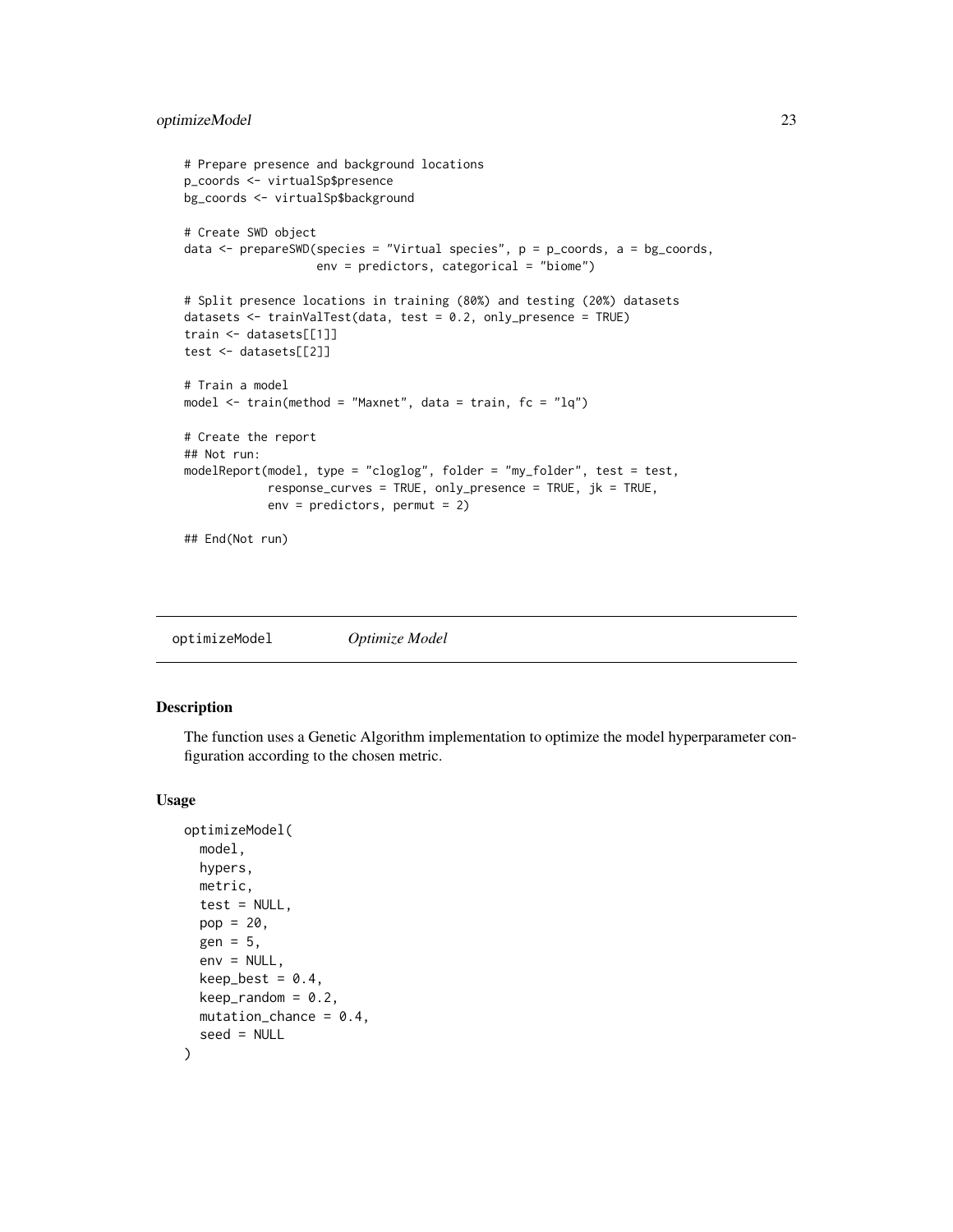### <span id="page-23-0"></span>Arguments

| model           | SDMmodel or SDMmodelCV object.                                                                                                                 |  |
|-----------------|------------------------------------------------------------------------------------------------------------------------------------------------|--|
| hypers          | named list containing the values of the hyperparameters that should be tuned,<br>see details.                                                  |  |
| metric          | character. The metric used to evaluate the models, possible values are: "auc",<br>"tss" and "aicc".                                            |  |
| test            | SWD object. Testing dataset used to evaluate the model, not used with aicc and<br><b>SDM</b> model CV objects, default is NULL.                |  |
| pop             | numeric. Size of the population, default is 5.                                                                                                 |  |
| gen             | numeric. Number of generations, default is 20.                                                                                                 |  |
| env             | stack containing the environmental variables, used only with "aicc", default is<br>NULL.                                                       |  |
| keep_best       | numeric. Percentage of the best models in the population to be retained during<br>each iteration, expressed as decimal number. Default is 0.4. |  |
| keep_random     | numeric. Probability of retaining the excluded models during each iteration,<br>expressed as decimal number. Default is 0.2.                   |  |
| mutation_chance |                                                                                                                                                |  |
|                 | numeric. Probability of mutation of the child models, expressed as decimal<br>number. Default is 0.4.                                          |  |
| seed            | numeric. The value used to set the seed to have consistent results, default is<br>NULL.                                                        |  |

### Details

To know which hyperparameters can be tuned you can use the output of the function [getTun](#page-13-1)[ableArgs.](#page-13-1) Hyperparameters not included in the hypers argument take the value that they have in the passed model.

• Part of the code is inspired by [this post.](https://blog.coast.ai/lets-evolve-a-neural-network-with-a-geneticalgorithm-code-included-8809bece164)

### Value

[SDMtune](#page-51-2) object.

### Author(s)

Sergio Vignali

### See Also

[gridSearch](#page-14-1) and [randomSearch.](#page-44-1)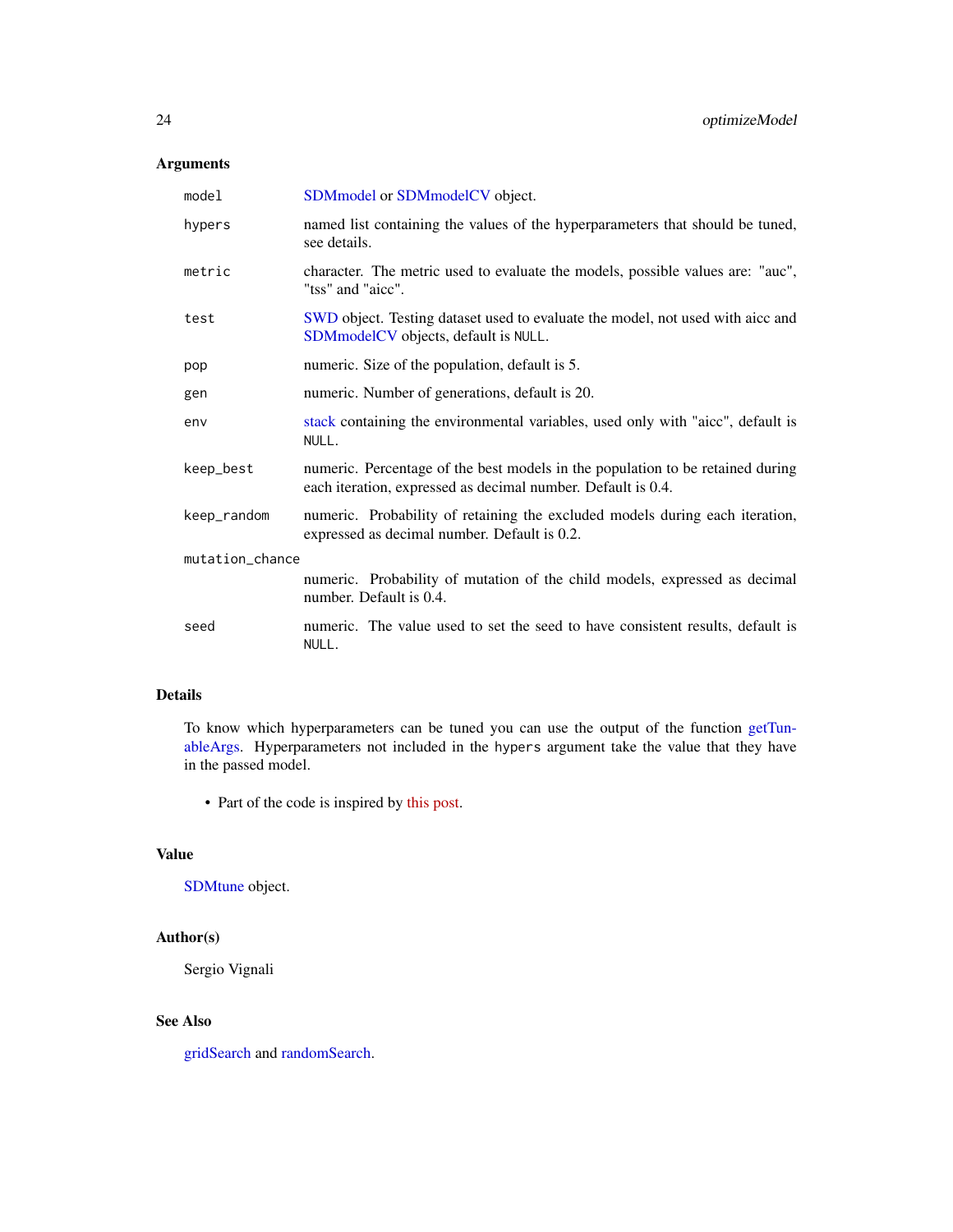#### <span id="page-24-0"></span>Examples

```
# Acquire environmental variables
files <- list.files(path = file.path(system.file(package = "dismo"), "ex"),
                    pattern = "grd", full.names = TRUE)
predictors <- raster::stack(files)
# Prepare presence and background locations
p_coords <- virtualSp$presence
bg_coords <- virtualSp$background
# Create SWD object
data <- prepareSWD(species = "Virtual species", p = p_coords, a = bg_coords,
                   env = predictors, categorical = "biome")
# Split presence locations in training (80%) and testing (20%) datasets
datasets \le trainValTest(data, val = 0.2, test = 0.2, only_presence = TRUE,
                         seed = 61516)
train <- datasets[[1]]
val <- datasets[[2]]
# Train a model
model <- train("Maxnet", data = train)
# Define the hyperparameters to test
h \leq 1ist(reg = seq(0.2, 5, 0.2),
          fc = c("l", "lq", "lh", "lp", "lqp", "lqph"))# Run the function using as metric the AUC
## Not run:
output <- optimizeModel(model, hypers = h, metric = "auc", test = val,
                        pop = 15, gen = 2, seed = 798)
output@results
output@models
output@models[[1]] # Best model
## End(Not run)
```
plot,SDMtune,missing-method *Plot SDMtune object*

### Description

Plot an [SDMtune](#page-51-2) object. Use the interactive argument to create an interactive chart.

#### Usage

```
## S4 method for signature 'SDMtune,missing'
plot(x, title = "", interactive = FALSE)
```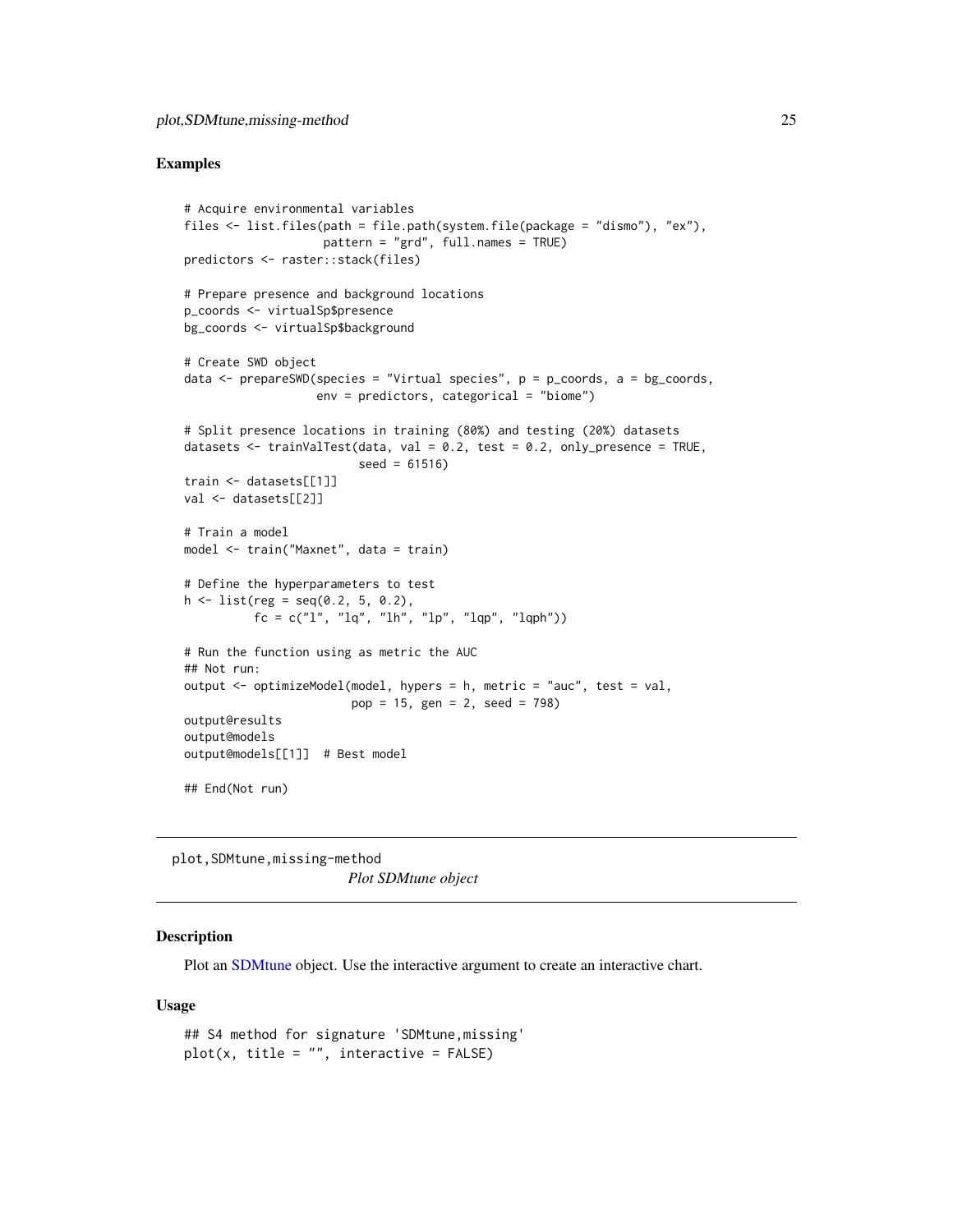#### <span id="page-25-0"></span>Arguments

| X.          | <b>SDM</b> tune object.                                          |
|-------------|------------------------------------------------------------------|
| title       | character. The title of the plot, by default is an empty string. |
| interactive | logical, if TRUE plot an interactive chart, default is FALSE.    |

### Value

If interactive = FALSE the function returns a [ggplot](#page-0-0) object otherwise it returns an SDMtuneChart object that contains the path of the temporary folder where the necessary files to create the chart are saved. In both cases the objects are returned as invisible.

#### Author(s)

Sergio Vignali

```
# Acquire environmental variables
files <- list.files(path = file.path(system.file(package = "dismo"), "ex"),
                     pattern = "grd", full.names = TRUE)
predictors <- raster::stack(files)
# Prepare presence and background locations
p_coords <- virtualSp$presence
bg_coords <- virtualSp$background
# Create SWD object
data \leq prepareSWD(species = "Virtual species", p = p_coords, a = bg_coords,
                    env = predictors, categorical = "biome")
# Split presence locations in training (80%) and testing (20%) datasets
datasets \leq trainValTest(data, test = 0.2, only_presence = TRUE)
train <- datasets[[1]]
test <- datasets[[2]]
# Train a model
model \le train(method = "Maxnet", data = train, fc = "1")# Define the hyperparameters to test
h \leftarrow list(reg = 1:5, fc = c("lqp", "lqph"))
# Run the gridSearch function using as metric the AUC
output <- gridSearch(model, hypers = h, metric = "auc", test = test)
# Plot the output
plot(output, title = "My experiment")
# Plot the interactive chart
p \leq - \text{plot}(\text{output}, \text{title} = \text{"My experiment", interactive} = \text{TRUE})# Print the temporary folder that stores the files used to create the chart
```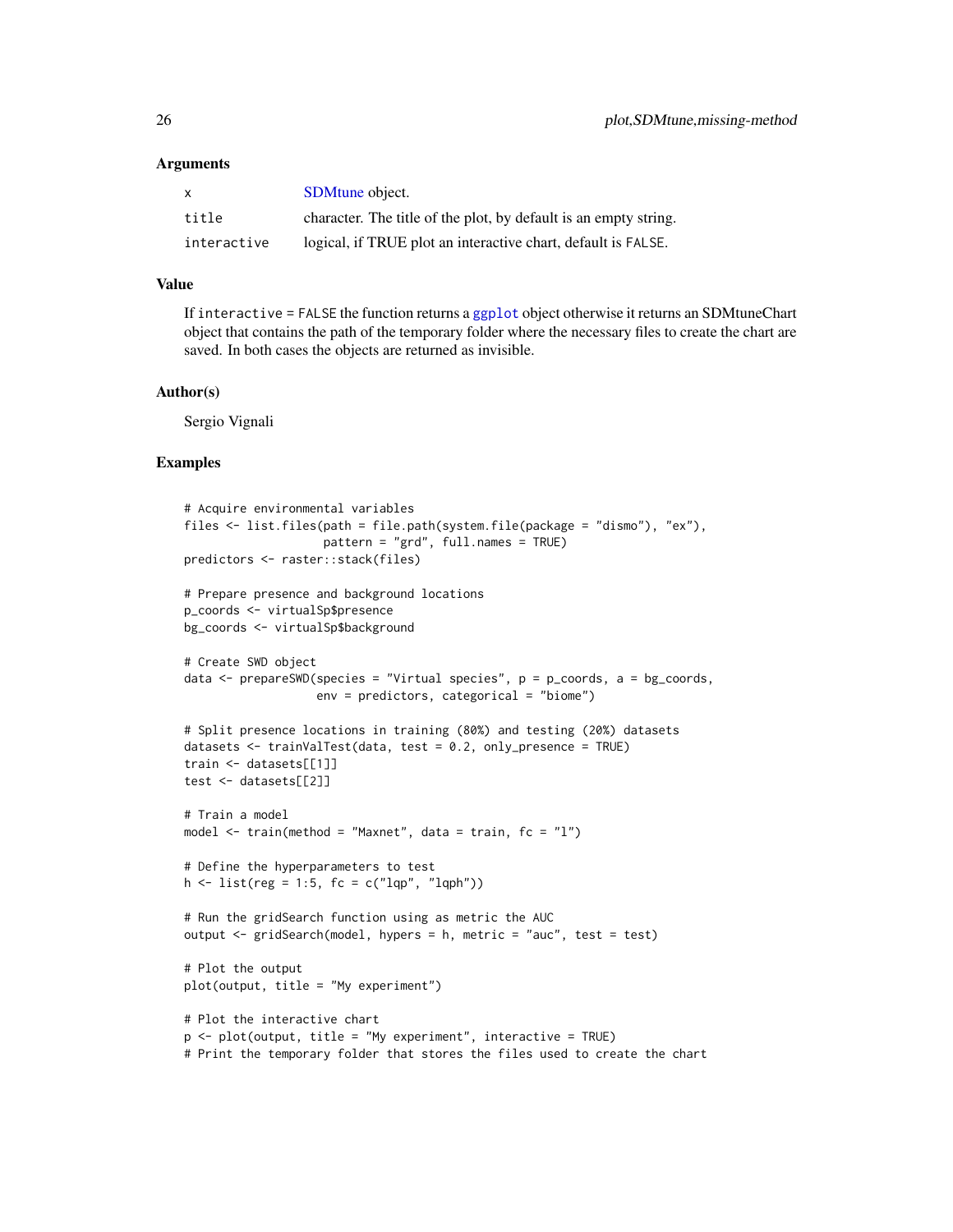#### <span id="page-26-0"></span>plotCor 27

str(p)

plotCor *Plot Correlation*

### Description

Plot a correlation matrix heat map with the value of the correlation coefficients according with the given method. If cor\_th is passed then it prints only the coefficients that are higher or lower than the given threshold.

#### Usage

plotCor(bg, method = "spearman", cor\_th = NULL)

#### Arguments

| bg     | SWD object used to compute the correlation matrix.                                                                          |
|--------|-----------------------------------------------------------------------------------------------------------------------------|
| method | character. The method used to compute the correlation matrix, default is "spear-<br>man".                                   |
| cor th | numeric. If provided it prints only the coefficients that are higher or lower than<br>the given threshold, default is NULL. |

### Value

A [ggplot](#page-0-0) object.

### Author(s)

Sergio Vignali

```
# Acquire environmental variables
files <- list.files(path = file.path(system.file(package = "dismo"), "ex"),
                   pattern = "grd", full.names = TRUE)
predictors <- raster::stack(files)
# Prepare background locations
bg_coords <- dismo::randomPoints(predictors, 10000)
# Create SWD object
bg <- prepareSWD(species = "Virtual species", a = bg_coords,
                 env = predictors, categorical = "biome")
# Plot heat map
plotCor(bg, method = "spearman")
```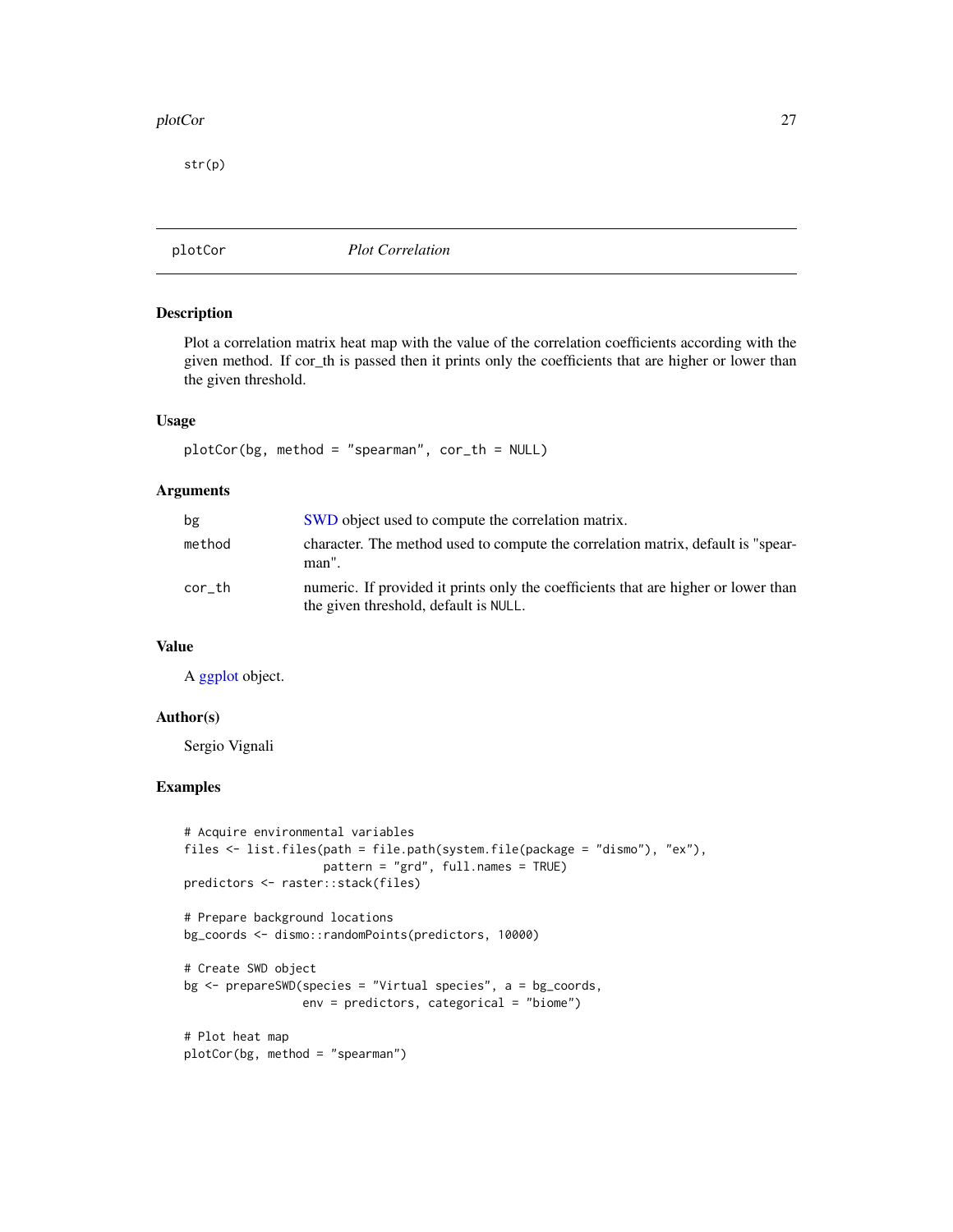```
# Plot heat map showing only values higher than given threshold
plotCor(bg, method = "spearman", cor_{th} = 0.8)
```
plotJk *Plot Jackknife Test*

#### Description

Plot the Jackknife Test for variable importance.

### Usage

plotJk(jk, type = c("train", "test"), ref = NULL)

### Arguments

| jk   | data.frame with the output of the dolk function.                                                                                                                                |
|------|---------------------------------------------------------------------------------------------------------------------------------------------------------------------------------|
| type | character, "train" or "test" to plot the result of the test on the train or testing<br>dataset.                                                                                 |
| ref  | numeric. The value of the chosen metric for the model trained using all the<br>variables. If provided it plots a vertical line showing the reference value. Default<br>is NULL. |

### Value

A [ggplot](#page-0-0) object.

### Author(s)

Sergio Vignali

```
# Acquire environmental variables
files <- list.files(path = file.path(system.file(package = "dismo"), "ex"),
                    pattern = "grd", full.names = TRUE)
predictors <- raster::stack(files)
# Prepare presence and background locations
p_coords <- virtualSp$presence
bg_coords <- virtualSp$background
# Create SWD object
```

```
data <- prepareSWD(species = "Virtual species", p = p_coords, a = bg_coords,
                  env = predictors, categorical = "biome")
```
<span id="page-27-0"></span>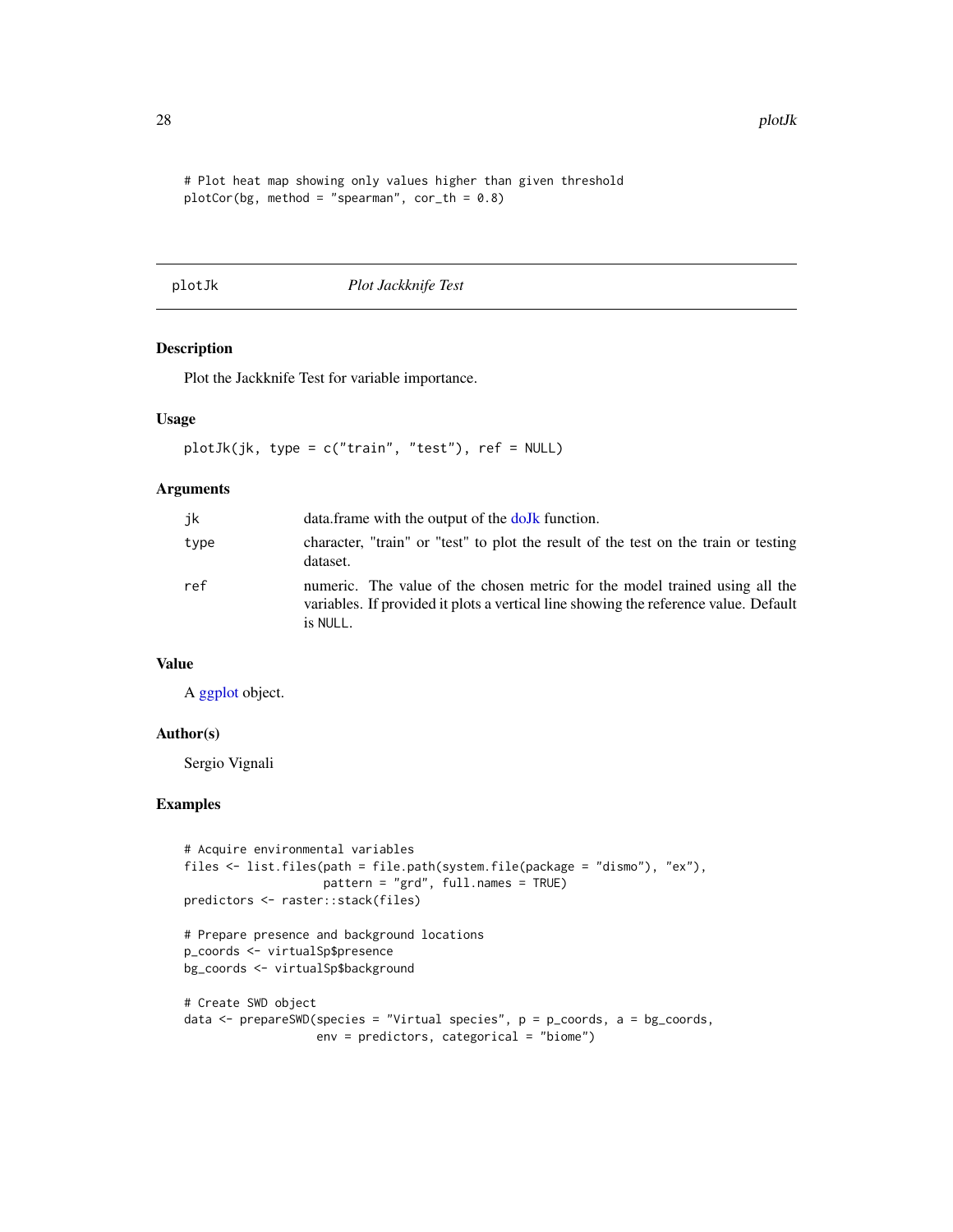#### <span id="page-28-0"></span>plotPA 29

```
# Split presence locations in training (80%) and testing (20%) datasets
datasets <- trainValTest(data, test = 0.2, only_presence = TRUE)
train <- datasets[[1]]
test <- datasets[[2]]
# Train a model
model <- train(method = "Maxnet", data = train, fc = "lq")
# Execute the Jackknife test for all the environmental variables using the
# metric AUC
jk <- doJk(model, metric = "auc", test = test)
# Plot Jackknife test result for training
plotJk(jk, type = "train", ref = auc(model))
#' # Plot Jackknife test result for testing
plotJk(jk, type = "test", ref = auc(model, test = test))
```
### <span id="page-28-1"></span>plotPA *Plot Presence Absence Map*

### Description

Plot a presence absence map using the given threshold.

#### Usage

```
plotPA(
  map,
  th,
  colors = NULL,
  hr = FALSE,filename = NULL,
  format = "GTiff",
  ...
\mathcal{L}
```
### Arguments

| map       | raster object with the prediction.                                                           |
|-----------|----------------------------------------------------------------------------------------------|
| th        | numeric. The threshold used to convert the output in a presence/absence map.                 |
| colors    | vector. Colors to be used, default is NULL and uses red and blue.                            |
| hr        | logical, if TRUE produces an output with high resolution, default is FALSE.                  |
| filename  | character, if provided the raster map is saved in a file, default is NULL.                   |
| format    | character. The output format, see write Raster for all the options, default is Geo-<br>tiff. |
| $\ddotsc$ | Additional arguments, see writeRaster for all the options.                                   |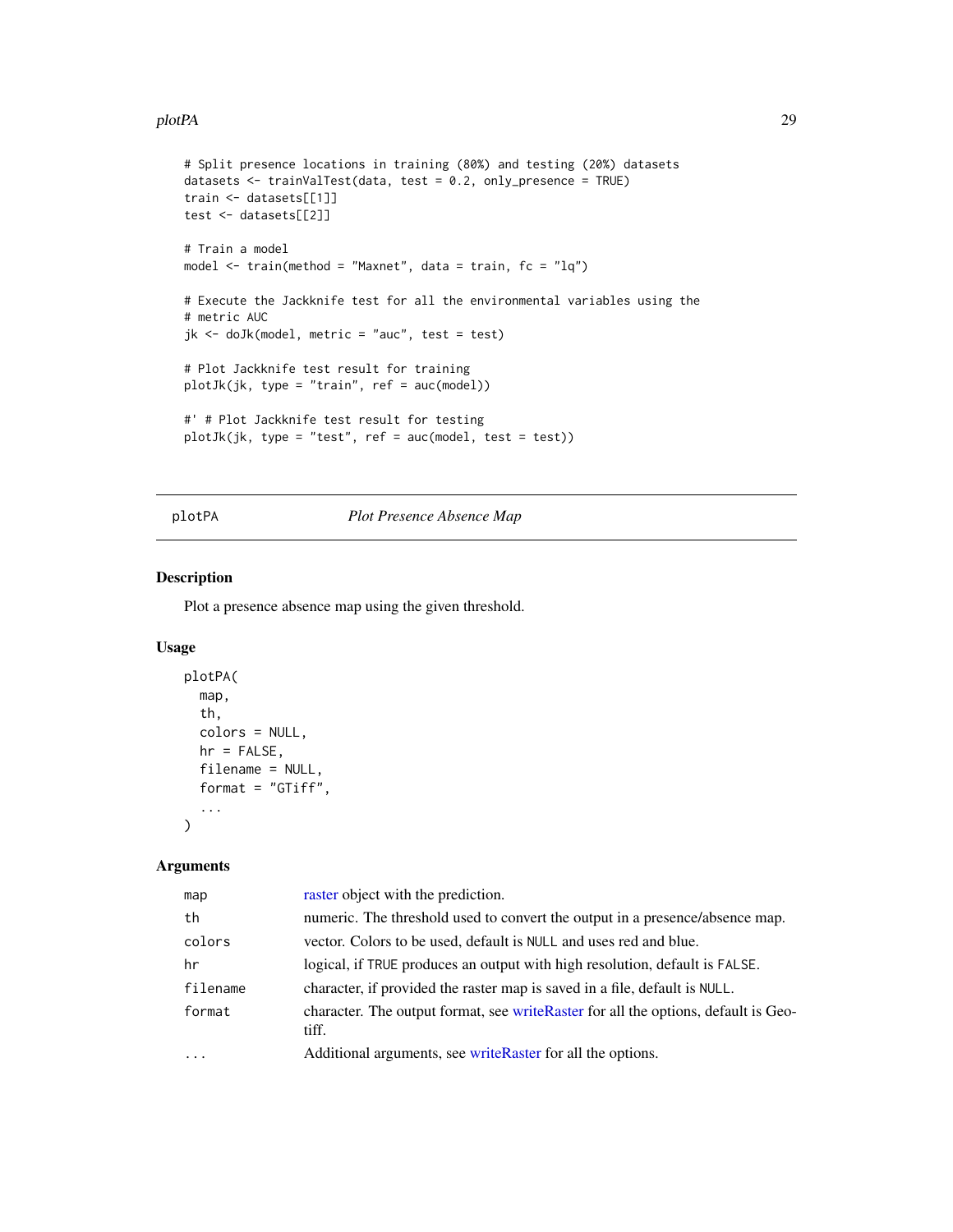### Value

A [ggplot](#page-0-0) object.

### Author(s)

Sergio Vignali

### See Also

[plotPred.](#page-29-1)

### Examples

```
map <- raster::raster(matrix(runif(400, 0, 1), 20, 20))
plotPA(map, th = 0.8)# Custom colors
plotPA(map, th = 0.5, colors = c("#d8b365", "#018571"))
# Save the file
## Not run:
# The following command will save the map in the working directory
plotPA(map, th = 0.7, filename = "my_map", format = "ascii")
```
## End(Not run)

<span id="page-29-1"></span>plotPred *Plot Prediction*

### Description

Plot Prediction output.

### Usage

```
plotPred(map, lt = "", colorramp = NULL, hr = FALSE)
```
### Arguments

| map       | raster object with the prediction.                                                                                        |
|-----------|---------------------------------------------------------------------------------------------------------------------------|
| 1t        | character. Legend title, default is an empty string.                                                                      |
| colorramp | vector. A custom color ramp given as a vector of colors (see example), default<br>is NULL and uses a blue/red color ramp. |
| hr        | logical, if TRUE produces an output with high resolution, default is FALSE.                                               |

### Value

A [ggplot](#page-0-0) object.

<span id="page-29-0"></span>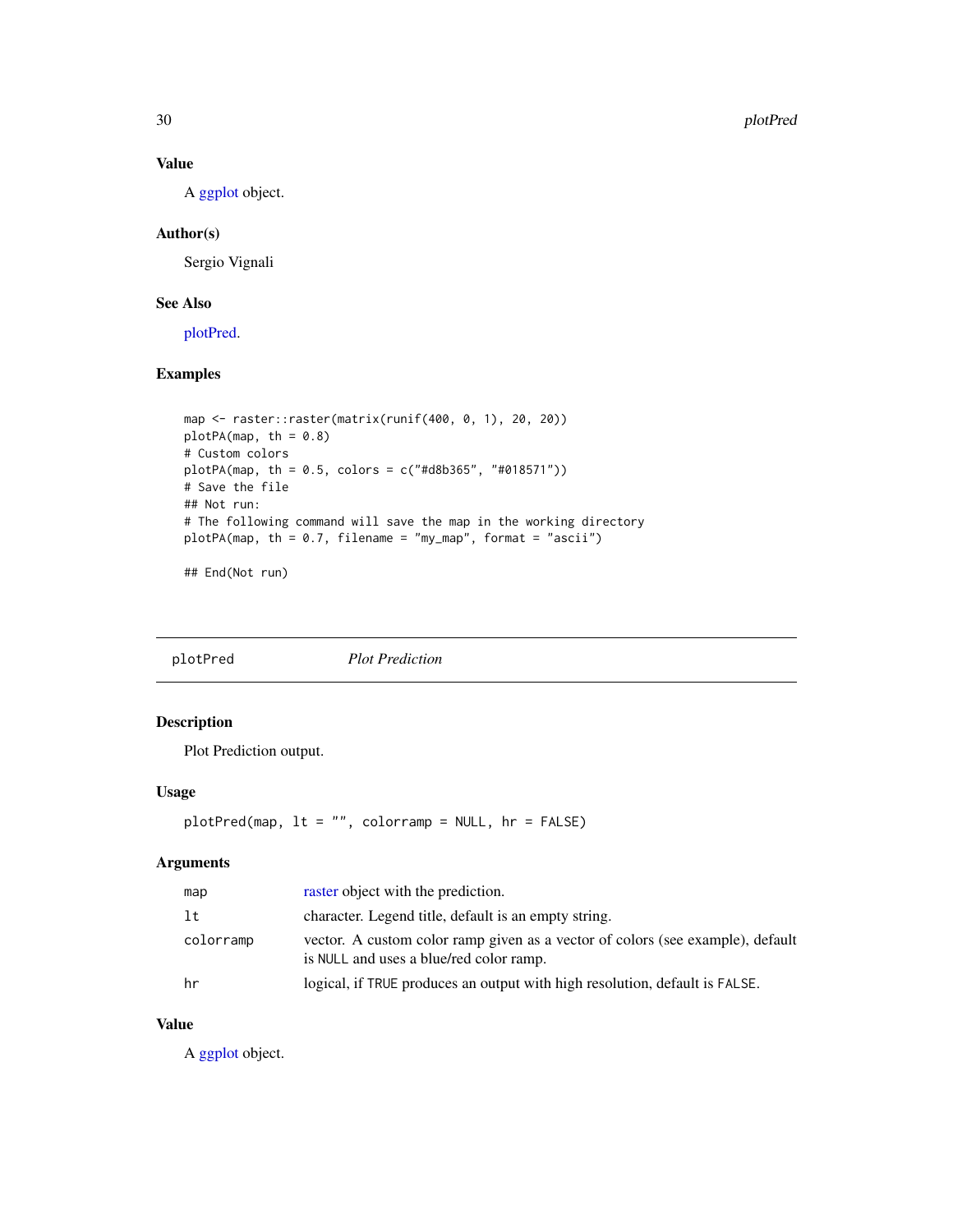### <span id="page-30-0"></span>plotResponse 31

### Author(s)

Sergio Vignali

### See Also

[plotPA.](#page-28-1)

### Examples

```
map <- raster::raster(matrix(runif(400, 0, 1), 20, 20))
plotPred(map, lt = "Habitat suitability \ncloglog")
# Custom colors
plotPred(map, lt = "Habitat suitability",
         colorramp = c("#2c7bb6", "#ffffbf", "#d7191c"))
```
### plotResponse *Plot Response Curve*

### Description

Plot the Response Curve of the given environmental variable.

#### Usage

```
plotResponse(
 model,
  var,
  type = NULL,
 only_presence = FALSE,
 marginal = FALSE,
  fun = mean,rug = FALSE,color = "red"
)
```
#### Arguments

| model         | SDM model or SDM model CV object.                                                                                                    |
|---------------|--------------------------------------------------------------------------------------------------------------------------------------|
| var           | character. Name of the variable to be plotted.                                                                                       |
| type          | character. The output type used for "Maxent" and "Maxnet" methods, possible<br>values are "cloglog" and "logistic", default is NULL. |
| only_presence | logical, if TRUE it uses only the presence locations when applying the function<br>for the marginal response, default is FALSE.      |
| marginal      | logical, if TRUE it plots the marginal response curve, default is FALSE.                                                             |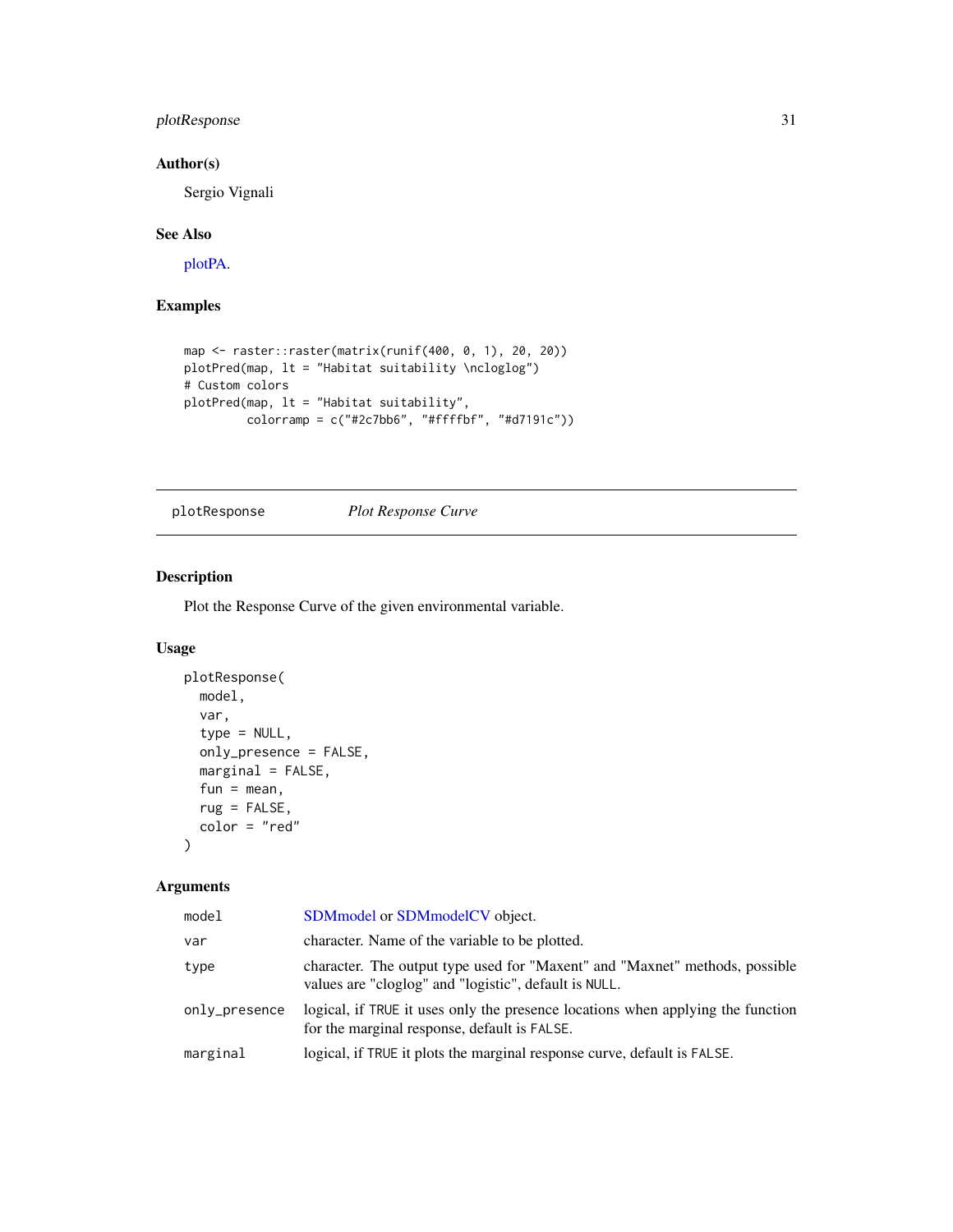<span id="page-31-0"></span>

| fun   | function used to compute the level of the other variables for marginal curves,<br>default is mean.                                                     |
|-------|--------------------------------------------------------------------------------------------------------------------------------------------------------|
| rug   | logical, if TRUE it adds the rug plot for the presence and absence/background<br>locations, available only for continuous variables, default is FALSE. |
| color | The color of the curve, default is "red".                                                                                                              |

#### Details

Note that fun is not a character argument, you must use mean and not "mean".

#### Value

A [ggplot](#page-0-0) object.

#### Author(s)

Sergio Vignali

# a custom color

```
# Acquire environmental variables
files <- list.files(path = file.path(system.file(package = "dismo"), "ex"),
                    pattern = "grd", full.names = TRUE)
predictors <- raster::stack(files)
# Prepare presence and background locations
p_coords <- virtualSp$presence
bg_coords <- virtualSp$background
# Create SWD object
data \leq prepareSWD(species = "Virtual species", p = p\_{\text{coordinates}}, a = bg_coords,
                   env = predictors, categorical = "biome")
# Train a model
model \le train(method = "Maxnet", data = data, fc = "lq")
# Plot cloglog response curve for a continuous environmental variable (bio1)
plotResponse(model, var = "bio1", type = "cloglog")
# Plot marginal cloglog response curve for a continuous environmental
# variable (bio1)
plotResponse(model, var = "bio1", type = "cloglog", marginal = TRUE)
# Plot logistic response curve for a continuous environmental variable
# (bio12) adding the rugs and giving a custom color
plotResponse(model, var = "bio12", type = "logistic", rug = TRUE,
             color = "blue")# Plot response curve for a categorical environmental variable (biome) giving
```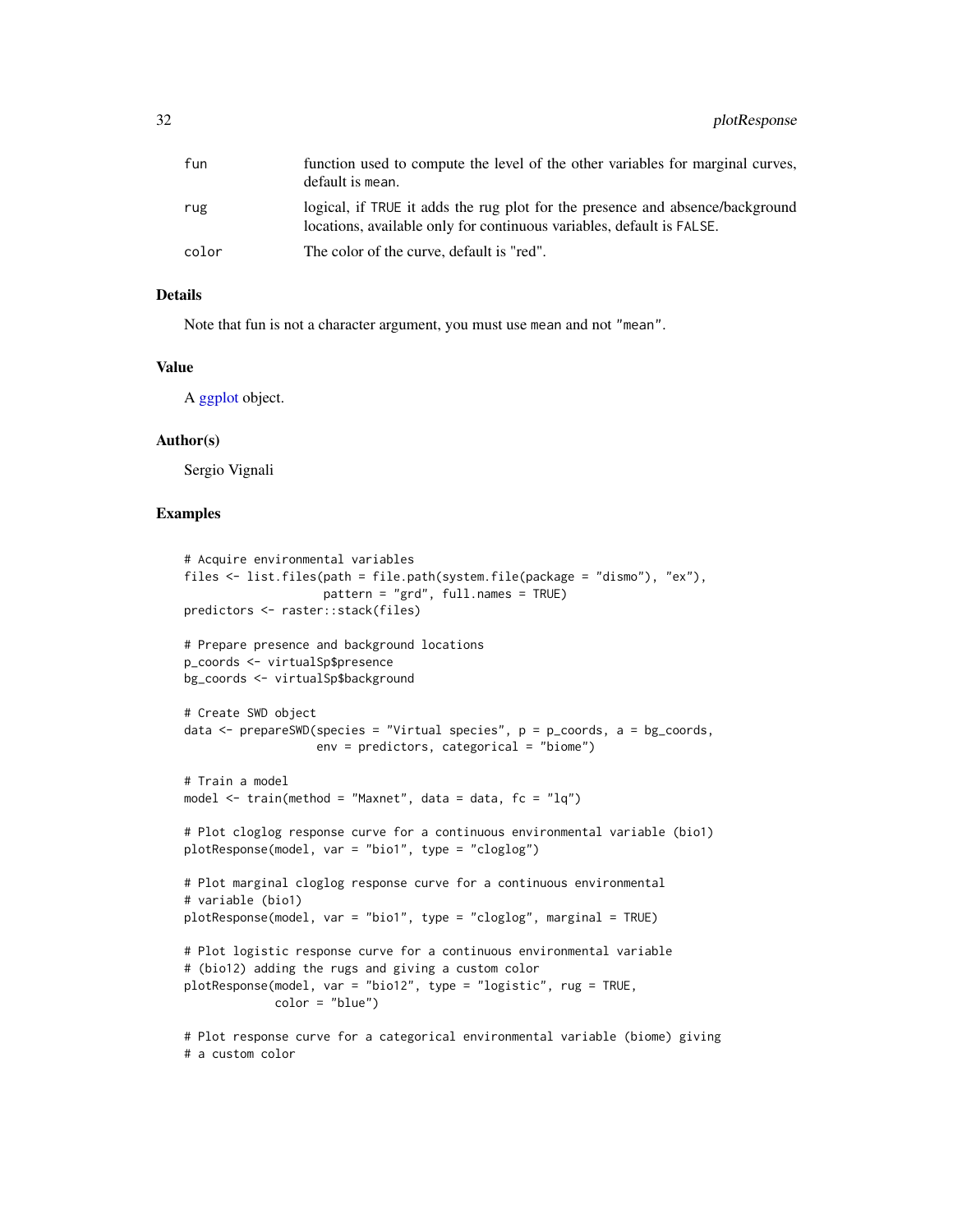#### <span id="page-32-0"></span> $p$ lotROC 33

```
plotResponse(model, var = "biome", type = "logistic", color = "green")
# Train a model with cross validation
folds \le randomFolds(data, k = 4, only_presence = TRUE)
model <- train(method = "Maxnet", data = data, fc = "lq", folds = folds)
# Plot cloglog response curve for a continuous environmental variable (bio17)
plotResponse(model, var = "bio1", type = "cloglog")
# Plot logistic response curve for a categorical environmental variable
# (biome) giving a custom color
plotResponse(model, var = "biome", type = "logistic", color = "green")
```
plotROC *Plot ROC curve*

#### Description

Plot the ROC curve of the given model and print the AUC value.

#### Usage

plotROC(model, test = NULL)

### Arguments

| model | SDM <sub>model</sub> object.                      |
|-------|---------------------------------------------------|
| test  | SWD object. The testing dataset, default is NULL. |

#### Value

A [ggplot](#page-0-0) object.

### Author(s)

Sergio Vignali

```
# Acquire environmental variables
files <- list.files(path = file.path(system.file(package = "dismo"), "ex"),
                    pattern = "grd", full.names = TRUE)
predictors <- raster::stack(files)
# Prepare presence and background locations
p_coords <- virtualSp$presence
bg_coords <- virtualSp$background
```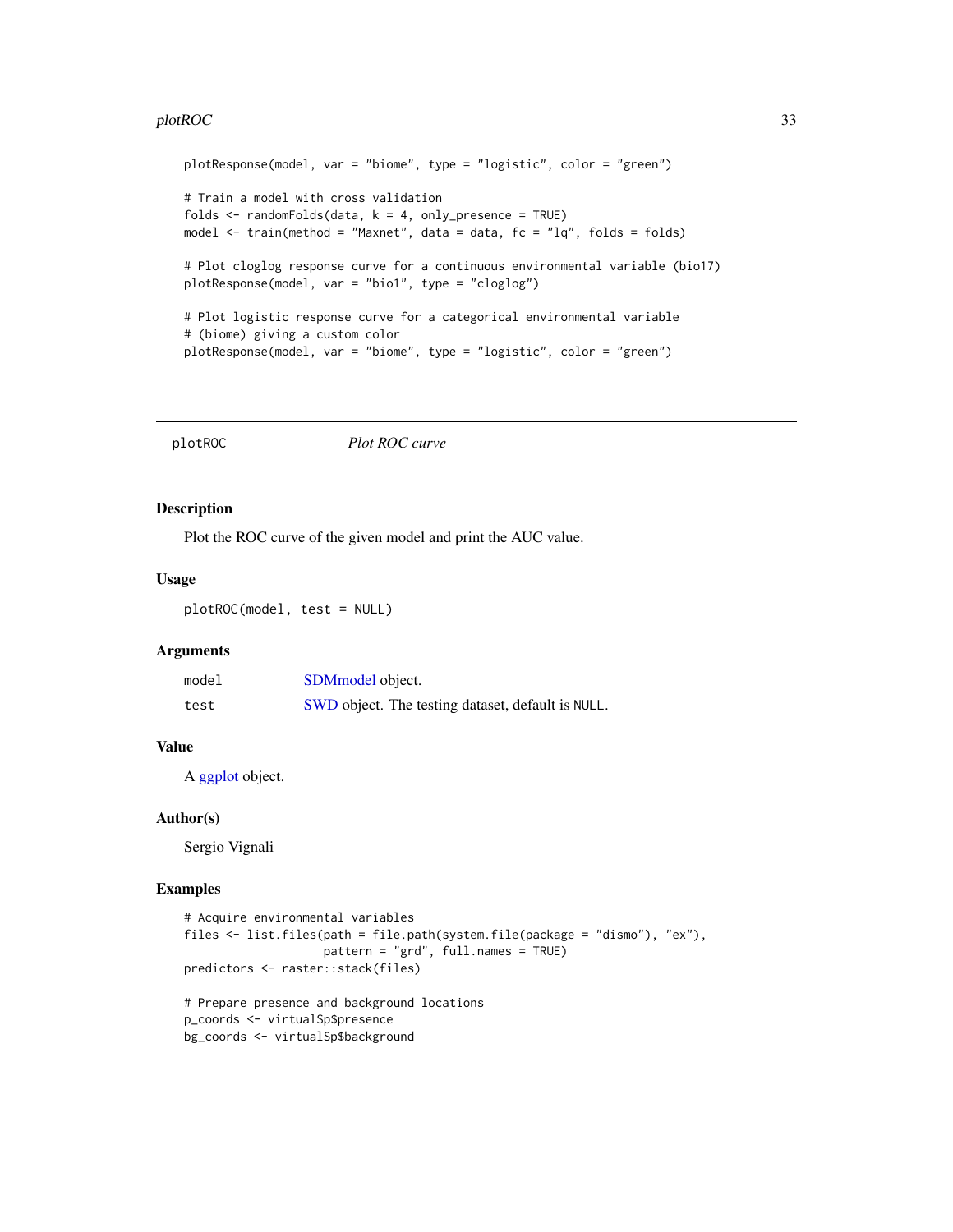```
# Create SWD object
data <- prepareSWD(species = "Virtual species", p = p_coords, a = bg_coords,
                  env = predictors, categorical = "biome")
# Split presence locations in training (80%) and testing (20%) datasets
datasets <- trainValTest(data, test = 0.2, only_presence = TRUE)
train <- datasets[[1]]
test <- datasets[[2]]
# Train a model
model \le train(method = "Maxnet", data = train, fc = "1")# Plot the training ROC curve
plotROC(model)
# Plot the training and testing ROC curves
plotROC(model, test = test)
```
plotVarImp *Plot Variable Importance*

### Description

Plot the variable importance as a bar plot.

#### Usage

```
plotVarImp(df, color = "grey")
```
### Arguments

| df    | data.frame. A data.frame containing the the name of the variables as first column |
|-------|-----------------------------------------------------------------------------------|
|       | and the value of the variable importance as second column.                        |
| color | character. The color of the bar plot, default is grey.                            |

### Value

A [ggplot](#page-0-0) object.

### Author(s)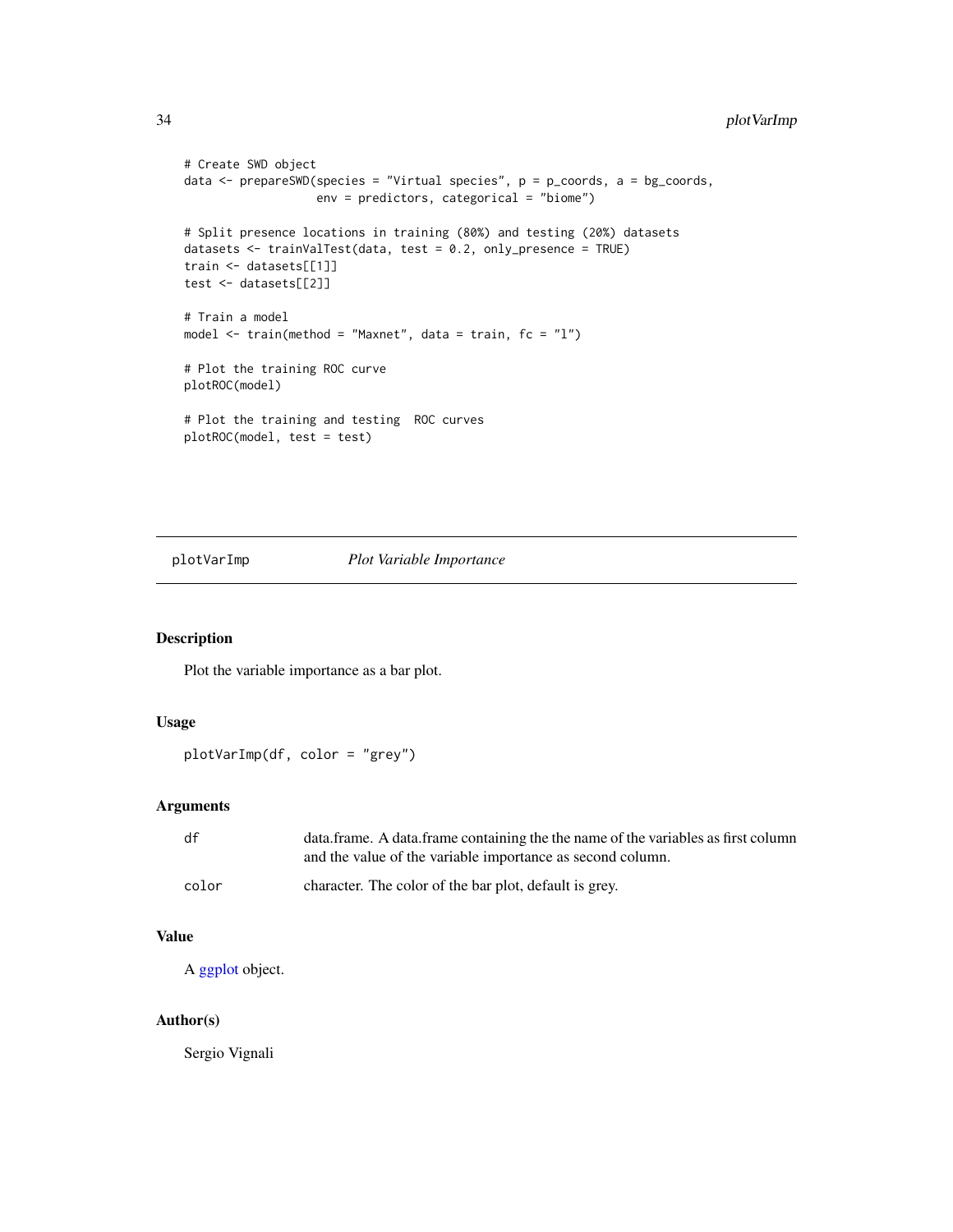### <span id="page-34-0"></span>predict, ANN-method 35

#### Examples

```
# Acquire environmental variables
files <- list.files(path = file.path(system.file(package = "dismo"), "ex"),
                    pattern = "grd", full.names = TRUE)
predictors <- raster::stack(files)
# Prepare presence and background locations
p_coords <- virtualSp$presence
bg_coords <- virtualSp$background
# Create SWD object
data <- prepareSWD(species = "Virtual species", p = p_coords, a = bg_coords,
                  env = predictors, categorical = "biome")
# Train a model
model <- train(method = "Maxnet", data = data, fc = "l")
# Compute variable importance
vi <- varImp(model, permut = 1)
# Plot variable importance
plotVarImp(vi)
# Plot variable importance with custom color
plotVarImp(vi, color = "red")
```
predict,ANN-method *Predict ANN*

#### Description

Predict the output for a new dataset from a trained ANN model.

### Usage

```
## S4 method for signature 'ANN'
predict(object, data, type, clamp)
```
#### Arguments

| object | ANN object.                                  |
|--------|----------------------------------------------|
| data   | data.frame with the data for the prediction. |
| type   | Not used.                                    |
| clamp  | Not used.                                    |

### Details

Used by the [predict,SDMmodel-method,](#page-37-1) not exported.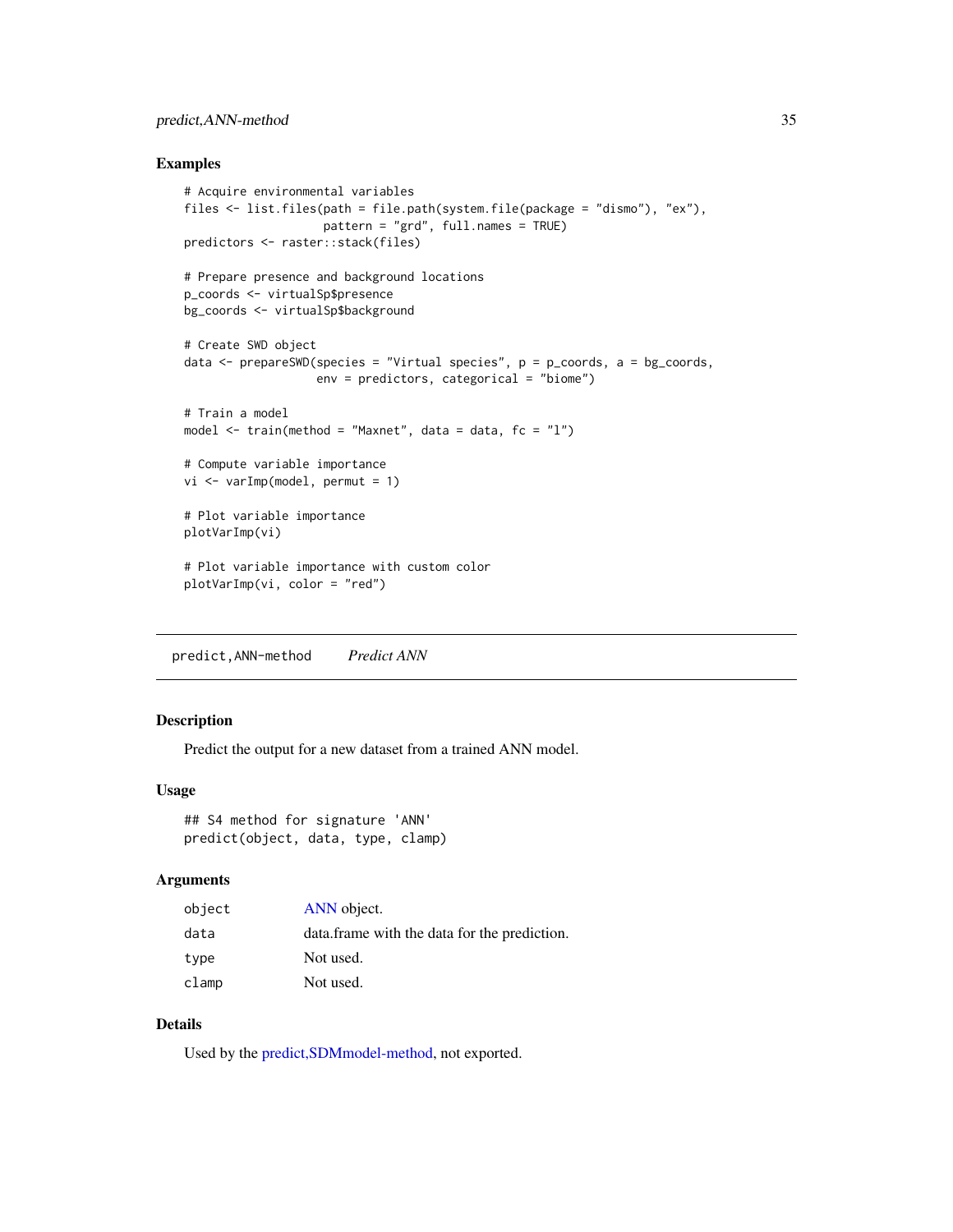### <span id="page-35-0"></span>Value

A vector with the predicted values.

### Author(s)

Sergio Vignali

predict,BRT-method *Predict BRT*

### Description

Predict the output for a new dataset from a trained BRT model.

### Usage

## S4 method for signature 'BRT' predict(object, data, type, clamp)

### Arguments

| object | <b>BRT</b> object.                           |
|--------|----------------------------------------------|
| data   | data.frame with the data for the prediction. |
| type   | Not used.                                    |
| clamp  | Not used.                                    |

### Details

Used by the [predict,SDMmodel-method,](#page-37-1) not exported.

The function uses the number of tree defined to train the model and the "response" type output.

### Value

A vector with the predicted values.

### Author(s)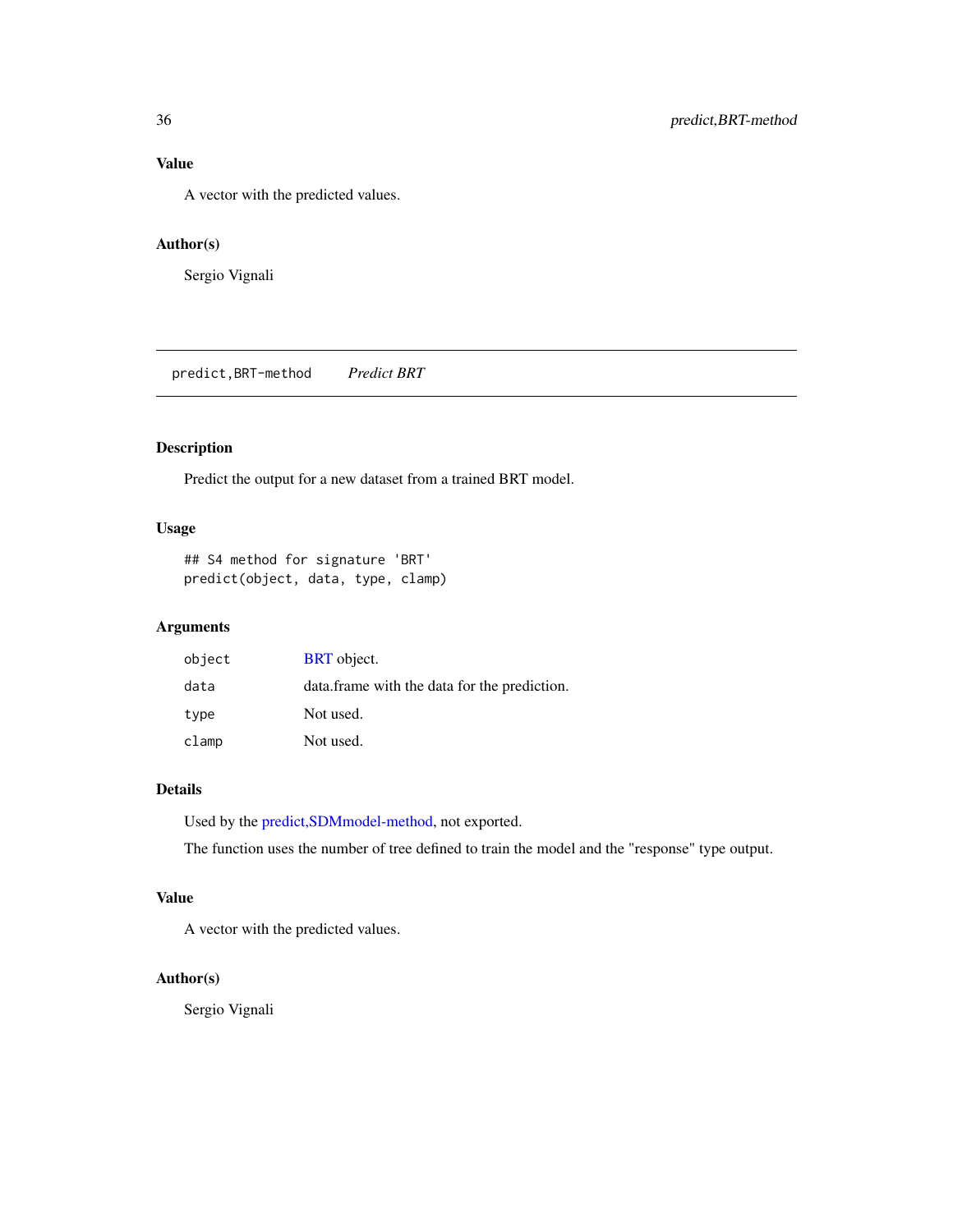### <span id="page-36-0"></span>Description

Predict the output for a new dataset from a trained Maxent model.

### Usage

```
## S4 method for signature 'Maxent'
predict(object, data, type = c("cloglog", "logistic", "raw"), clamp = TRUE)
```
### Arguments

| object | Maxent object.                                                                                              |
|--------|-------------------------------------------------------------------------------------------------------------|
| data   | data. frame with the data for the prediction.                                                               |
| type   | character MaxEnt output type, possible values are "cloglog", "logistic" and "raw",<br>default is "cloglog". |
| clamp  | logical for clumping during prediction, default is TRUE.                                                    |

### Details

Used by the [predict,SDMmodel-method,](#page-37-1) not exported.

The function performs the prediction in R without calling the MaxEnt Java software. This results in a faster computation for large datasets and might result in a slightly different output compared to the Java software.

### Value

A vector with the prediction

### Author(s)

Sergio Vignali

#### References

Wilson P.D., (2009). Guidelines for computing MaxEnt model output values from a lambdas file.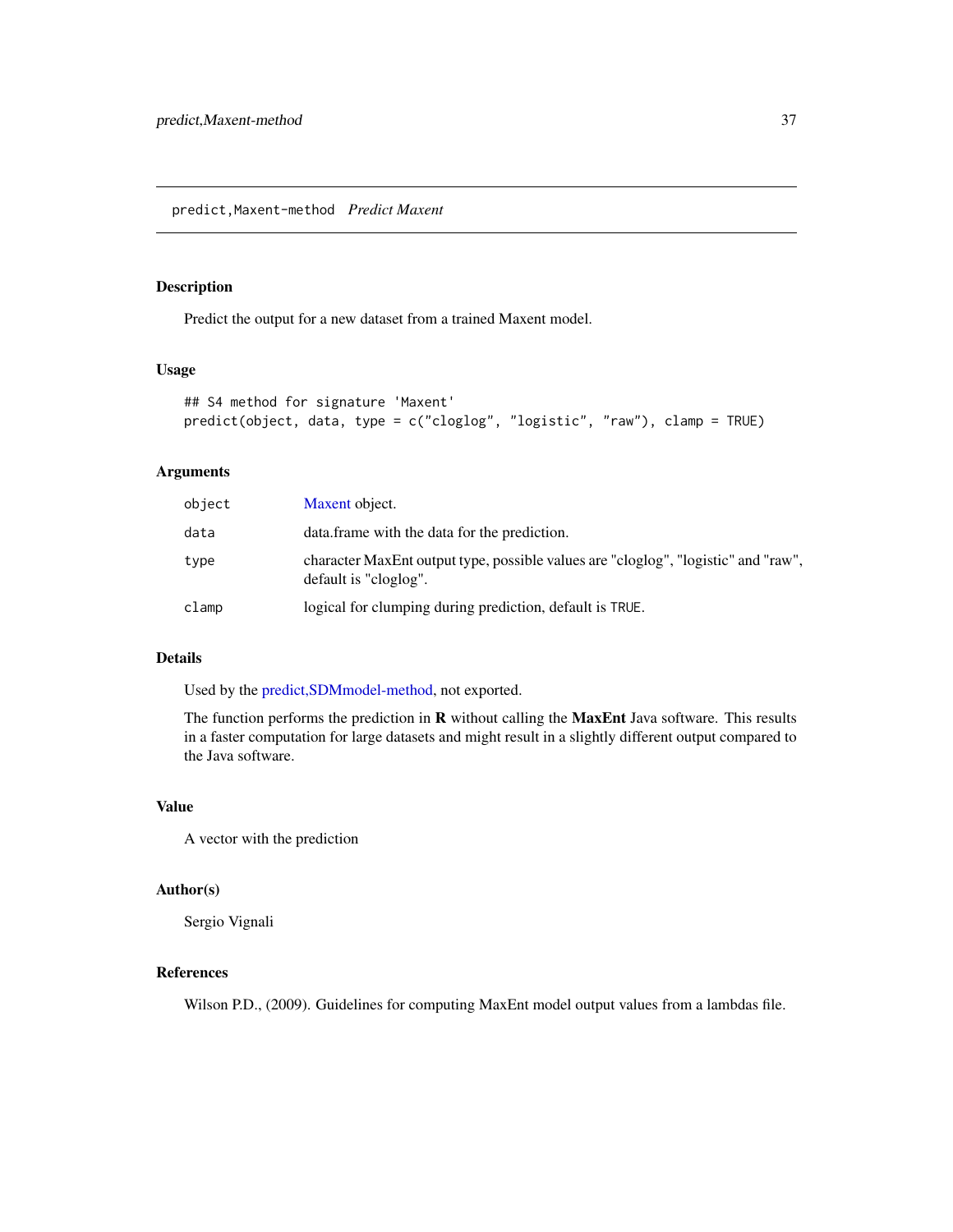<span id="page-37-0"></span>predict,RF-method *Predict RF*

### Description

Predict the output for a new dataset from a trained RF model.

#### Usage

```
## S4 method for signature 'RF'
predict(object, data, type, clamp)
```
### Arguments

| object | RF object.                                   |
|--------|----------------------------------------------|
| data   | data.frame with the data for the prediction. |
| type   | Not used.                                    |
| clamp  | Not used.                                    |

### Details

Used by the [predict,SDMmodel-method,](#page-37-1) not exported.

### Value

A vector with the predicted probabilities of class 1.

### Author(s)

Sergio Vignali

<span id="page-37-1"></span>predict,SDMmodel-method

*Predict*

### Description

Predict the output for a new dataset given a trained [SDMmodel](#page-49-1) model.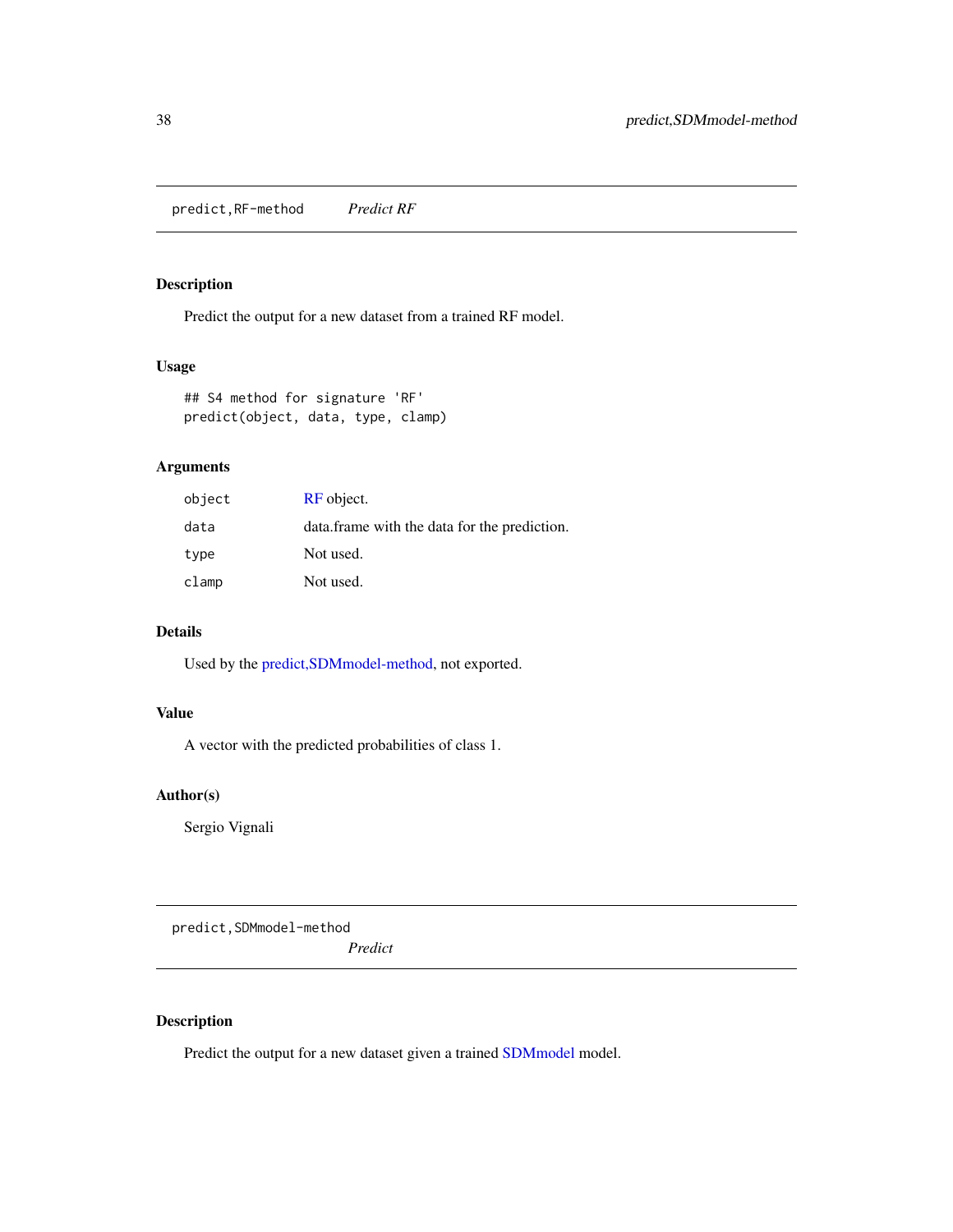### <span id="page-38-0"></span>Usage

```
## S4 method for signature 'SDMmodel'
predict(
  object,
  data,
  type = NULL,clamp = TRUE,filename = ",
  format = "GTiff",
  extent = NULL,
 progress = ",
  ...
)
```
### Arguments

| object   | SDMmodel object.                                                                                                                         |
|----------|------------------------------------------------------------------------------------------------------------------------------------------|
| data     | data.frame, SWD or stack with the data for the prediction.                                                                               |
| type     | character. Output type, see details, used only for Maxent and Maxnet methods,<br>default is NULL.                                        |
| clamp    | logical for clumping during prediction, used only for <b>Maxent</b> and <b>Maxnet</b> meth-<br>ods, default is TRUE.                     |
| filename | character. Output file name for the prediction map, used only when data is a<br>stack object. If provided the output is saved in a file. |
| format   | character. The output format, see write Raster for all the options, default is<br>"GTiff".                                               |
| extent   | extent object, if provided it restricts the prediction to the given extent, default is<br>NULL.                                          |
| progress | character to display a progress bar: "text", "window" or "" (default) for no<br>progress bar.                                            |
| $\cdots$ | Additional arguments to pass to the write Raster function.                                                                               |

### Details

- filename, format, extent, progress, and ... are arguments used only when the prediction is done for a [stack](#page-0-0) object.
- For models trained with the Maxent method the argument type can be: "raw", "logistic" and "cloglog". The function performs the prediction in  $R$  without calling the MaxEnt Java software. This results in a faster computation for large datasets and might result in a slightly different output compared to the Java software.
- For models trained with the Maxnet method the argument type can be: "link", "exponential", "logistic" and "cloglog", see [maxnet](#page-0-0) for more details.
- For models trained with the ANN method the function uses the "raw" output type.
- For models trained with the RF method the output is the probability of class 1.
- For models trained with the BRT method the function uses the number of trees defined to train the model and the "response" output type.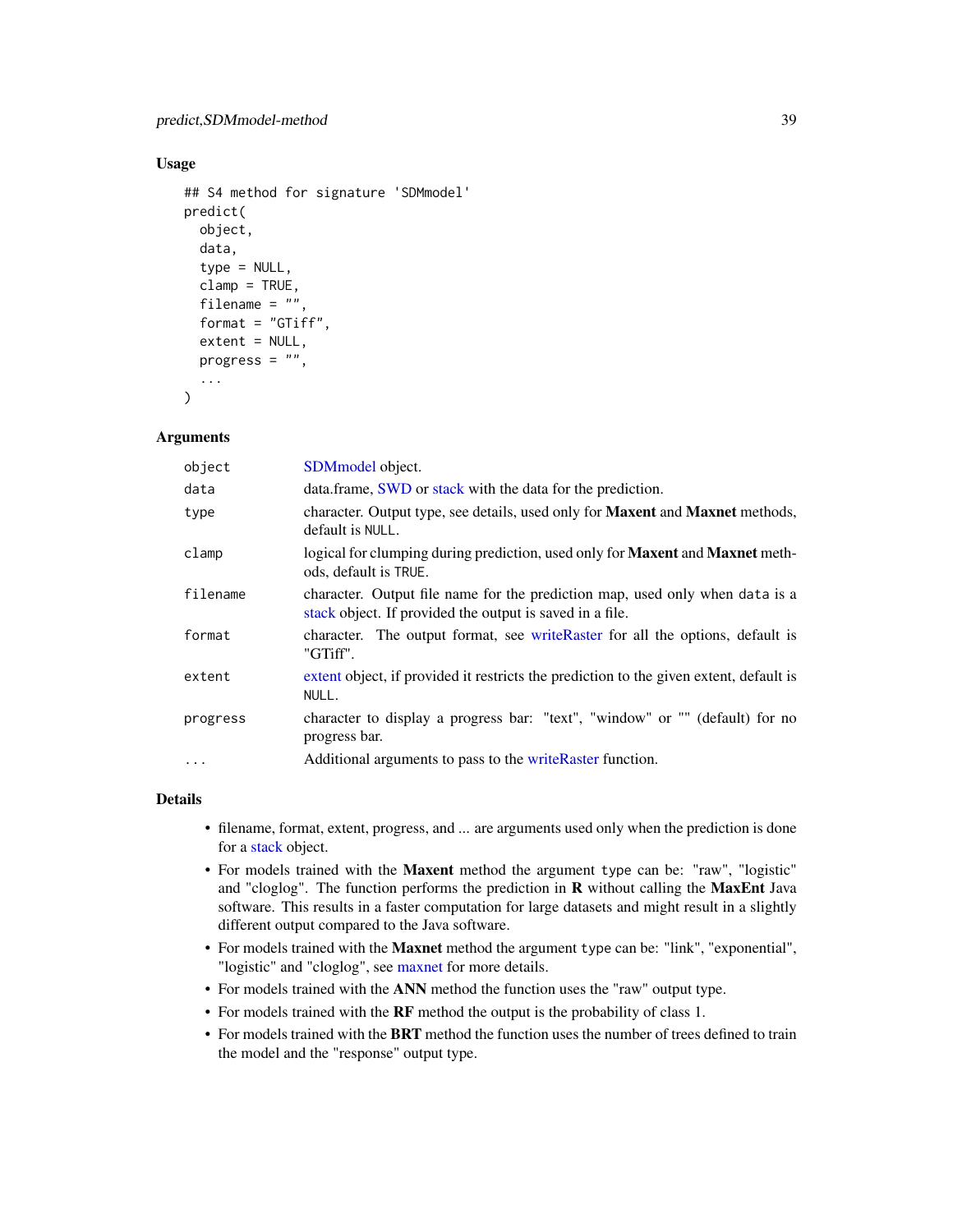#### <span id="page-39-0"></span>Value

A vector with the prediction or a [raster](#page-0-0) object if data is a raster [stack.](#page-0-0)

#### Author(s)

Sergio Vignali

#### References

Wilson P.D., (2009). Guidelines for computing MaxEnt model output values from a lambdas file.

```
# Acquire environmental variables
files <- list.files(path = file.path(system.file(package = "dismo"), "ex"),
                    pattern = "grd", full.names = TRUE)
predictors <- raster::stack(files)
# Prepare presence and background locations
p_coords <- virtualSp$presence
bg_coords <- virtualSp$background
# Create SWD object
data \leq prepareSWD(species = "Virtual species", p = p\_{\text{coordinates}}, a = bg_coords,
                   env = predictors, categorical = "biome")
# Split presence locations in training (80%) and testing (20%) datasets
datasets <- trainValTest(data, test = 0.2, only_presence = TRUE)
train <- datasets[[1]]
test <- datasets[[2]]
# Train a model
model <- train(method = "Maxnet", data = train, fc = "l")
# Make cloglog prediction for the test dataset
predict(model, data = test, type = "cloglog")
# Make logistic prediction for the all study area
predict(model, data = predictors, type = "logistic")
## Not run:
# Make logistic prediction for the all study area and save it in a file
# The function saves the file in your working directory
predict(model, data = predictors, type = "logistic", filename = "my_map")
## End(Not run)
```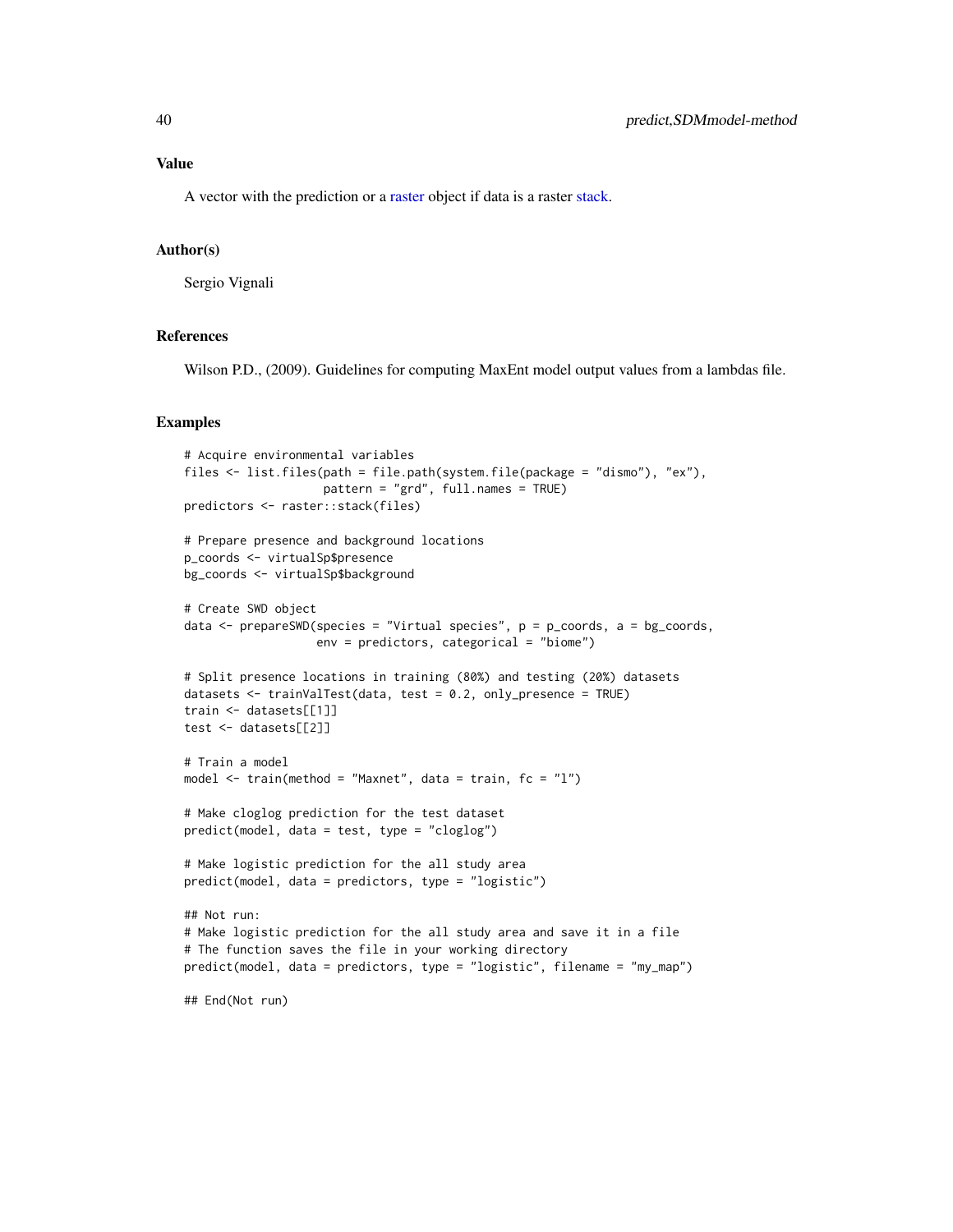<span id="page-40-0"></span>predict,SDMmodelCV-method

*Predict for Cross Validation*

### Description

Predict the output for a new dataset given a trained [SDMmodelCV](#page-50-1) model. The output is given as the provided function applied to the prediction of the k models.

### Usage

```
## S4 method for signature 'SDMmodelCV'
predict(
 object,
 data,
 fun = "mean",
 type = NULL,
 clamp = TRUE,filename = ",
 format = "GTiff",extent = NULL,...
)
```
## Arguments

| object   | SDMmodelCV object.                                                                                                                                                                                                                                            |
|----------|---------------------------------------------------------------------------------------------------------------------------------------------------------------------------------------------------------------------------------------------------------------|
| data     | data.frame, <b>SWD</b> or raster stack with the data for the prediction.                                                                                                                                                                                      |
| fun      | character. function used to combine the output of the k models, default is<br>"mean". Note that fun is a character argument, you must use "mean" and not<br>mean. You can also pass a vector of character containing multiple function<br>names, see details. |
| type     | character. Output type, see details, used only for <b>Maxent</b> and <b>Maxnet</b> methods,<br>default is NULL.                                                                                                                                               |
| clamp    | logical for clumping during prediction, used only for <b>Maxent</b> and <b>Maxnet</b> meth-<br>ods, default is TRUE.                                                                                                                                          |
| filename | character. Output file name for the prediction map, used only when data is a<br>stack object. If provided the output is saved in a file, see details.                                                                                                         |
| format   | character. The output format, see write Raster for all the options, default is<br>"GTiff".                                                                                                                                                                    |
| extent   | extent object, if provided it restricts the prediction to the given extent, default is<br>NULL.                                                                                                                                                               |
| $\cdots$ | Additional arguments to pass to the writeRaster function.                                                                                                                                                                                                     |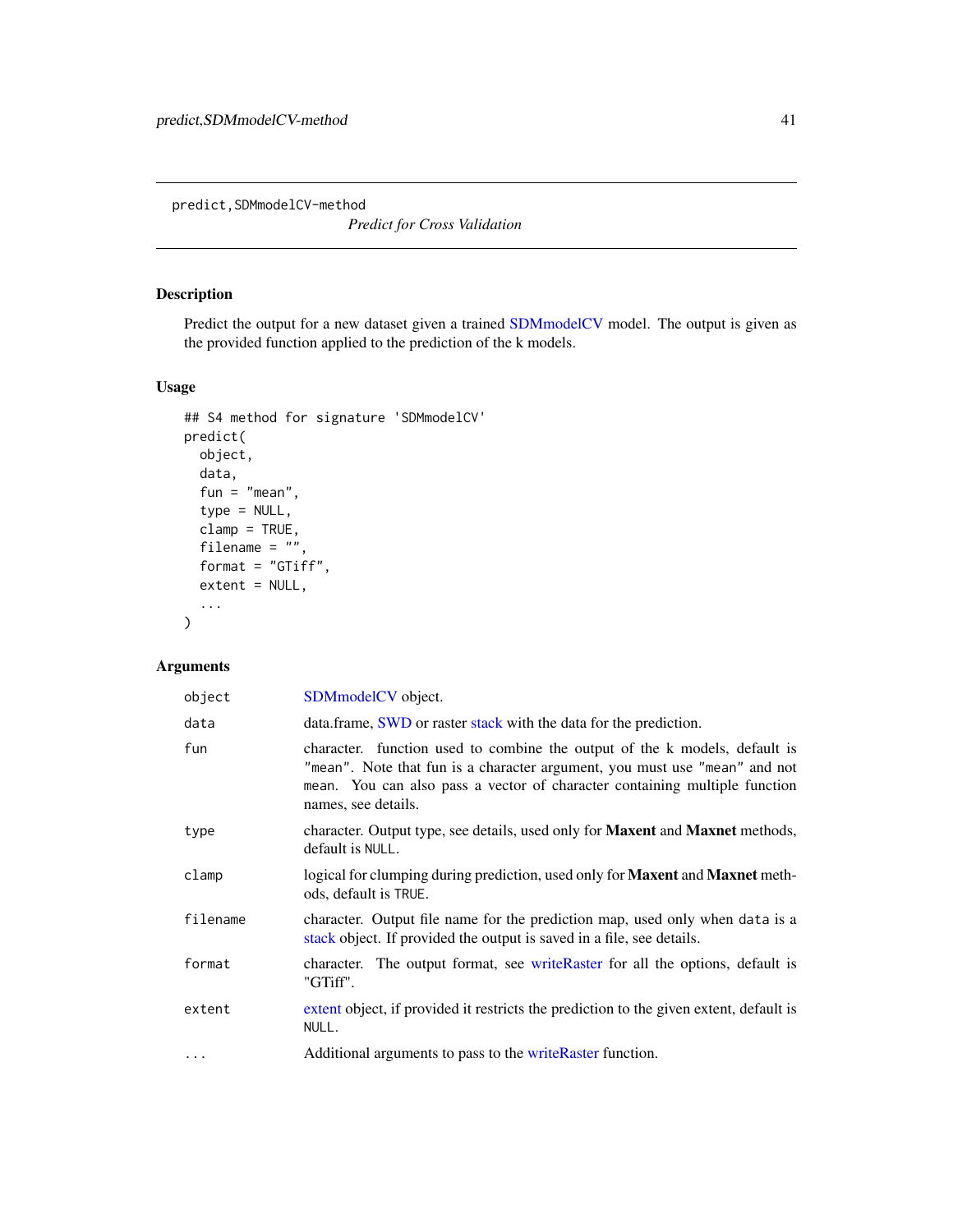### <span id="page-41-0"></span>Details

- filename, format, extent, and ... arguments are used only when the prediction is done for a [stack](#page-0-0) object.
- When a character vector is passed to the fun argument, than all the given functions are applied and a named list is returned, see examples.
- When filename is provided and the fun argument contains more than one function name, the saved files are named as filename\_fun, see example.
- For models trained with the Maxent method the argument type can be: "raw", "logistic" and "cloglog". The function performs the prediction in  $R$  without calling the MaxEnt Java software. This results in a faster computation for large datasets and might result in a slightly different output compared to the Java software.
- For models trained with the Maxnet method the argument type can be: "link", "exponential", "logistic" and "cloglog", see [maxnet](#page-0-0) for more details.
- For models trained with the ANN method the function uses the "raw" output type.
- For models trained with the RF method the output is the probability of class 1.
- For models trained with the BRT method the function uses the number of trees defined to train the model and the "response" output type.

#### Value

A vector with the prediction or a [raster](#page-0-0) object if data is a raster [stack](#page-0-0) or a list in the case of multiple functions.

#### Author(s)

Sergio Vignali

### **References**

Wilson P.D., (2009). Guidelines for computing MaxEnt model output values from a lambdas file.

### Examples

```
# Acquire environmental variables
files <- list.files(path = file.path(system.file(package = "dismo"), "ex"),
                    pattern = "grd", full.names = TRUE)
predictors <- raster::stack(files)
# Prepare presence and background locations
p_coords <- virtualSp$presence
bg_coords <- virtualSp$background
# Create SWD object
data \leq prepareSWD(species = "Virtual species", p = p\_{\text{coordinates}}, a = bg_coords,
```

```
env = predictors, categorical = "biome")
```
# Create 4 random folds splitting only the presence data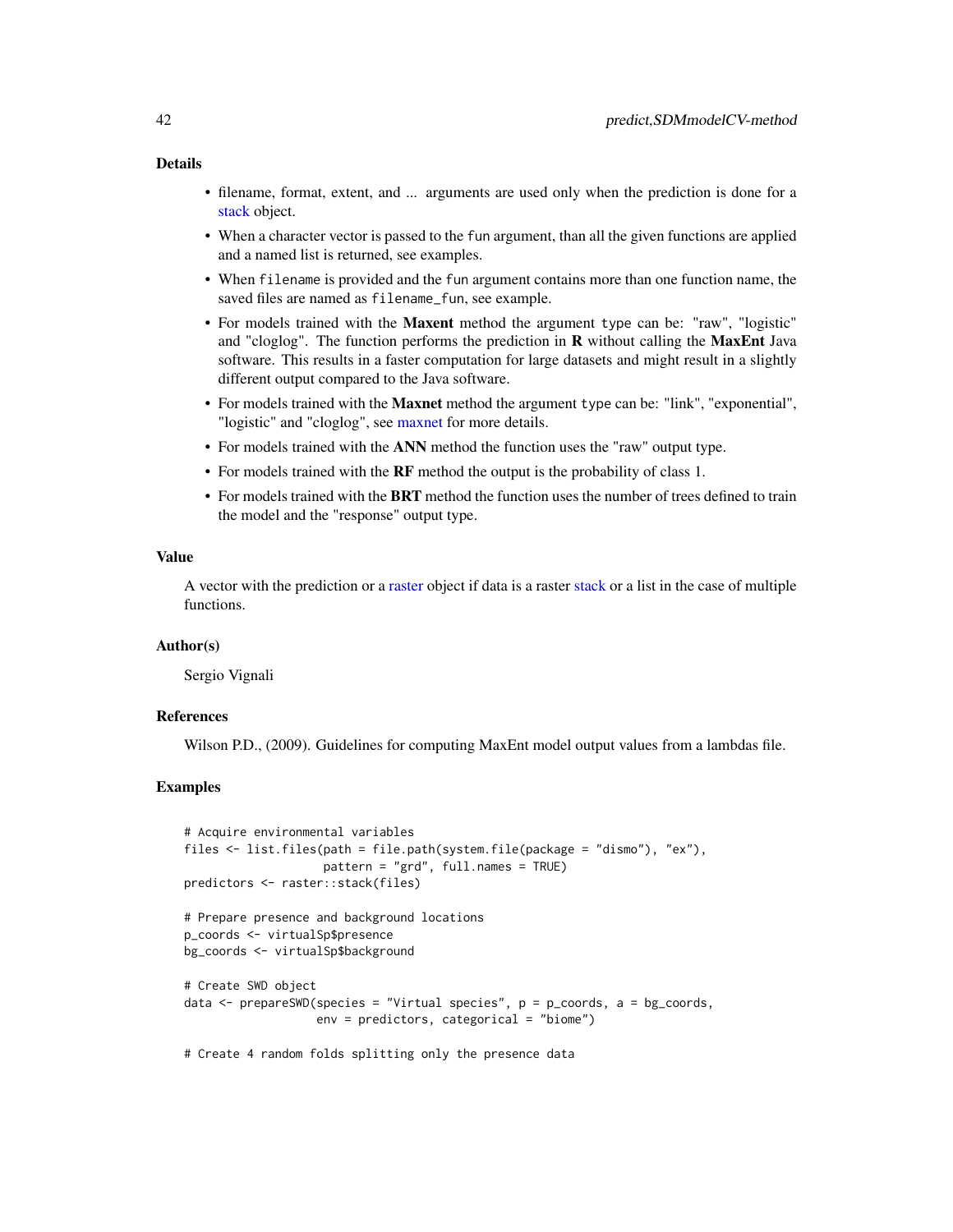### <span id="page-42-0"></span>prepareSWD 43

```
folds \le randomFolds(data, k = 4, only_presence = TRUE)
model <- train(method = "Maxnet", data = data, fc = "l", folds = folds)
# Make cloglog prediction for the all study area and get the result as
# average of the k models
predict(model, data = predictors, fun = "mean", type = "cloglog")
# Make cloglog prediction for the all study area, get the average, standard
# deviation, and maximum values of the k models, and save the output in three
# files
## Not run:
# The following commands save the output in the working directory
maps <- predict(model, data = predictors, fun = c("mean", "sd", "max"),
                type = "cloglog", filename = "prediction")
# In this case three files are created: prediction_mean.tif,
# prediction_sd.tif and prediction_max.tif
plotPred(maps$mean)
plotPred(maps$sd)
plotPred(maps$max)
# Make logistic prediction for the all study area, given as standard
# deviation of the k models, and save it in a file
predict(model, data = predictors, fun = "sd", type = "logistic",
        filename = "my_map")
## End(Not run)
```

```
prepareSWD Prepare an SWD object
```
#### Description

Given the coordinates, the species' name and the environmental variables, the function creates an [SWD](#page-51-1) object (sample with data).

### Usage

```
prepareSWD(species, env, p = NULL, a = NULL, categorical = NULL)
```
#### Arguments

| species     | character. The name of the species.                                                                   |
|-------------|-------------------------------------------------------------------------------------------------------|
| env         | stack containing the environmental variables used to extract the values at coor-<br>dinate locations. |
| p           | data.frame. The coordinates of the presence locations.                                                |
| a           | data.frame. The coordinates of the absence/background locations.                                      |
| categorical | vector indicating which of the environmental variable are categorical, default is<br>NULL.            |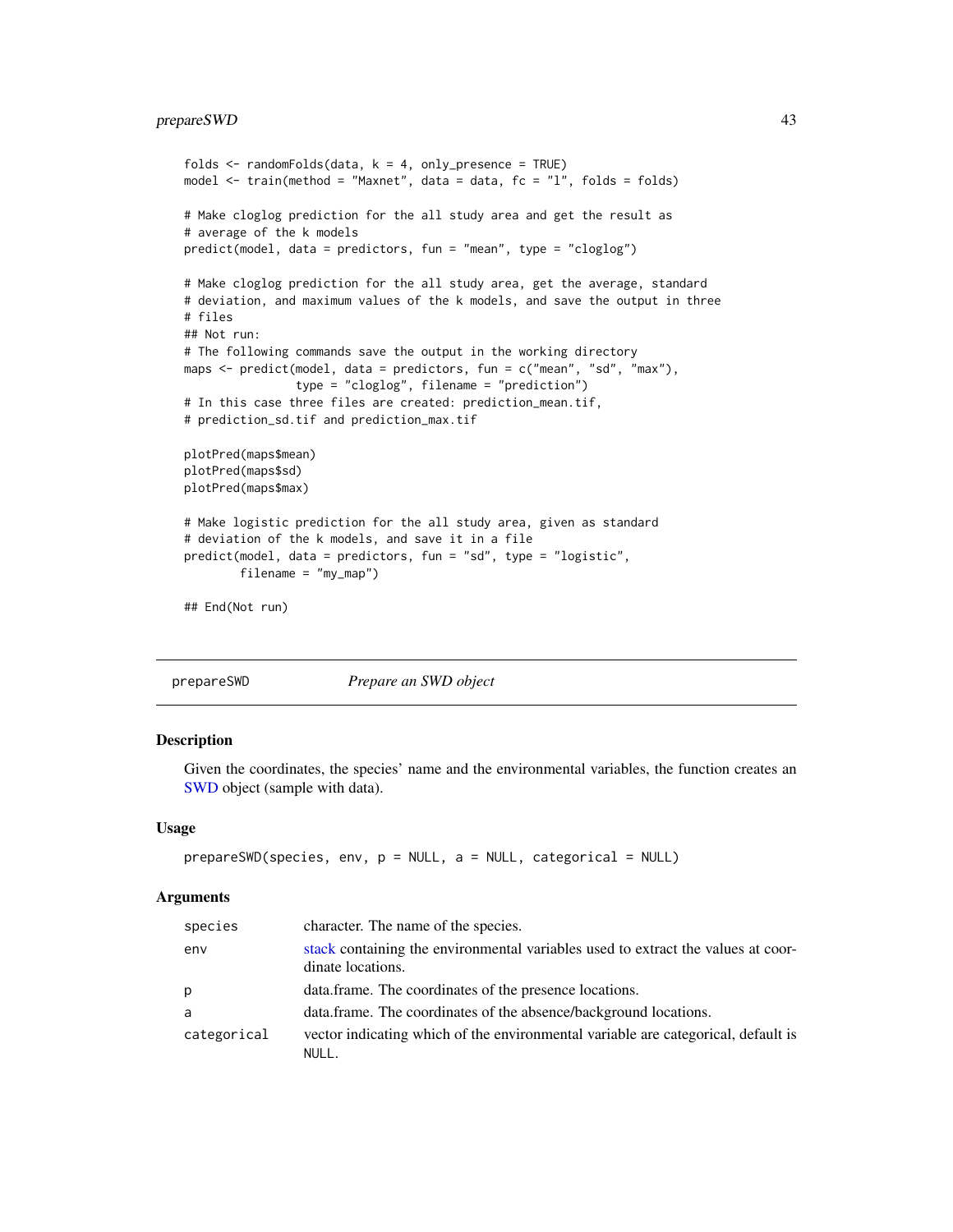### <span id="page-43-0"></span>Details

The [SWD](#page-51-1) object is created in a way that the presence locations are always before than the absence/background locations.

#### Value

An [SWD](#page-51-1) object.

### Author(s)

Sergio Vignali

### Examples

```
# Acquire environmental variables
files <- list.files(path = file.path(system.file(package = "dismo"), "ex"),
                    pattern = "grd", full.names = TRUE)
predictors <- raster::stack(files)
```

```
# Prepare presence and background locations
p_coords <- virtualSp$presence
bg_coords <- virtualSp$background
```

```
# Create the SWD object
data \leq prepareSWD(species = "Virtual species", p = p\_{\text{coordinates}}, a = bg_coords,
                     env = predictors, categorical = "biome")
data
```
<span id="page-43-1"></span>randomFolds *Create Random Folds*

### Description

Create random folds for cross validation.

### Usage

```
randomFolds(data, k, only_presence = FALSE, seed = NULL)
```
#### Arguments

| data          | SWD object that will be used to train the model.                                                                                                                                                         |
|---------------|----------------------------------------------------------------------------------------------------------------------------------------------------------------------------------------------------------|
| k             | integer. Number of fold used to create the partition.                                                                                                                                                    |
| only_presence | logical, if TRUE the random folds are created only for the presence locations and<br>all the background locations are included in each fold, used manly for presence-<br>only methods, default is FALSE. |
| seed          | integer. The value used to set the seed for the fold partition, default is NULL.                                                                                                                         |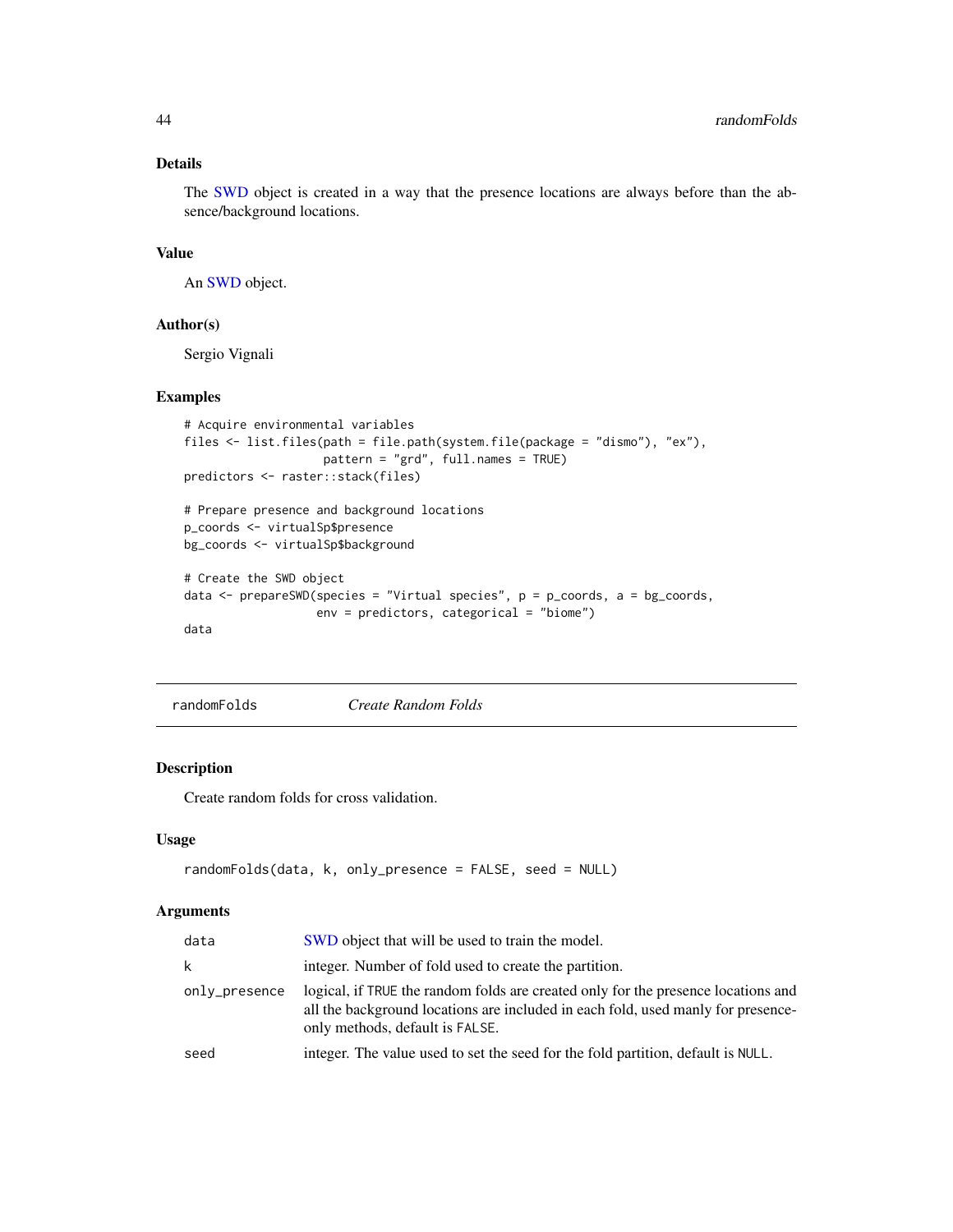### <span id="page-44-0"></span>randomSearch 45

### Details

When only\_presence = FALSE, the proportion of presence and absence is preserved.

#### Value

list with two matrices, the first for the training and the second for the testing dataset. Each column of one matrix represents a fold with TRUE for the locations included in and FALSE excluded from the partition.

### Author(s)

Sergio Vignali

#### Examples

```
# Acquire environmental variables
files <- list.files(path = file.path(system.file(package = "dismo"), "ex"),
                    pattern = "grd", full.names = TRUE)
predictors <- raster::stack(files)
# Prepare presence and background locations
p_coords <- virtualSp$presence
bg_coords <- virtualSp$background
data \leq prepareSWD(species = "Virtual species", p = p_coords, a = bg_coords,
                   env = predictors, categorical = "biome")
# Create 4 random folds splitting presence and absence locations
folds \le randomFolds(data, k = 4)
# Create 4 random folds splitting only the presence locations
folds \le randomFolds(data, k = 4, only_presence = TRUE)
```
<span id="page-44-1"></span>randomSearch *Random Search*

#### Description

The function performs a random search in the hyperparameters space, creating a population of random models each one with a random combination of the provided hyperparameters values.

#### Usage

```
randomSearch(
 model,
 hypers,
 metric,
  test = NULL,
  pop = 20,
```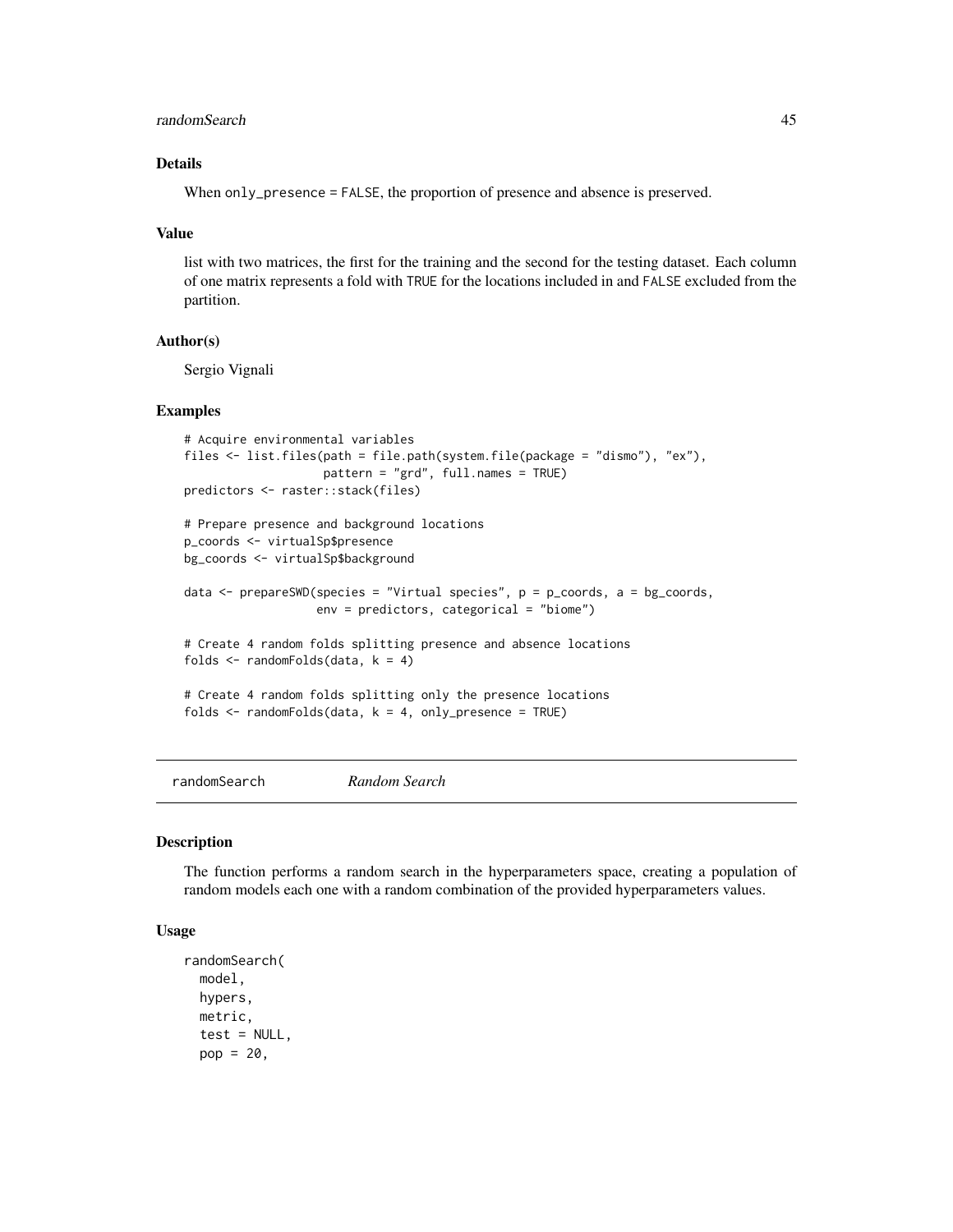```
env = NULL,seed = NULL
\lambda
```
#### Arguments

| model  | SDM model or SDM model CV object.                                                                                     |
|--------|-----------------------------------------------------------------------------------------------------------------------|
| hypers | named list containing the values of the hyperparameters that should be tuned,<br>see details.                         |
| metric | character. The metric used to evaluate the models, possible values are: "auc",<br>"tss" and "aicc".                   |
| test   | SWD object. Test dataset used to evaluate the model, not used with aicc and<br>SDM model CV objects, default is NULL. |
| pop    | numeric. Size of the population, default is 20.                                                                       |
| env    | stack containing the environmental variables, used only with "aicc", default is<br>NULL.                              |
| seed   | numeric. The value used to set the seed to have consistent results, default is<br>NULL.                               |

#### Details

• To know which hyperparameters can be tuned you can use the output of the function [getTun](#page-13-1)[ableArgs.](#page-13-1) Hyperparameters not included in the hypers argument take the value that they have in the passed model.

#### Value

[SDMtune](#page-51-2) object.

### Author(s)

Sergio Vignali

```
# Acquire environmental variables
files <- list.files(path = file.path(system.file(package = "dismo"), "ex"),
                   pattern = "grd", full.names = TRUE)
predictors <- raster::stack(files)
```

```
# Prepare presence and background locations
p_coords <- virtualSp$presence
bg_coords <- virtualSp$background
```

```
# Create SWD object
data <- prepareSWD(species = "Virtual species", p = p_coords, a = bg_coords,
                  env = predictors, categorical = "biome")
```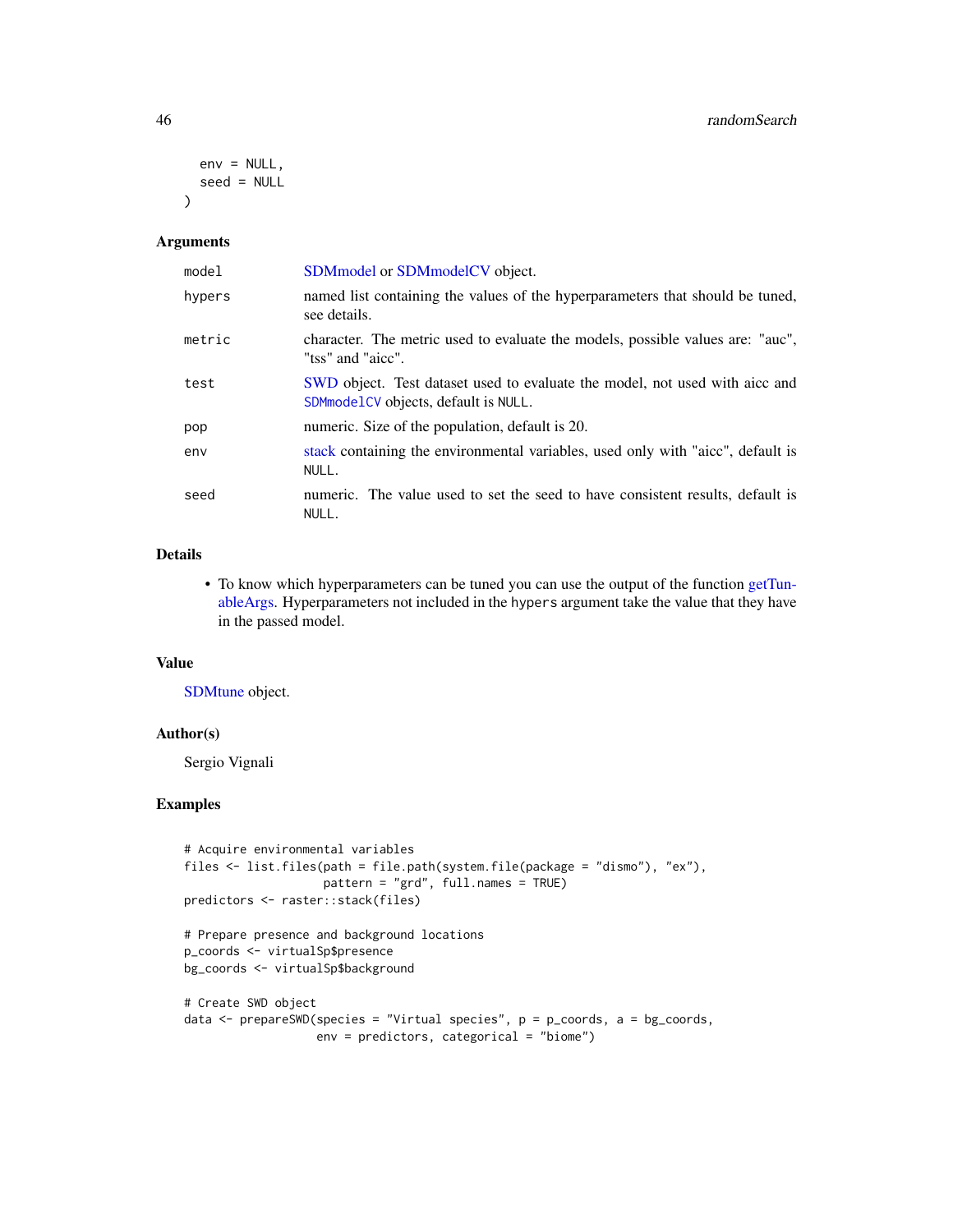#### <span id="page-46-0"></span>reduceVar and the state of the state of the state of the state of the state of the state of the state of the state of the state of the state of the state of the state of the state of the state of the state of the state of

```
# Split presence locations in training (80%) and testing (20%) datasets
datasets <- trainValTest(data, test = 0.2, only_presence = TRUE)
train <- datasets[[1]]
test <- datasets[[2]]
# Train a model
model \le train(method = "Maxnet", data = train, fc = "1")# Define the hyperparameters to test
h \leq 1ist(reg = seq(0.2, 3, 0.2), fc = c("lqp", "lqph", "lh"))
# Run the function using as metric the AUC
output <- randomSearch(model, hypers = h, metric = "auc", test = test,
                       pop = 10, seed = 25)output@results
output@models
# Order results by highest test AUC
output@results[order(-output@results$test_AUC), ]
```
reduceVar *Reduce Variables*

#### Description

Remove variables whose importance is less than the given threshold. The function removes one variable at time and after trains a new model to get the new variable contribution rank. If use\_jk is TRUE the function checks if after removing the variable the model performance decreases (according to the given metric and based on the starting model). In this case the function stops removing the variable even if the contribution is lower than the given threshold.

#### Usage

```
reduceVar(
 model,
  th,
 metric,
  test = NULL,env = NULL,use_jk = FALSE,permut = 10,
 use\_pc = FALSE)
```
### Arguments

| model | SDM model or SDM model CV object.                             |
|-------|---------------------------------------------------------------|
| th    | numeric. The contribution threshold used to remove variables. |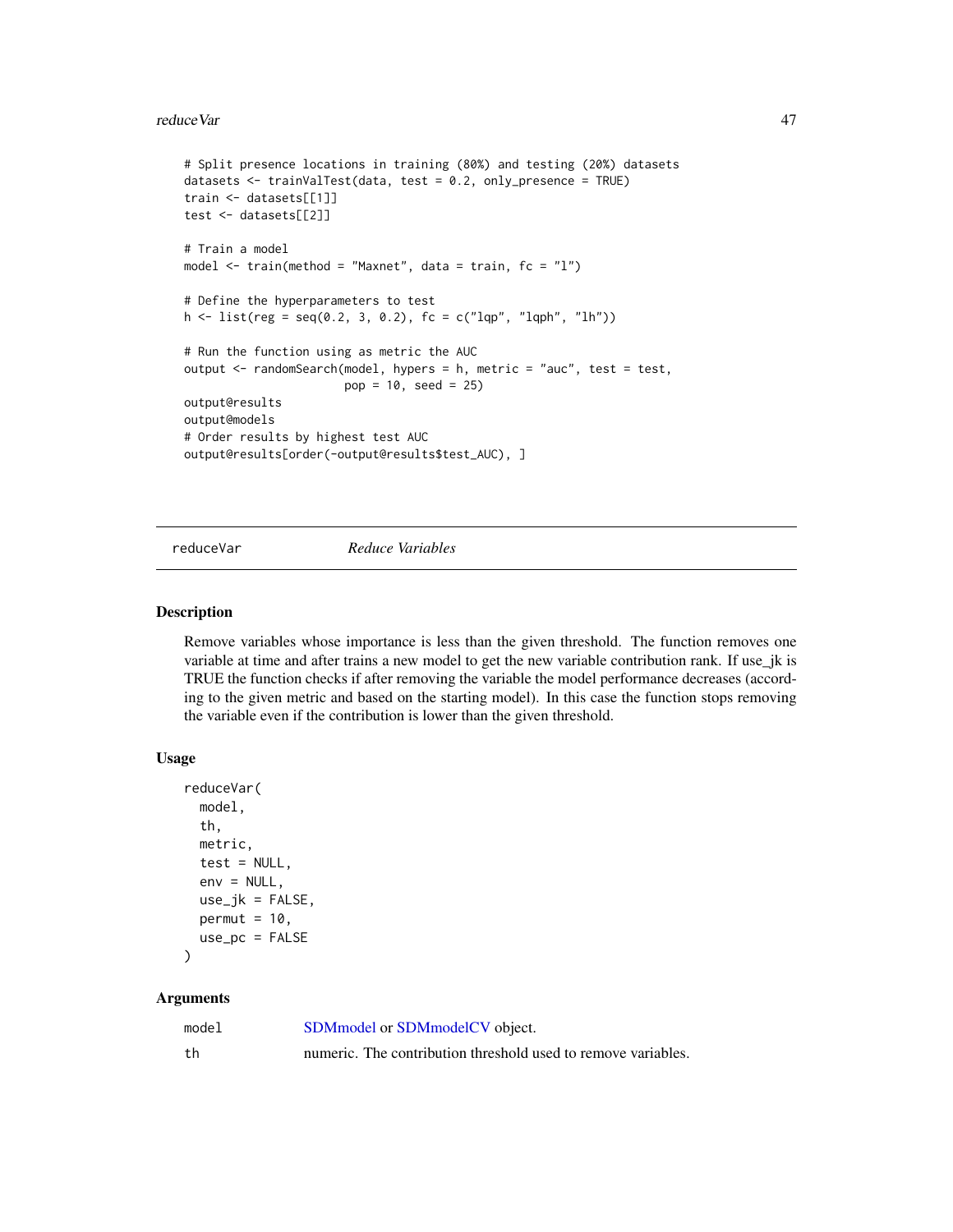<span id="page-47-0"></span>

| metric | character. The metric used to evaluate the models, possible values are: "auc",<br>"tss" and "aicc", used only if use_jk is TRUE.                                                                                                 |
|--------|----------------------------------------------------------------------------------------------------------------------------------------------------------------------------------------------------------------------------------|
| test   | SWD object containing the test dataset used to evaluate the model, not used with<br>aicc, and if $use_jk = FALSE$ , default is NULL.                                                                                             |
| env    | stack containing the environmental variables, used only with "aicc", default is<br>NULL.                                                                                                                                         |
| use_ik | Flag to use the Jackknife AUC test during the variable selection, if FALSE the<br>function uses the percent variable contribution, default is FALSE.                                                                             |
| permut | integer. Number of permutations, used if use_pc = FALSE, default is 10.                                                                                                                                                          |
| use_pc | logical, use percent contribution. If TRUE and the model is trained using the<br>Maxent method, the algorithm uses the percent contribution computed by Max-<br>ent software to score the variable importance, default is FALSE. |

### Value

The model trained using the selected variables.

### Author(s)

Sergio Vignali

```
# Acquire environmental variables
files <- list.files(path = file.path(system.file(package = "dismo"), "ex"),
                    pattern = "grd", full.names = TRUE)
predictors <- raster::stack(files)
# Prepare presence and background locations
p_coords <- virtualSp$presence
bg_coords <- virtualSp$background
# Create SWD object
data \leq prepareSWD(species = "Virtual species", p = p\_{\text{coordinates}}, a = bg_coords,
                   env = predictors, categorical = "biome")
# Split presence locations in training (80%) and testing (20%) datasets
datasets <- trainValTest(data, test = 0.2, only_presence = TRUE)
train <- datasets[[1]]
test <- datasets[[2]]
# Train a Maxnet model
model \le train(method = "Maxnet", data = train, fc = "lq")# Remove all variables with permuation importance lower than 2%
output \leq reduceVar(model, th = 2, metric = "auc", test = test, permut = 1)
# Remove variables with permuation importance lower than 2% only if testing
# TSS doesn't decrease
```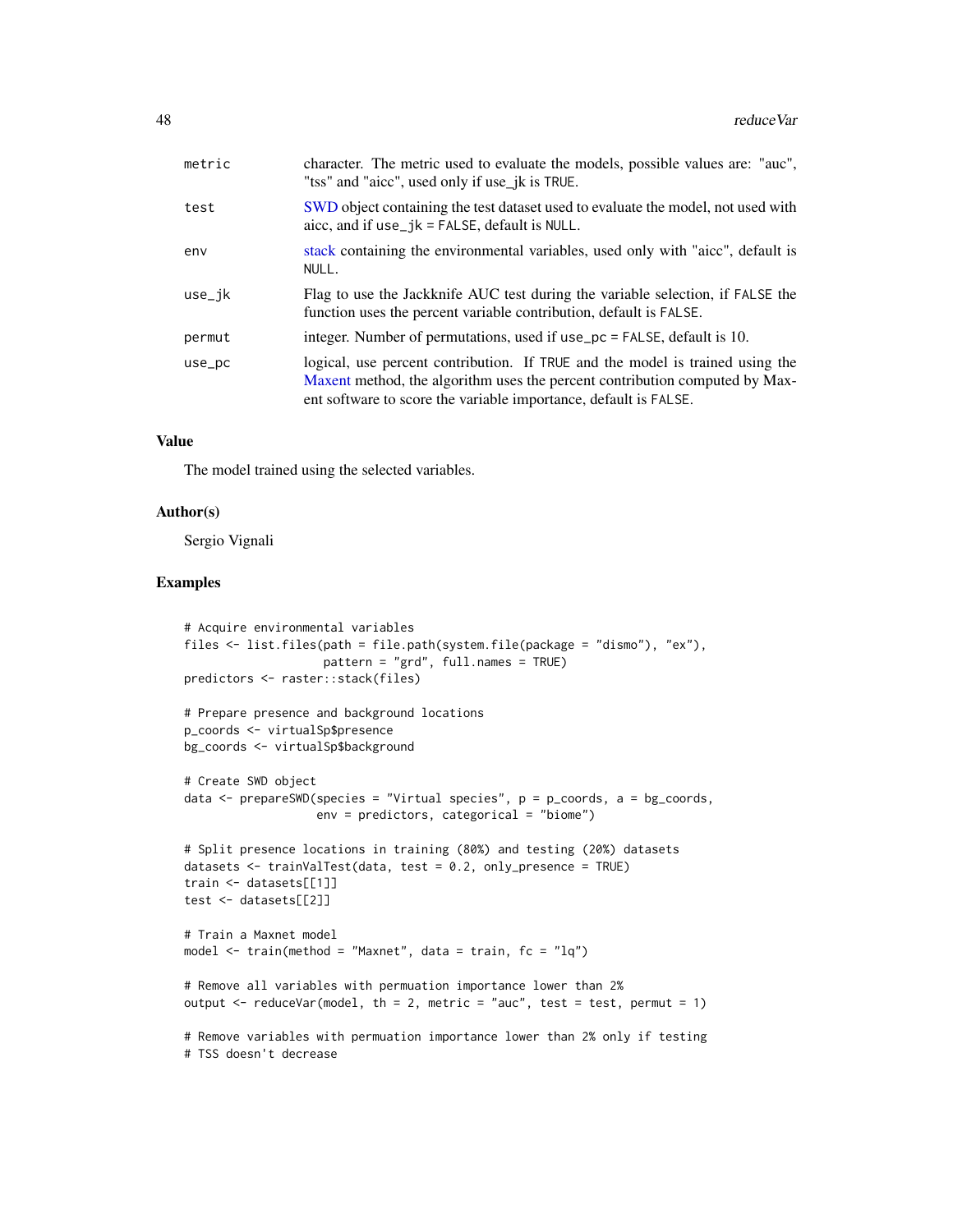#### <span id="page-48-0"></span>RF-class 49

```
## Not run:
output \leq reduceVar(model, th = 2, metric = "tss", test = test, permut = 1,
                    use_jk = TRUE)
# Remove variables with permuation importance lower than 2% only if AICc
# doesn't increase
output \leq reduceVar(model, th = 2, metric = "aicc", permut = 1,
                    use_jk = TRUE, env = predictors)
# Train a Maxent model
# The next line checks if Maxent is correctly configured but you don't need
# to run it in your script
if (dismo::maxent(silent = TRUE)) {
model <- train(method = "Maxent", data = train, fc = "lq")
# Remove all variables with percent contribution lower than 2%
output \leq reduceVar(model, th = 2, metric = "auc", test = test,
                    use\_pc = TRUE)
}
## End(Not run)
```
<span id="page-48-1"></span>

RF-class *Random Forest*

### Description

This Class represents a Random Forest model objects and hosts all the information related to the model.

### Details

See [randomForest](#page-0-0) for the meaning of the slots.

### Slots

mtry integer. Number of variable randomly sampled.

ntree integer. Number of grown trees.

nodesize integer. Minimum size of terminal nodes.

model [randomForest.](#page-0-0) The randomForest model object.

### Author(s)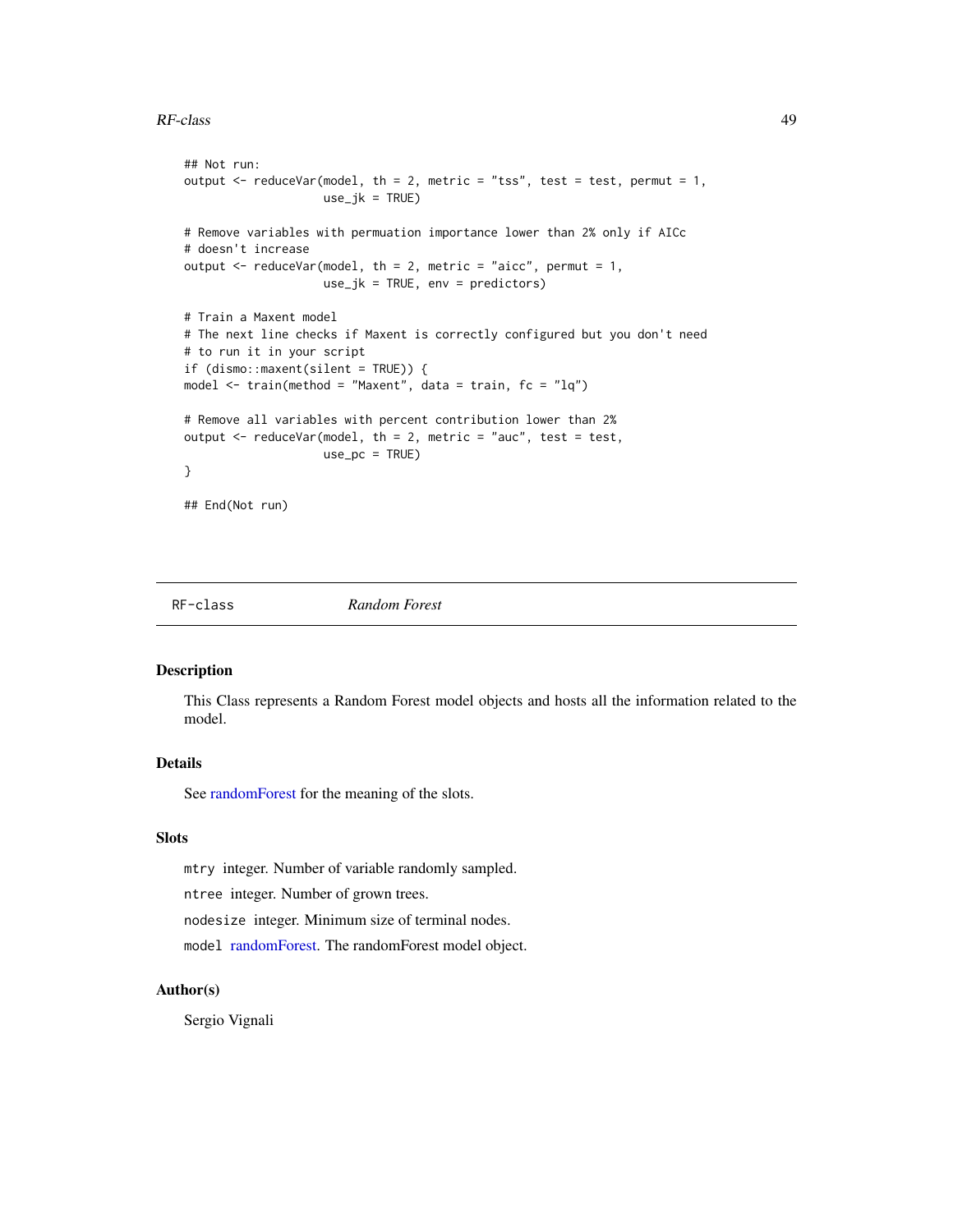<span id="page-49-1"></span><span id="page-49-0"></span>SDMmodel-class *SDMmodel*

### Description

This Class represents an SDMmodel object and hosts all the information related to the model.

### Slots

data [SWD](#page-51-1) object. The data used to train the model. model An object of class [ANN,](#page-5-2) [BRT,](#page-7-1) [RF,](#page-48-1) [Maxent](#page-16-2) or [Maxnet.](#page-19-1)

### Author(s)

Sergio Vignali

SDMmodel2MaxEnt *SDMmodel2MaxEnt*

### Description

Converts an [SDMmodel](#page-49-1) object containing a [Maxent](#page-16-2) model into a dismo [MaxEnt](#page-0-0) object.

### Usage

```
SDMmodel2MaxEnt(model)
```
### Arguments

model [SDMmodel](#page-49-1) object to be converted.

### Value

The converted dismo [MaxEnt](#page-0-0) object.

### Author(s)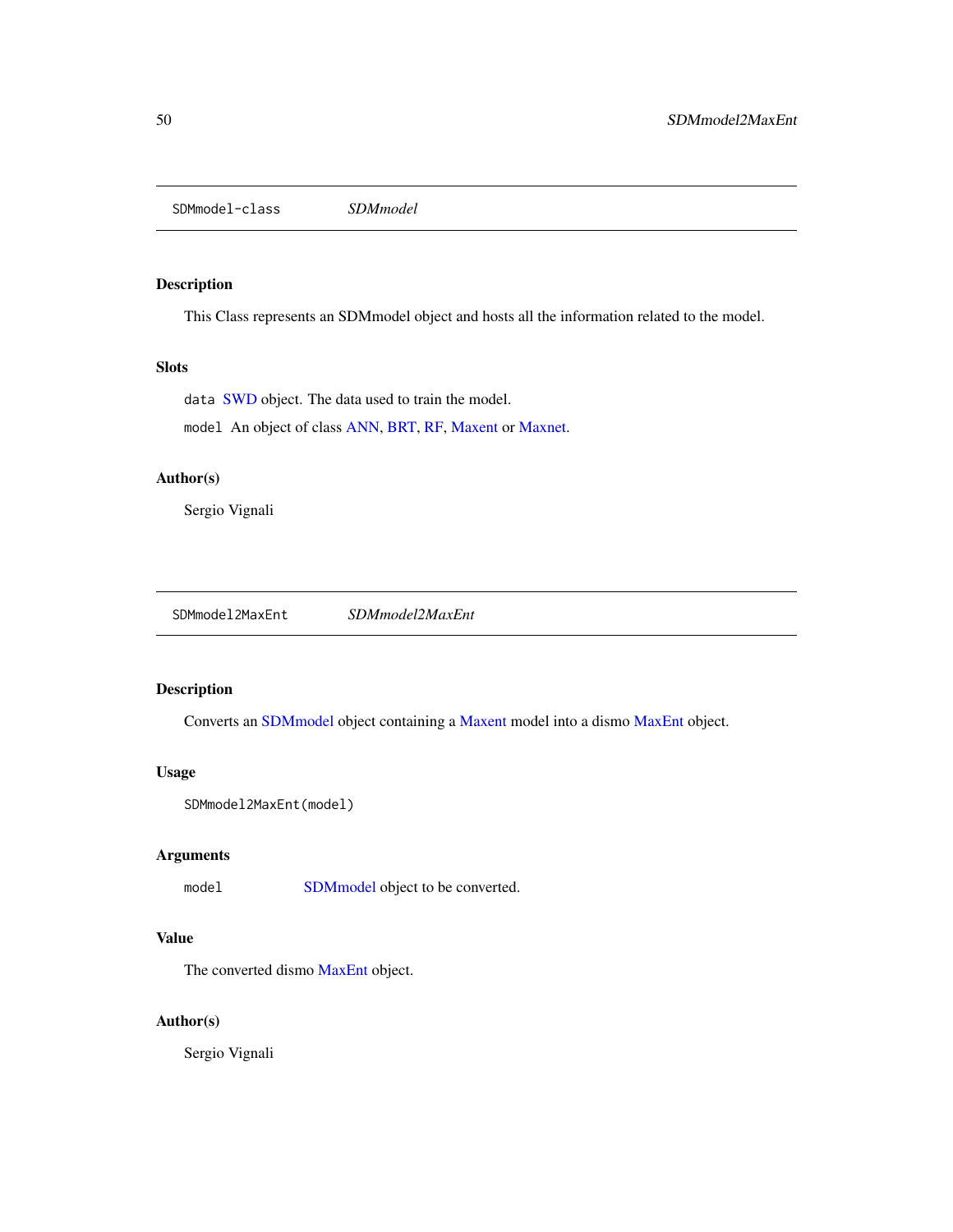### <span id="page-50-0"></span>SDMmodelCV-class 51

### Examples

```
# Acquire environmental variables
files <- list.files(path = file.path(system.file(package = "dismo"), "ex"),
                    pattern = "grd", full.names = TRUE)
predictors <- raster::stack(files)
# Prepare presence and background locations
p_coords <- virtualSp$presence
bg_coords <- virtualSp$background
# Create SWD object
data \leq prepareSWD(species = "Virtual species", p = p\_{\text{coordinates}}, a = bg_coords,
                   env = predictors, categorical = "biome")
# Train a Maxent model
# The next line checks if Maxent is correctly configured but you don't need
# to run it in your script
if (dismo::maxent(silent = TRUE)) {
model \le train(method = "Maxent", data = data, fc = "l")
dismo_model <- SDMmodel2MaxEnt(model)
dismo_model
}
```
<span id="page-50-1"></span>SDMmodelCV-class *SDMmodelCV*

#### Description

This Class represents an SDMmodel model object with replicates and hosts all the models trained during the cross validation.

#### **Slots**

models list. A list containing all the models trained during the cross validation.

data [SWD](#page-51-1) object. Full dataset used to make the partitions.

folds list with two matrices, the first for the training and the second for the testing dataset. Each column of one matrix represents a fold with TRUE for the locations included in and FALSE excluded from the partition.

### Author(s)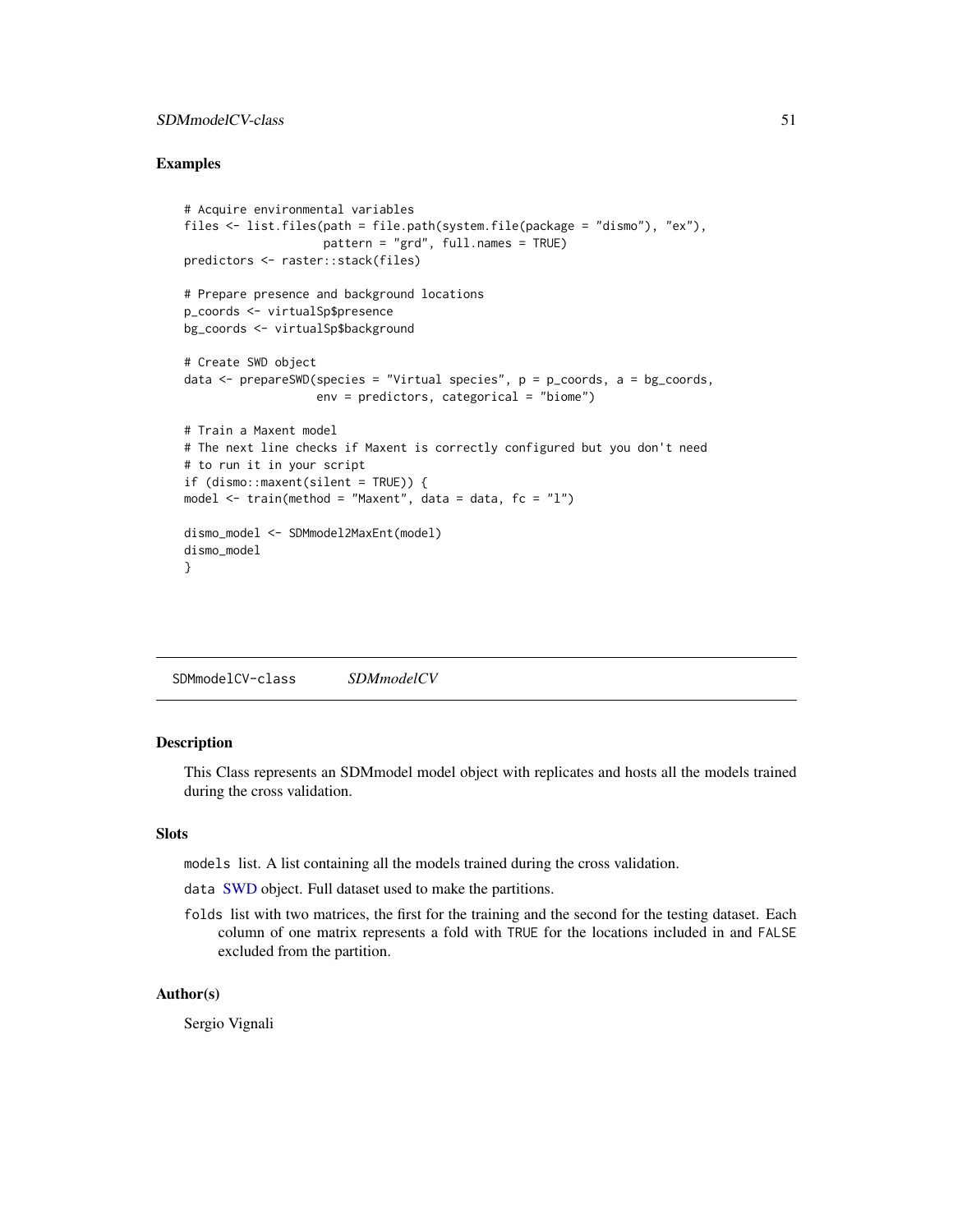<span id="page-51-2"></span><span id="page-51-0"></span>SDMtune-class *SDMtune class*

#### Description

Class used to save the results of one of the following functions: [gridSearch,](#page-14-1) [randomSearch](#page-44-1) or [optimizeModel.](#page-22-1)

#### **Slots**

results data.frame. Results with the evaluation of the models.

models list. List of [SDMmodel](#page-49-1) or [SDMmodelCV](#page-50-1) objects.

#### Author(s)

Sergio Vignali

<span id="page-51-1"></span>SWD-class *Sample With Data*

### Description

Object similar to the MaxEnt SWD format that hosts the species name, the coordinates of the locations and the value of the environmental variables at the location places.

#### Details

The object can contains presence/absence, presence/background, presence only or absence/background only data. Use the [prepareSWD](#page-42-1) function to create the object.

### Slots

species character. Name of the species.

coords data.frame. Coordinates of the locations.

data data.frame. Value of the environmental variables at location sites.

pa numeric. Vector with 1 for presence and 0 for absence/background locations.

#### Author(s)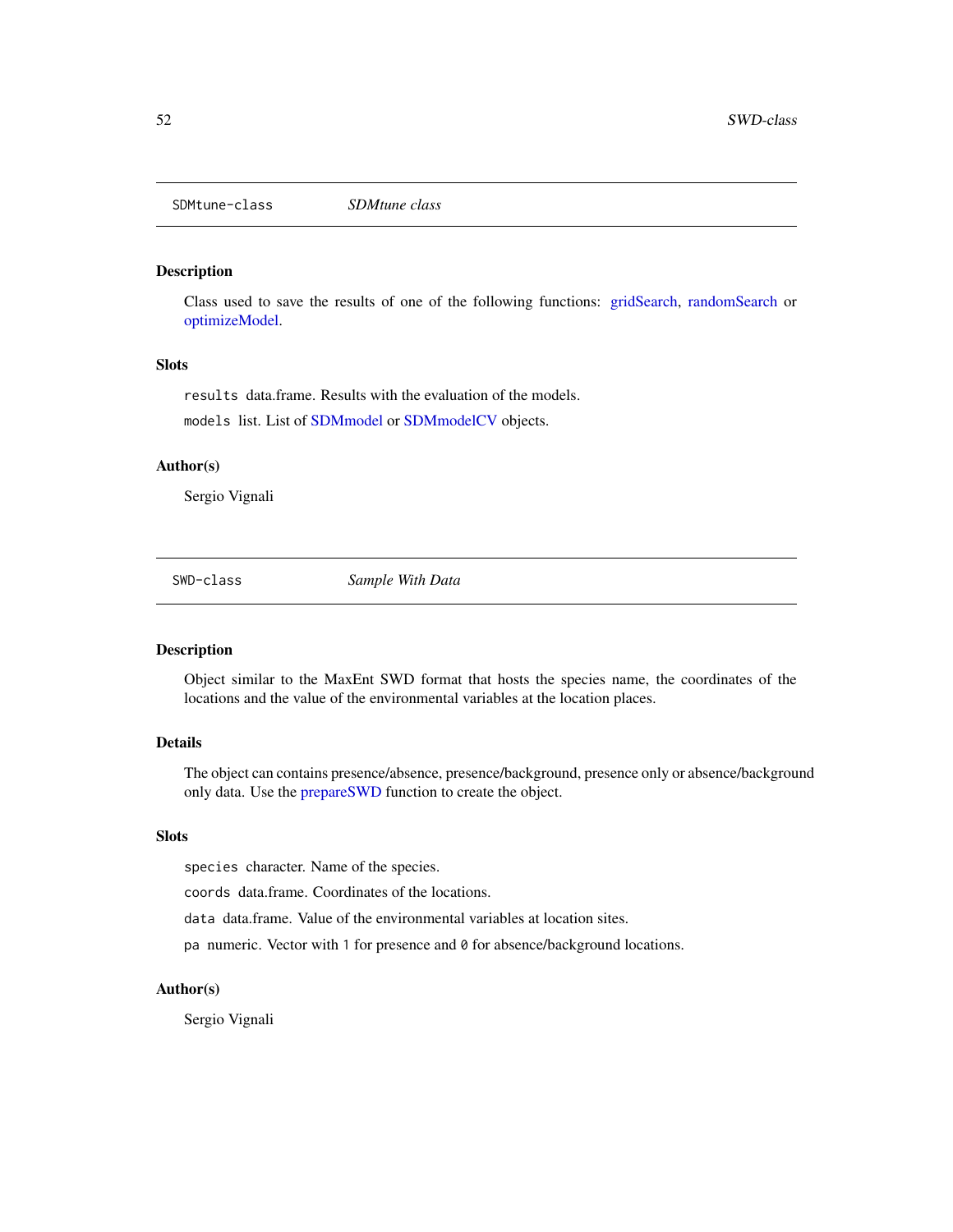<span id="page-52-0"></span>

#### Description

Save an [SWD](#page-51-1) object as csv file.

### Usage

swd2csv(swd, file\_name)

#### Arguments

| swd       | <b>SWD</b> object.                                                        |
|-----------|---------------------------------------------------------------------------|
| file name | character. The name of the file in which to save the object, see details. |

### Details

- The file\_name argument should include the extension (i.e. my\_file.csv).
- If file\_name is a single name the function saves the presence absence/background locations in a single file, adding the column pa with 1s for presence and 0s for absence/background locations. If file\_name is a vector with two names, it saves the object in two files: the first name is used for the presence locations and the second for the absence/background locations.

### Author(s)

Sergio Vignali

```
# Acquire environmental variables
files <- list.files(path = file.path(system.file(package = "dismo"), "ex"),
                    pattern = "grd", full.names = TRUE)
predictors <- raster::stack(files)
# Prepare presence and background locations
p_coords <- virtualSp$presence
bg_coords <- virtualSp$background
# Create SWD object
data \leq prepareSWD(species = "Virtual species", p = p\_{\text{coordinates}}, a = bg_coords,
                   env = predictors, categorical = "biome")
## Not run:
# The following commands save the output in the working directory
# Save the SWD object as a single csv file
swd2csv(data, "train_data.csv")
# Save the SWD object in two separate csv files
```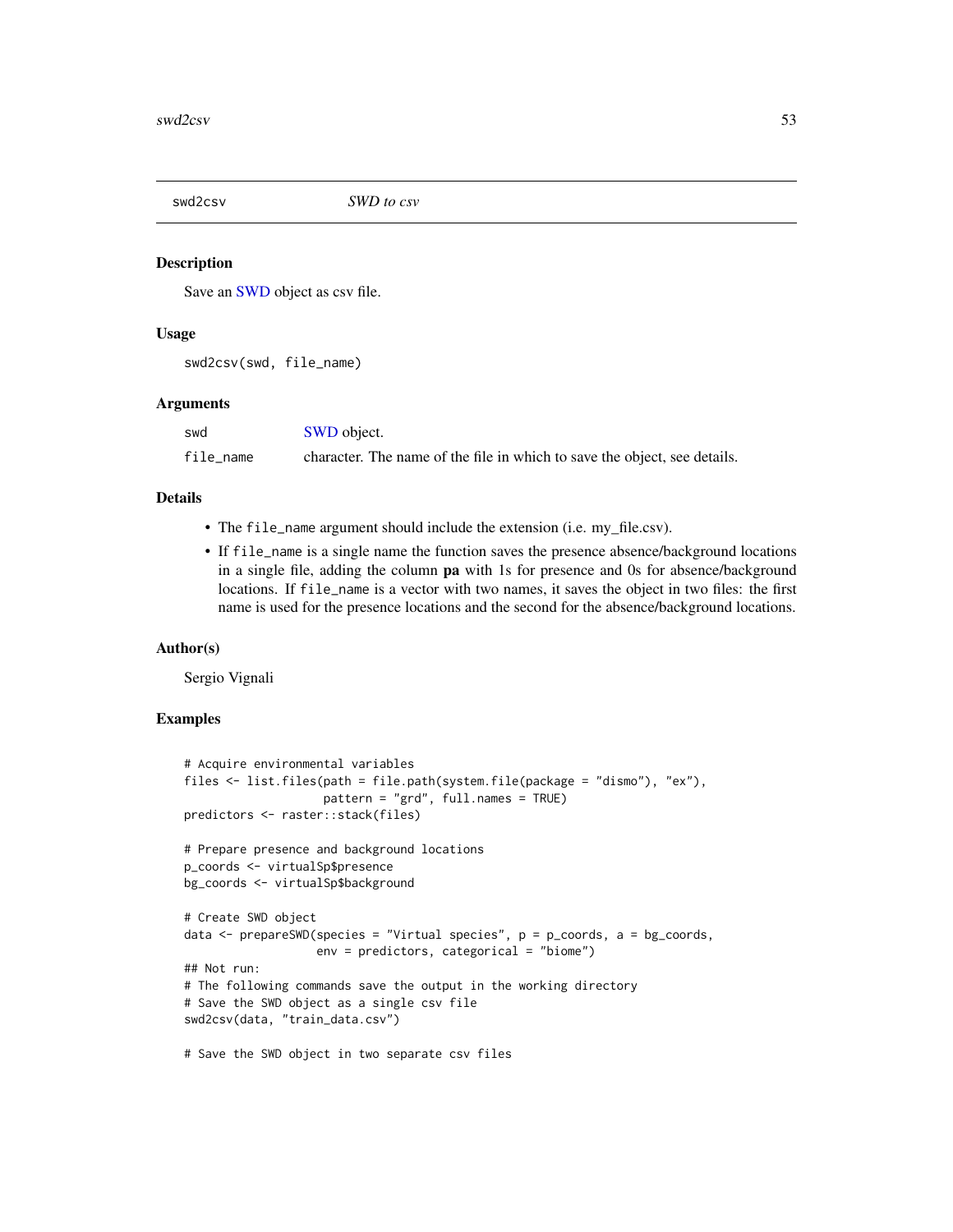```
swd2csv(data, c("presence.csv", "absence.csv"))
## End(Not run)
```
<span id="page-53-1"></span>thinData *Thin Data*

### Description

Remove all but one location per raster cell. The function removes NAs and if more than one location falls within the same raster cell it selects randomly one.

### Usage

thinData(coords, env,  $x = "x", y = "y")$ 

### Arguments

| coords | data. frame or matrix with the coordinates, see details.                    |
|--------|-----------------------------------------------------------------------------|
| env    | stack containing the environmental variables, or a single raster layer.     |
| X      | character. Name of the column containing the x coordinates, default is "x". |
| y      | character. Name of the column containing the y coordinates, default is "y". |

#### Details

- coords and env must have the same coordinate reference system.
- The coords argument can contain several columns. This is useful if the user has information related to the coordinates that doesn't want to loose with the thinning procedure. The function expects to have the x coordinates in a column named "x", and the y coordinates in a column named "y". If this is not the case, the name of the columns containing the coordinates can be specified using the arguments x and y.

### Value

a matrix or a data frame with the thinned locations.

### Author(s)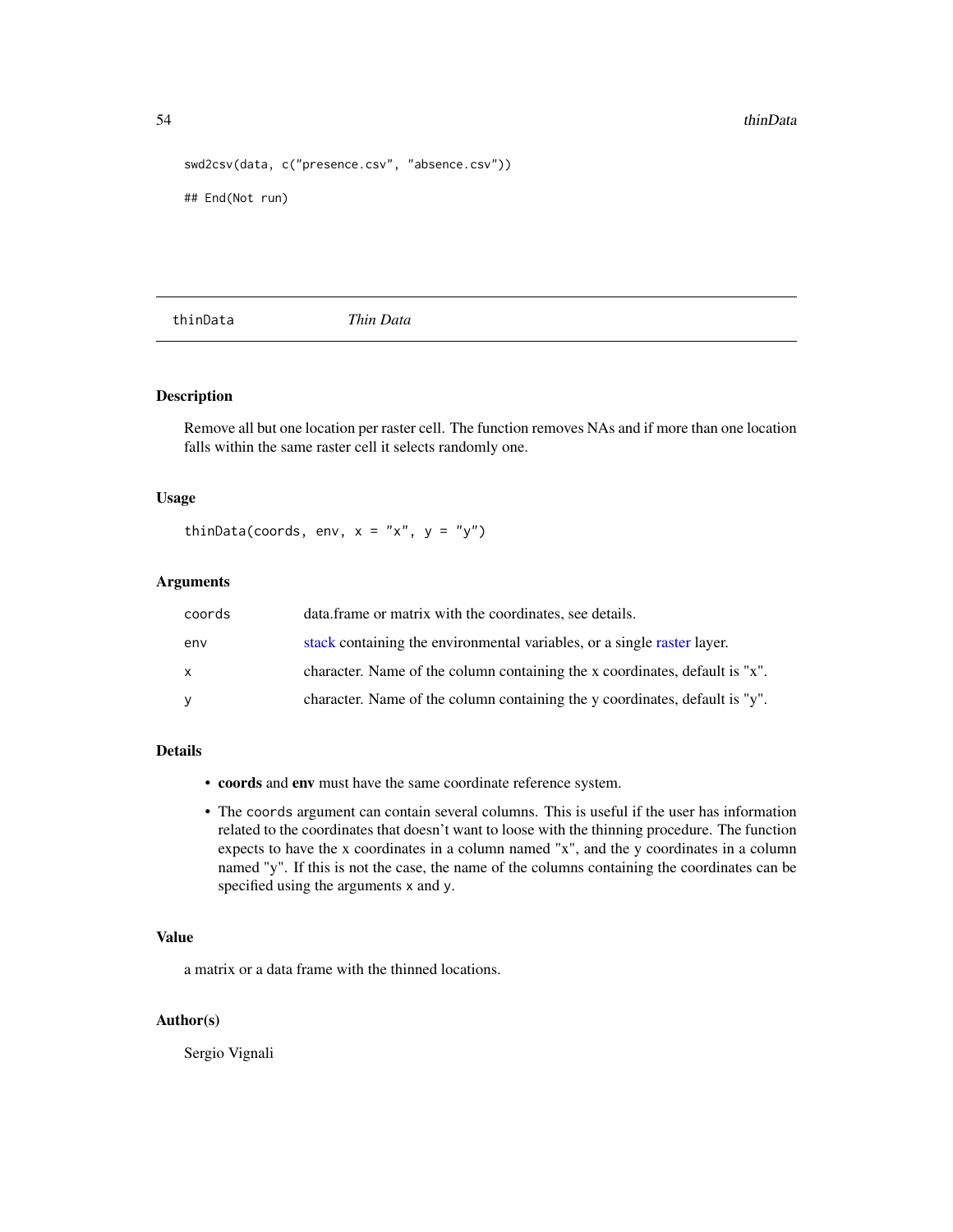#### <span id="page-54-0"></span>thresholds 55

### Examples

```
# Acquire environmental variables
files <- list.files(path = file.path(system.file(package = "dismo"), "ex"),
                    pattern = "grd", full.names = TRUE)
predictors <- raster::stack(files)
# Prepare background locations
bg_coords <- dismo::randomPoints(predictors, 9000)
nrow(bg_coords)
# Thin the locations
# There are probably few coordinates that have NAs for some predictors, the
# function will remove these coordinates. Note that the function expects to
# the coordinates in two column named "x" and "y"
colnames(bg_coords)
thinned_bg <- thinData(bg_coords, env = predictors)
nrow(thinned_bg)
# Here we double the coordinates and run the function again
thinned_bg <- thinData(rbind(bg_coords, bg_coords), env = predictors)
nrow(thinned_bg)
# In case of a dataframe containing more than two columns (e.g. a dataframe
# with the coordinates plus an additional column with the age of the species)
# and custom column names, use the function in this way
age \leq sample(c(1, 2), size = nrow(bg_coords), replace = TRUE)
data <- cbind(age, bg_coords)
colnames(data) <- c("age", "X", "Y")
thinned_bg <- thinData(data, env = predictors, x = "X", y = "Y")head(data)
```
thresholds *Thresholds*

#### Description

Compute three threshold values: minimum training presence, equal training sensitivity and specificity and maximum training sensitivity plus specificity together with fractional predicted area and the omission rate. If a test dataset is provided it returns also the equal test sensitivity and specificity and maximum test sensitivity plus specificity thresholds and the p-values of the one-tailed binomial exact test.

#### Usage

```
thresholds(model, type = NULL, test = NULL)
```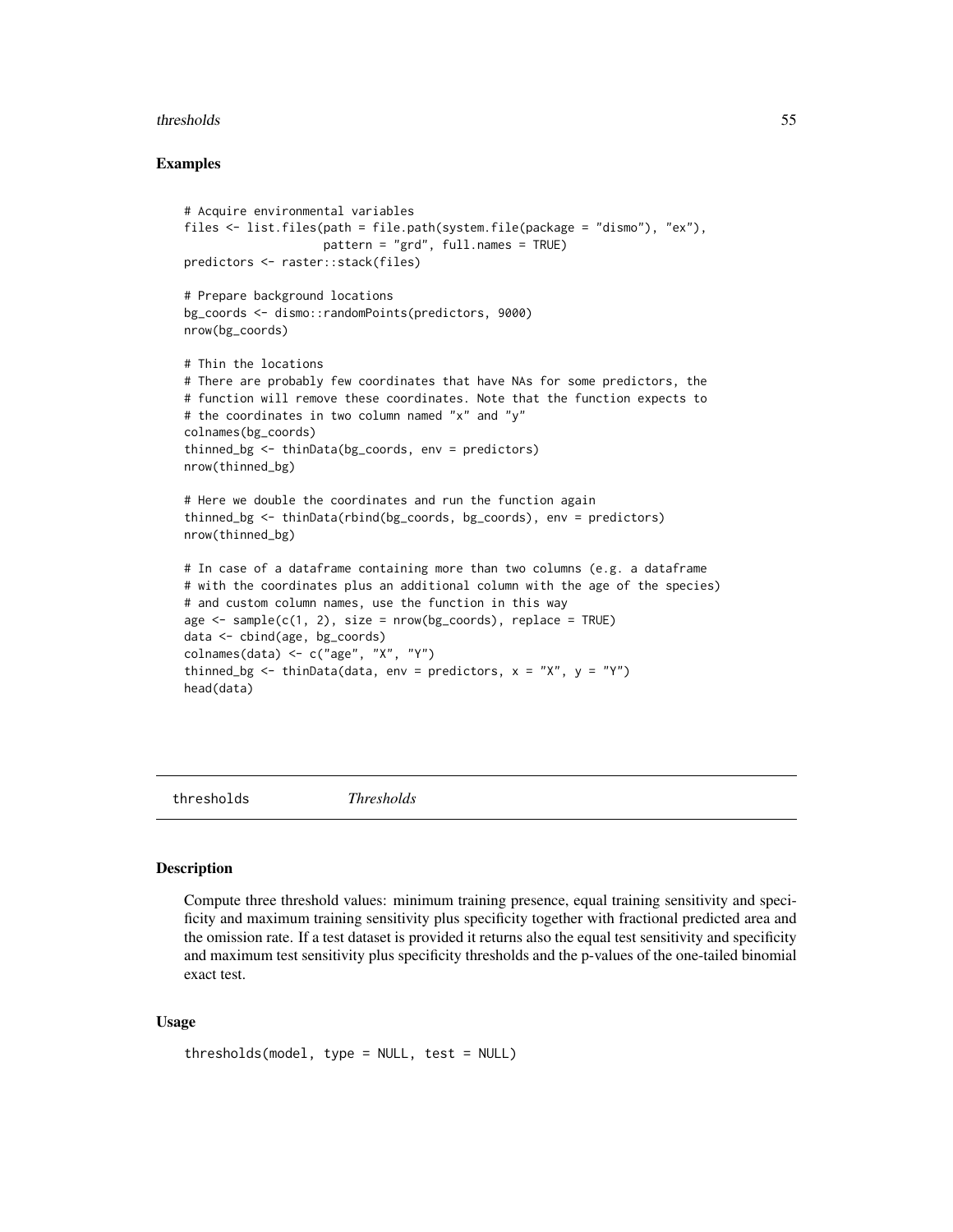#### <span id="page-55-0"></span>Arguments

| model | SDM model object.                                                                                                                    |
|-------|--------------------------------------------------------------------------------------------------------------------------------------|
| type  | character. The output type used for "Maxent" and "Maxnet" methods, possible<br>values are "cloglog" and "logistic", default is NULL. |
| test  | SWD testing locations, if not provided it returns the training and test thresholds,<br>default is NULL.                              |

### Details

The equal training sensitivity and specificity minimizes the difference between sensitivity and specificity. The one-tailed binomial test checks that test points are predicted no better than by a random prediction with the same fractional predicted area.

#### Value

data.frame with the thresholds.

#### Author(s)

Sergio Vignali

```
# Acquire environmental variables
files <- list.files(path = file.path(system.file(package = "dismo"), "ex"),
                    pattern = "grd", full.names = TRUE)
predictors <- raster::stack(files)
# Prepare presence and background locations
p_coords <- virtualSp$presence
bg_coords <- virtualSp$background
# Create SWD object
data \leq prepareSWD(species = "Virtual species", p = p\_{\text{coordinates}}, a = bg_coords,
                   env = predictors, categorical = "biome")
# Split presence locations in training (80%) and testing (20%) datasets
datasets <- trainValTest(data, test = 0.2, only_presence = TRUE)
train <- datasets[[1]]
test <- datasets[[2]]
# Train a model
model <- train(method = "Maxnet", data = train, fc = "l")
# Get the cloglog thresholds
thresholds(model, type = "cloglog")
# Get the logistic thresholds passing the test dataset
thresholds(model, type = "logistic", test = test)
```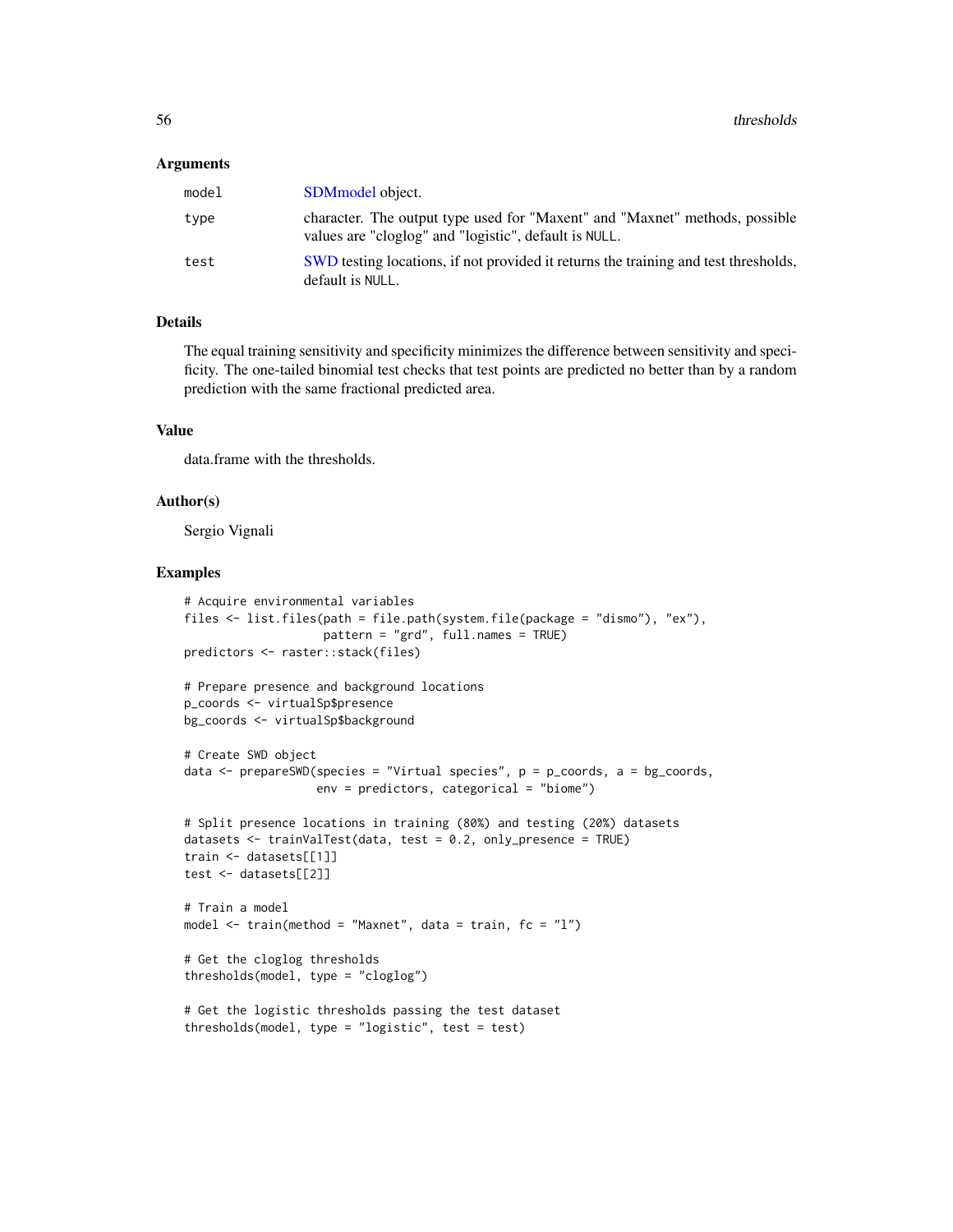<span id="page-56-0"></span>train *Train*

#### **Description**

Train a model using one of the following methods: Artificial Neural Networks, Boosted Regression Trees, Maxent, Maxnet or Random Forest.

### Usage

```
train(method, data, folds = NULL, verbose = TRUE, ...)
```
### Arguments

| method   | character or character vector. Method used to train the model, possible values<br>are "ANN", "BRT", "Maxent", "Maxnet" or "RF", see details. |
|----------|----------------------------------------------------------------------------------------------------------------------------------------------|
| data     | SWD object with presence and absence/background locations.                                                                                   |
| folds    | list. Output of the function random Folds or folds object created with other pack-<br>ages, see details, default is NULL.                    |
| verbose  | logical, if TRUE shows a progress bar during cross validation, default is TRUE.                                                              |
| $\cdots$ | Arguments passed to the relative method, see details.                                                                                        |

### Details

- For the ANN method possible arguments are (for more details see [nnet\)](#page-0-0):
	- size: integer. Number of the units in the hidden layer.
	- decay numeric. Weight decay, default is 0.
	- rang numeric. Initial random weights, default is 0.7.
	- maxit integer. Maximum number of iterations, default is 100.
- For the BRT method possible arguments are (for more details see [gbm\)](#page-0-0):
	- distribution: character. Name of the distribution to use, default is "bernoulli".
	- n.trees: integer. Maximum number of tree to grow, default is 100.
	- interaction.depth: integer. Maximum depth of each tree, default is 1.
	- shrinkage: numeric. The shrinkage parameter, default is 0.1.
	- bag.fraction: numeric. Random fraction of data used in the tree expansion, default is 0.5.
- For the RF method the model is trained as classification. Possible arguments are (for more details see [randomForest\)](#page-0-0):
	- mtry: integer. Number of variable randomly sampled at each split, default is floor(sqrt(number of variables)).
	- ntree: integer. Number of tree to grow, default is 500.
	- nodesize: integer. Minimum size of terminal nodes, default is 1.
- Maxent models are trained using the arguments "removeduplicates=false" and "addsamplestobackground=false Use the function [thinData](#page-53-1) to remove duplicates and the function [addSamplesToBg](#page-2-1) to add presence locations to background locations. For the Maxent method, possible arguments are: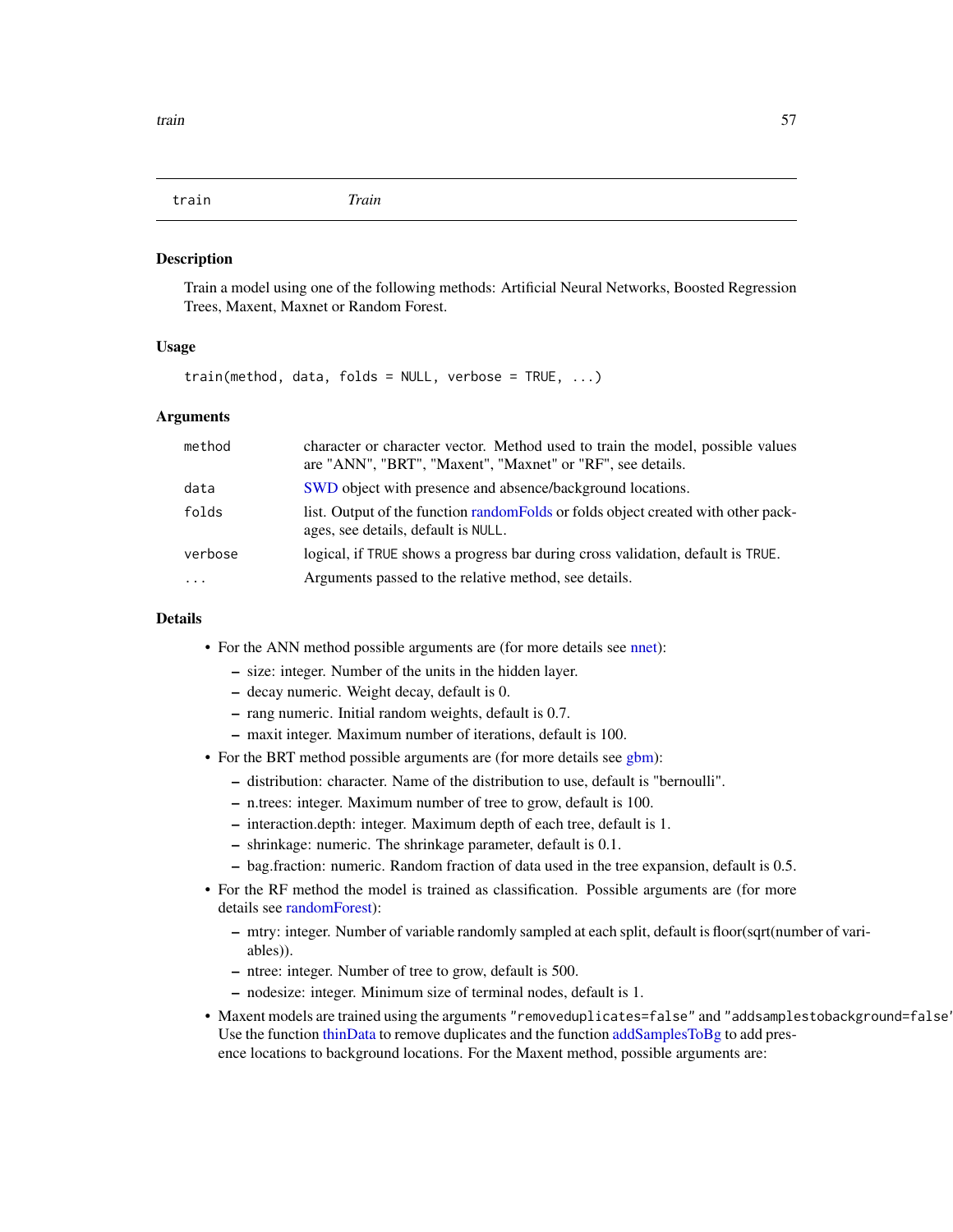- <span id="page-57-0"></span>– reg: numeric. The value of the regularization multiplier, default is 1.
- fc: character. The value of the feature classes, possible values are combinations of "l", "q", "p", "h" and "t", default is "lqph".
- iter: numeric. Number of iterations used by the MaxEnt algorithm, default is 500.
- Maxnet models are trained using the argument "addsamplestobackground = FALSE", use the function [addSamplesToBg](#page-2-1) to add presence locations to background locations. For the Maxnet method, possible arguments are (for more details see [maxnet\)](#page-0-0):
	- reg: numeric. The value of the regularization intensity, default is 1.
	- fc: character. The value of the feature classes, possible values are combinations of "l", "q", "p", "h" and "t", default is "lqph".

The folds argument accepts also objects created with other packages: ENMeval or blockCV. In this case the function converts internally the folds into a format valid for **SDMtune**.

When multiple methods are given as method argument, the function returns a named list of model object, with the name corresponding to the used method, see examples.

#### Value

An [SDMmodel](#page-49-1) or [SDMmodelCV](#page-50-1) or a list of model objects.

#### Author(s)

Sergio Vignali

#### References

Venables, W. N. & Ripley, B. D. (2002) Modern Applied Statistics with S. Fourth Edition. Springer, New York. ISBN 0-387-95457-0.

Brandon Greenwell, Bradley Boehmke, Jay Cunningham and GBM Developers (2019). gbm: Generalized Boosted Regression Models. <https://CRAN.R-project.org/package=gbm>.

A. Liaw and M. Wiener (2002). Classification and Regression by randomForest. R News 2(3), 18–22.

Hijmans, Robert J., Steven Phillips, John Leathwick, and Jane Elith. 2017. dismo: Species Distribution Modeling. <https://cran.r-project.org/package=dismo>.

Steven Phillips (2017). maxnet: Fitting 'Maxent' Species Distribution Models with 'glmnet'. <https://CRAN.R-project.org/package=maxnet>.

Muscarella, R., Galante, P.J., Soley-Guardia, M., Boria, R.A., Kass, J., Uriarte, M. and R.P. Anderson (2014). ENMeval: An R package for conducting spatially independent evaluations and estimating optimal model complexity for ecological niche models. Methods in Ecology and Evolution.

Roozbeh Valavi, Jane Elith, José Lahoz-Monfort and Gurutzeta Guillera-Arroita (2018). blockCV: Spatial and environmental blocking for k-fold cross-validation. [https://github.com/rvalavi/](https://github.com/rvalavi/blockCV) [blockCV](https://github.com/rvalavi/blockCV).

#### See Also

[randomFolds.](#page-43-1)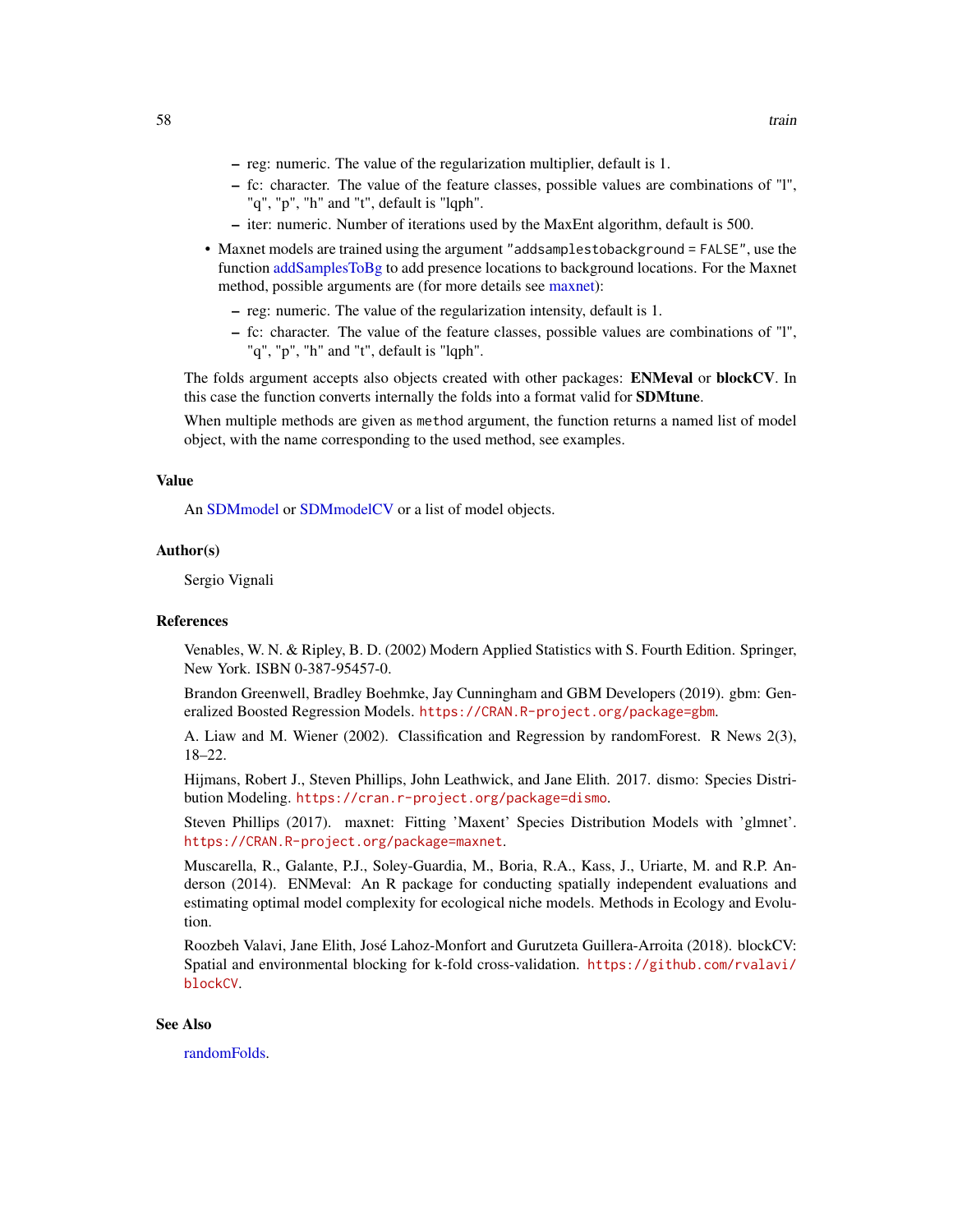#### train 59

```
# Acquire environmental variables
files <- list.files(path = file.path(system.file(package = "dismo"), "ex"),
                    pattern = "grd", full.names = TRUE)
predictors <- raster::stack(files)
# Prepare presence and background locations
p_coords <- virtualSp$presence
bg_coords <- virtualSp$background
# Create SWD object
data \leq prepareSWD(species = "Virtual species", p = p\text{-}coords, a = bg_coords,
                   env = predictors, categorical = "biome")
## Train a Maxent model
# The next line checks if Maxent is correctly configured but you don't need
# to run it in your script
if (dismo::maxent(silent = TRUE)) {
model \le train(method = "Maxent", data = data, fc = "l", reg = 1.5,
               iter = 700)
# Add samples to background. This should be done preparing the data before
# training the model without using
data <- addSamplesToBg(data)
model <- train("Maxent", data = data)
}
## Train a Maxnet model
model \le train(method = "Maxnet", data = data, fc = "lq", reg = 1.5)
## Cross Validation
# Create 4 random folds splitting only the presence data
folds \le randomFolds(data, k = 4, only_presence = TRUE)
model \le train(method = "Maxnet", data = data, fc = "l", reg = 0.8,
               folds = folds)
## Not run:
# Run only if you have the package ENMeval installed
## Block partition using the ENMeval package
require(ENMeval)
block_folds <- get.block(occ = data@coords[data@pa == 1, ],
                         bg.coords = data@coords[data@pa == 0, ])
model \le train(method = "Maxnet", data = data, fc = "l", reg = 0.8,
               folds = block_folds)
## Checkerboard1 partition using the ENMeval package
cb_folds \leftarrow get. checkerboard1(occ = data@coordinates[data@pa == 1, ],env = predictors,
                              bg.coords = data@coords[data@pa == 0, ],
                              aggregation.factor = 4)
model \le train(method = "Maxnet", data = data, fc = "l", reg = 0.8,
```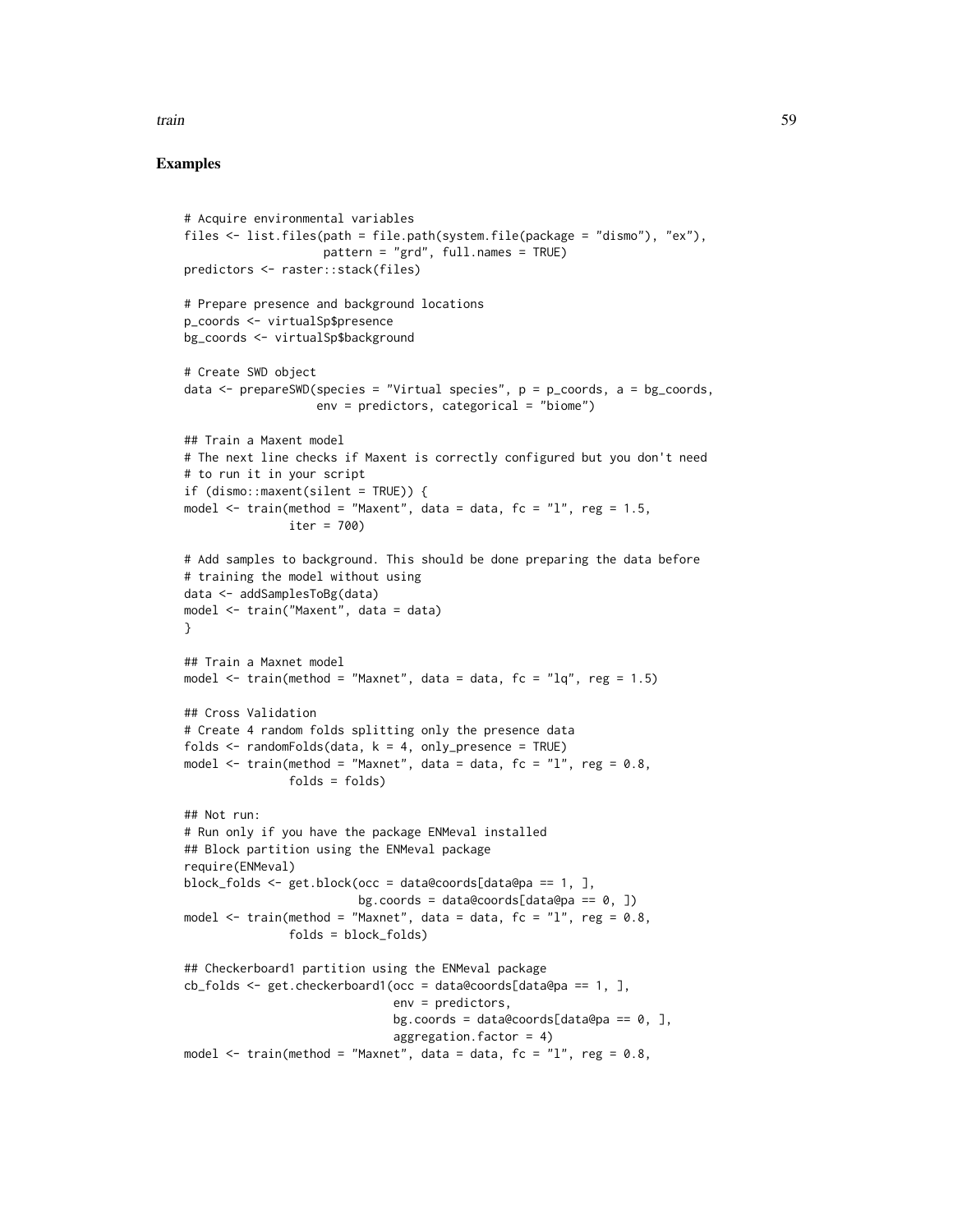```
folds = cb_folds)
## Environmental block using the blockCV package
# Run only if you have the package blockCV
require(blockCV)
# Create spatial points data frame
library(raster)
sp_df <- SpatialPointsDataFrame(data@coords, data = as.data.frame(data@pa),
                                proj4string = crs(predictors))
e_folds <- envBlock(rasterLayer = predictors,
                    speciesData = sp_df,
                    species = "data@pa",
                    k = 4,
                    standardization = "standard",
                    rasterBlock = FALSE)
model \le train(method = "Maxnet", data = data, fc = "l", reg = 0.8,
               folds = e_folds## End(Not run)
## Train presence absence models
# Prepare presence and absence locations
p_coords <- virtualSp$presence
a_coords <- virtualSp$absence
# Create SWD object
data <- prepareSWD(species = "Virtual species", p = p_coords, a = a_coords,
                   env = predictors[[1:5]])
## Train an Artificial Neural Network model
model <- train("ANN", data = data, size = 10)
## Train a Random Forest model
model <- train("RF", data = data, ntree = 300)
## Train a Boosted Regression Tree model
model <- train("BRT", data = data, n.trees = 300, shrinkage = 0.001)
## Multiple methods trained together with default arguments
output \le train(method = c("ANN", "BRT", "RF"), data = data, size = 10)
output$ANN
output$BRT
output$RF
## Multiple methods trained together passing extra arguments
output <- train(method = c("ANN", "BRT", "RF"), data = data, size = 10,
                ntree = 300, n.trees = 300, shrinkage = 0.001)
output
```
trainValTest *Train, Validation and Test datasets*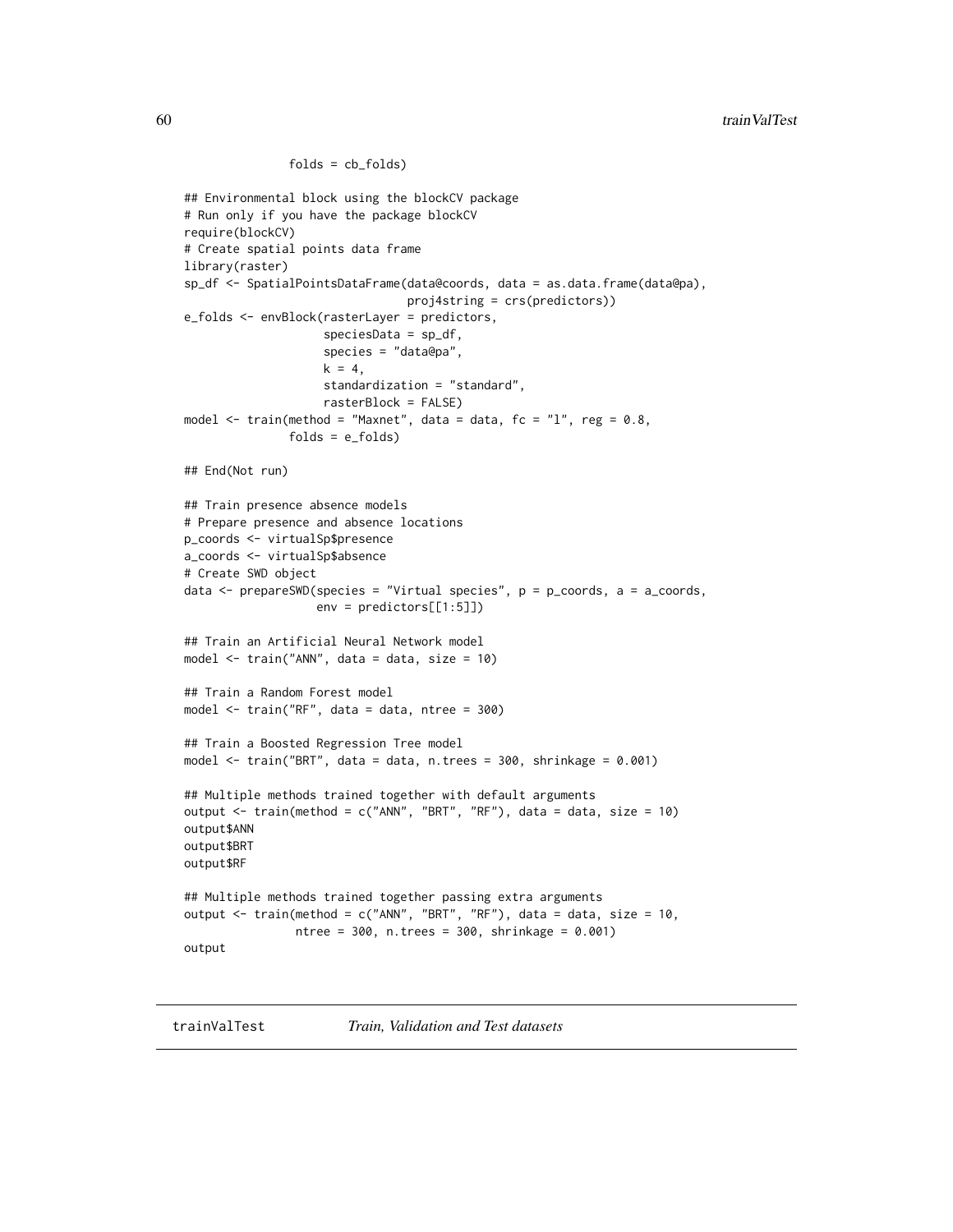#### <span id="page-60-0"></span>trainValTest 61

#### Description

Split a dataset randomly in training and testing datasets or training, validation and testing datasets.

#### Usage

```
trainValTest(x, test, val = 0, only_presence = FALSE, seed = NULL)
```
#### Arguments

| SWD object containing the data that have to be split in training, validation and<br>testing datasets.                                                                                               |
|-----------------------------------------------------------------------------------------------------------------------------------------------------------------------------------------------------|
| numeric. The percentage of data withhold for testing.                                                                                                                                               |
| numeric. The percentage of data withhold for validation, default is 0.                                                                                                                              |
| logical, if TRUE the split is done only for the presence locations and all the back-<br>ground locations are included in each partition, used manly for presence-only<br>methods, default is FALSE. |
| numeric. The value used to set the seed in order to have consistent results,<br>default is NULL.                                                                                                    |
|                                                                                                                                                                                                     |

#### Details

When only\_presence = FALSE, the proportion of presence and absence is preserved.

### Value

A list with the training, validation and testing or training and testing [SWD](#page-51-1) objects accordingly.

#### Author(s)

Sergio Vignali

```
# Acquire environmental variables
files <- list.files(path = file.path(system.file(package = "dismo"), "ex"),
                    pattern = "grd", full.names = TRUE)
predictors <- raster::stack(files)
# Prepare presence and background locations
p_coords <- virtualSp$presence
bg_coords <- virtualSp$background
# Create SWD object
data \leq prepareSWD(species = "Virtual species", p = p\_{\text{coordinates}}, a = bg_coords,
                   env = predictors, categorical = "biome")
# Split presence locations in training (80%) and testing (20%) datasets
# and splitting only the presence locations
```

```
datasets <- trainValTest(data, test = 0.2, only_presence = TRUE)
```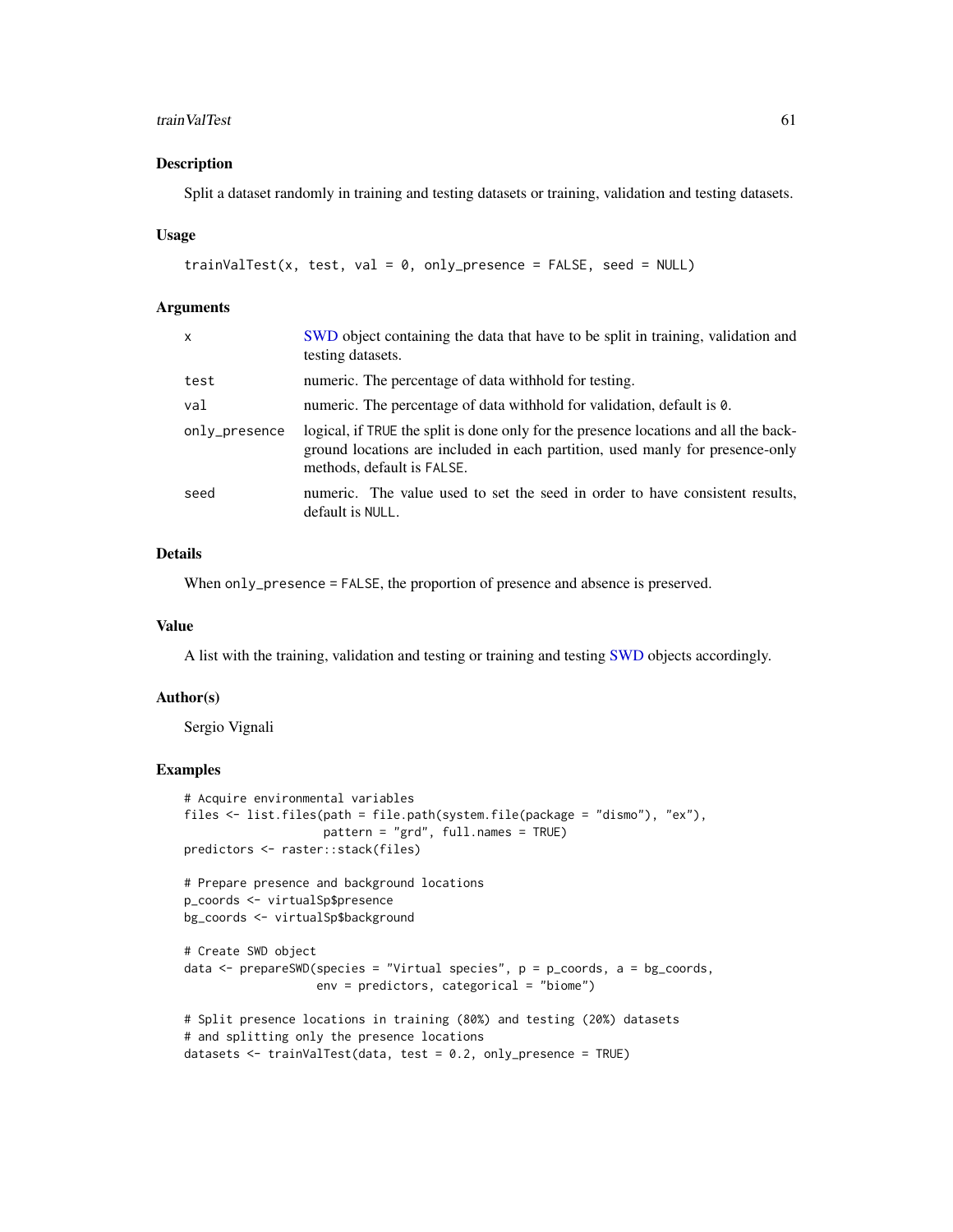```
train <- datasets[[1]]
test <- datasets[[2]]
# Split presence locations in training (60%), validation (20%) and testing
# (20%) datasets and splitting the presence and the absence locations
datasets \le trainValTest(data, val = 0.2, test = 0.2)
train <- datasets[[1]]
val <- datasets[[2]]
test <- datasets[[3]]
```
<span id="page-61-1"></span>

#### tss *True Skill Statistics*

### Description

Compute the max TSS of a given model.

### Usage

tss(model, test = NULL)

### Arguments

| model | SDM model or SDM model CV object.                                                                                                                                                           |
|-------|---------------------------------------------------------------------------------------------------------------------------------------------------------------------------------------------|
| test  | SWD object when model is an SDM model object; logical or SWD object when<br>model is an SDM model CV object. If not provided it computes the training TSS,<br>see details. Default is NULL. |

#### Details

For [SDMmodelCV](#page-50-1) objects, the function computes the mean of the training TSS values of the k-folds. If test = TRUE it computes the mean of the testing TSS values for the k-folds. If test is an [SWD](#page-51-1) object, it computes the mean TSS values for the provided testing dataset.

#### Value

The value of the TSS of the given model.

### Author(s)

Sergio Vignali

### References

Allouche O., Tsoar A., Kadmon R., (2006). Assessing the accuracy of species distribution models: prevalence, kappa and the true skill statistic (TSS). Journal of Applied Ecology, 43(6), 1223–1232.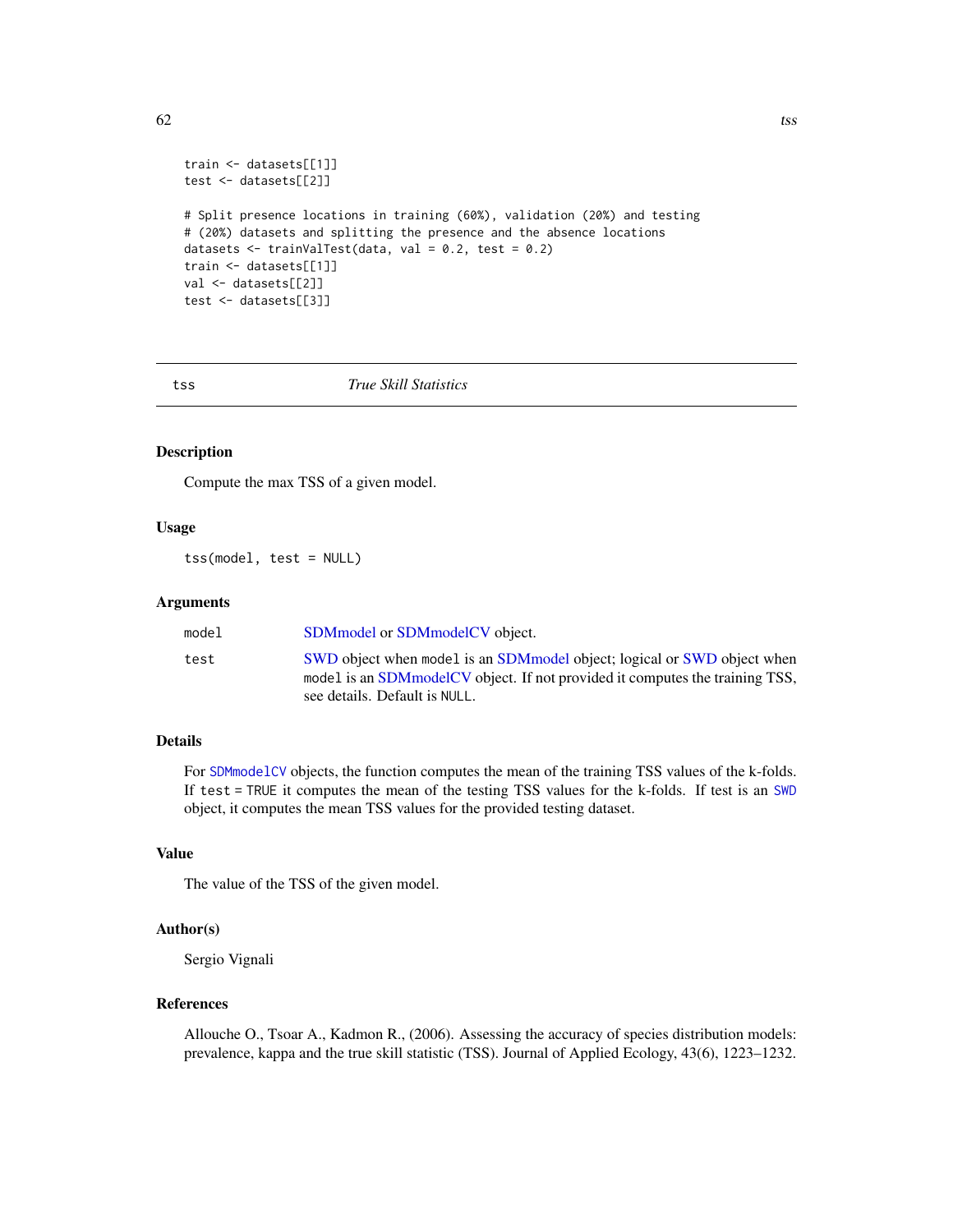<span id="page-62-0"></span>

#### See Also

[aicc](#page-3-1) and [auc.](#page-5-1)

```
# Acquire environmental variables
files <- list.files(path = file.path(system.file(package = "dismo"), "ex"),
                    pattern = "grd", full.names = TRUE)
predictors <- raster::stack(files)
# Prepare presence and background locations
p_coords <- virtualSp$presence
bg_coords <- virtualSp$background
# Create SWD object
data \leq prepareSWD(species = "Virtual species", p = p\text{-}coords, a = bg_coords,
                   env = predictors, categorical = "biome")
# Split presence locations in training (80%) and testing (20%) datasets
datasets <- trainValTest(data, test = 0.2, only_presence = TRUE)
train <- datasets[[1]]
test <- datasets[[2]]
# Train a model
model \le train(method = "Maxnet", data = train, fc = "l")
# Compute the training TSS
tss(model)
# Compute the testing TSS
tss(model, test)
# Same example but using cross validation instead of training and testing
# datasets
# Create 4 random folds splitting only the presence locations
folds = randomFolds(train, k = 4, only_presence = TRUE)
model <- train(method = "Maxnet", data = train, fc = "l", folds = folds)
# Compute the training TSS
tss(model)
# Compute the testing TSS
tss(model, test = TRUE)
# Compute the TSS for the held apart testing dataset
tss(model, test = test)
```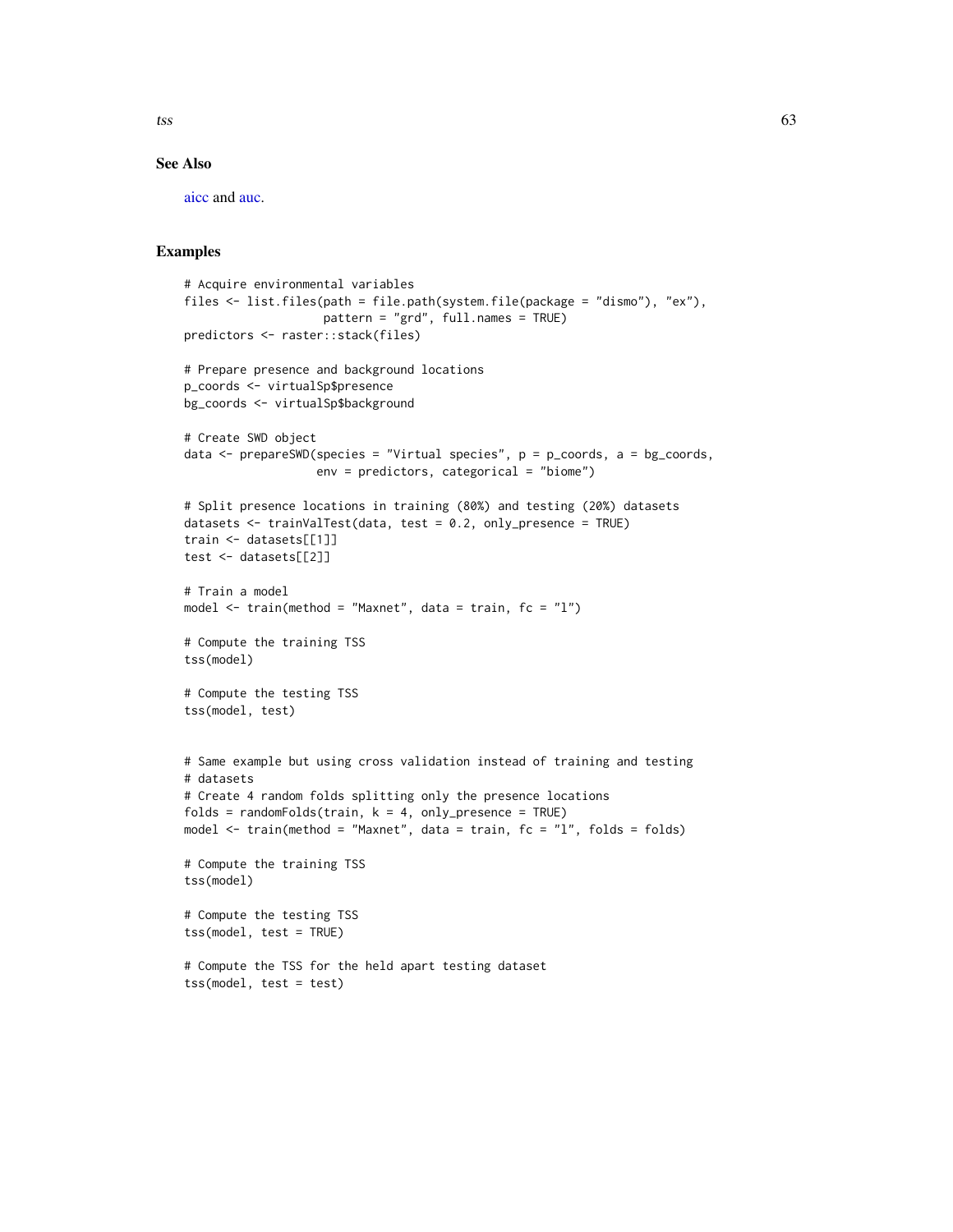<span id="page-63-0"></span>

#### Description

The function randomly permutes one variable at time (using training and absence/background datasets) and computes the decrease in training AUC. The result is normalized to percentages. Same implementation of MaxEnt java software but with the additional possibility of running several permutations to obtain a better estimate of the permutation importance. In case of more than one permutation (default is 10) the average of the decrease in training AUC is computed.

#### Usage

varImp(model, permut = 10)

#### Arguments

| model  | SDM model or SDM model CV object.               |
|--------|-------------------------------------------------|
| permut | integer. Number of permutations, default is 10. |

#### Details

Note that it could return values slightly different from MaxEnt Java software due to a different random permutation.

For [SDMmodelCV](#page-50-1) objects the function returns the average and the standard deviation of the permutation importances of the single models.

#### Value

data.frame with the ordered permutation importance.

#### Author(s)

Sergio Vignali

### Examples

```
# Acquire environmental variables
files <- list.files(path = file.path(system.file(package = "dismo"), "ex"),
                    pattern = "grd", full.names = TRUE)
predictors <- raster::stack(files)
# Prepare presence and background locations
p_coords <- virtualSp$presence
bg_coords <- virtualSp$background
```
# Create SWD object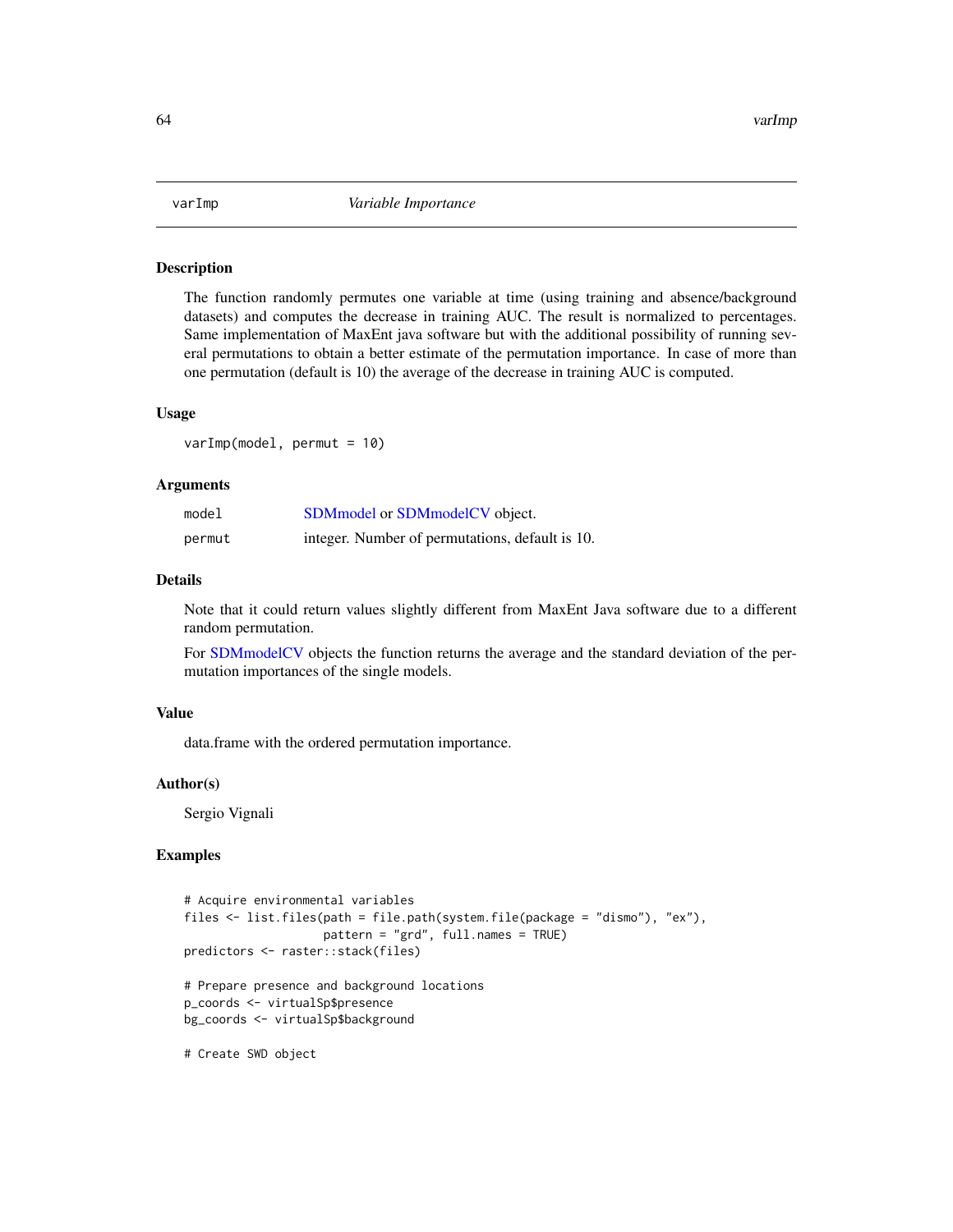#### <span id="page-64-0"></span>varSel 65

```
data <- prepareSWD(species = "Virtual species", p = p_coords, a = bg_coords,
                   env = predictors, categorical = "biome")
# Split presence locations in training (80%) and testing (20%) datasets
datasets <- trainValTest(data, test = 0.2, only_presence = TRUE)
train <- datasets[[1]]
test <- datasets[[2]]
# Train a model
model \le train(method = "Maxnet", data = train, fc = "l")
# Compute variable importance
vi <- varImp(model, permut = 5)
vi
# Same example but using cross validation instead of training and testing
# datasets
# Create 4 random folds splitting only the presence locations
folds = randomFolds(data, k = 4, only\_presence = TRUE)model \le train(method = "Maxnet", data = data, fc = "l", folds = folds)
# Compute variable importance
vi <- varImp(model, permut = 5)
vi
```
varSel *Variable Selection*

#### Description

The function performs a data-driven variable selection. Starting from the provided model it iterates through all the variables starting from the one with the highest contribution (permutation importance or maxent percent contribution). If the variable is correlated with other variables (according to the given method and threshold) it performs a Jackknife test and among the correlated variables it removes the one that results in the best performing model when removed (according to the given metric for the training dataset). The process is repeated until the remaining variables are not highly correlated anymore.

#### Usage

```
varSel(
  model,
  metric,
  bg4cor,
  test = NULL,
  env = NULL,method = "spearman",
  cor_th = 0.7,
  permut = 10,
```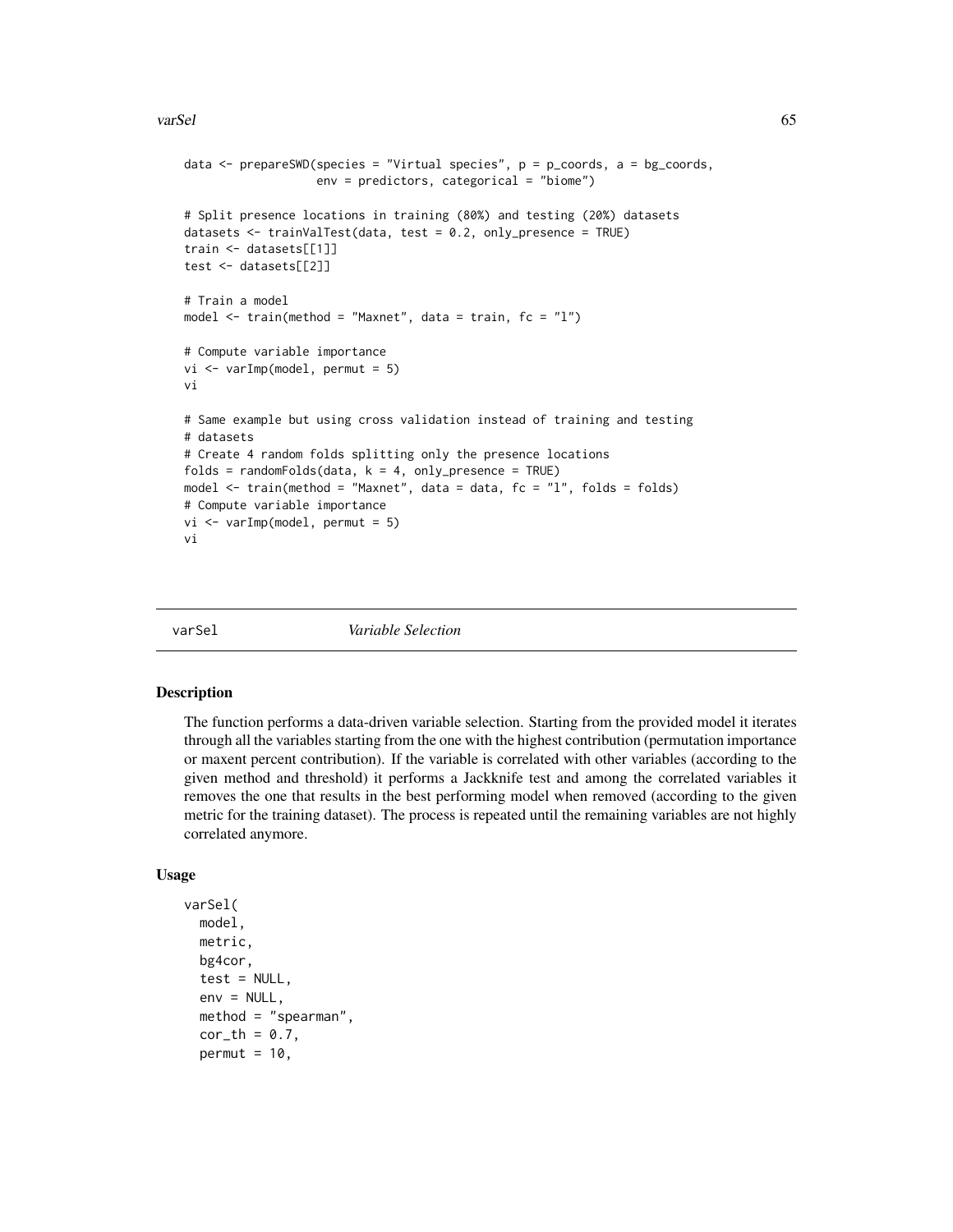66 varSel

```
use_pc = FALSE
\lambda
```
### Arguments

| SDM model or SDM model CV object.                                                                                                                                                                                                |
|----------------------------------------------------------------------------------------------------------------------------------------------------------------------------------------------------------------------------------|
| character. The metric used to evaluate the models, possible values are: "auc",<br>"tss" and "aicc".                                                                                                                              |
| SWD object. Background locations used to test the correlation between envi-<br>ronmental variables.                                                                                                                              |
| SWD. Test dataset used to evaluate the model, not used with aicc and SDM mod-<br>elCV objects, default is NULL.                                                                                                                  |
| stack containing the environmental variables, used only with "aicc", default is<br>NULL.                                                                                                                                         |
| character. The method used to compute the correlation matrix, default "spear-<br>man".                                                                                                                                           |
| numeric. The correlation threshold used to select highly correlated variables,<br>$default$ is $0.7$ .                                                                                                                           |
| integer. Number of permutations, default is 10.                                                                                                                                                                                  |
| logical, use percent contribution. If TRUE and the model is trained using the<br>Maxent method, the algorithm uses the percent contribution computed by Max-<br>ent software to score the variable importance, default is FALSE. |
|                                                                                                                                                                                                                                  |

### Details

• To find highly correlated variables the following formula is used:

 $|coeff| \leq cor<sub>t</sub>h$ 

### Value

The [SDMmodel](#page-49-1) or [SDMmodelCV](#page-50-1) object trained using the selected variables.

### Author(s)

Sergio Vignali

```
# Acquire environmental variables
files <- list.files(path = file.path(system.file(package = "dismo"), "ex"),
                   pattern = "grd", full.names = TRUE)
predictors <- raster::stack(files)
# Prepare presence and background locations
p_coords <- virtualSp$presence
bg_coords <- virtualSp$background
```
<span id="page-65-0"></span>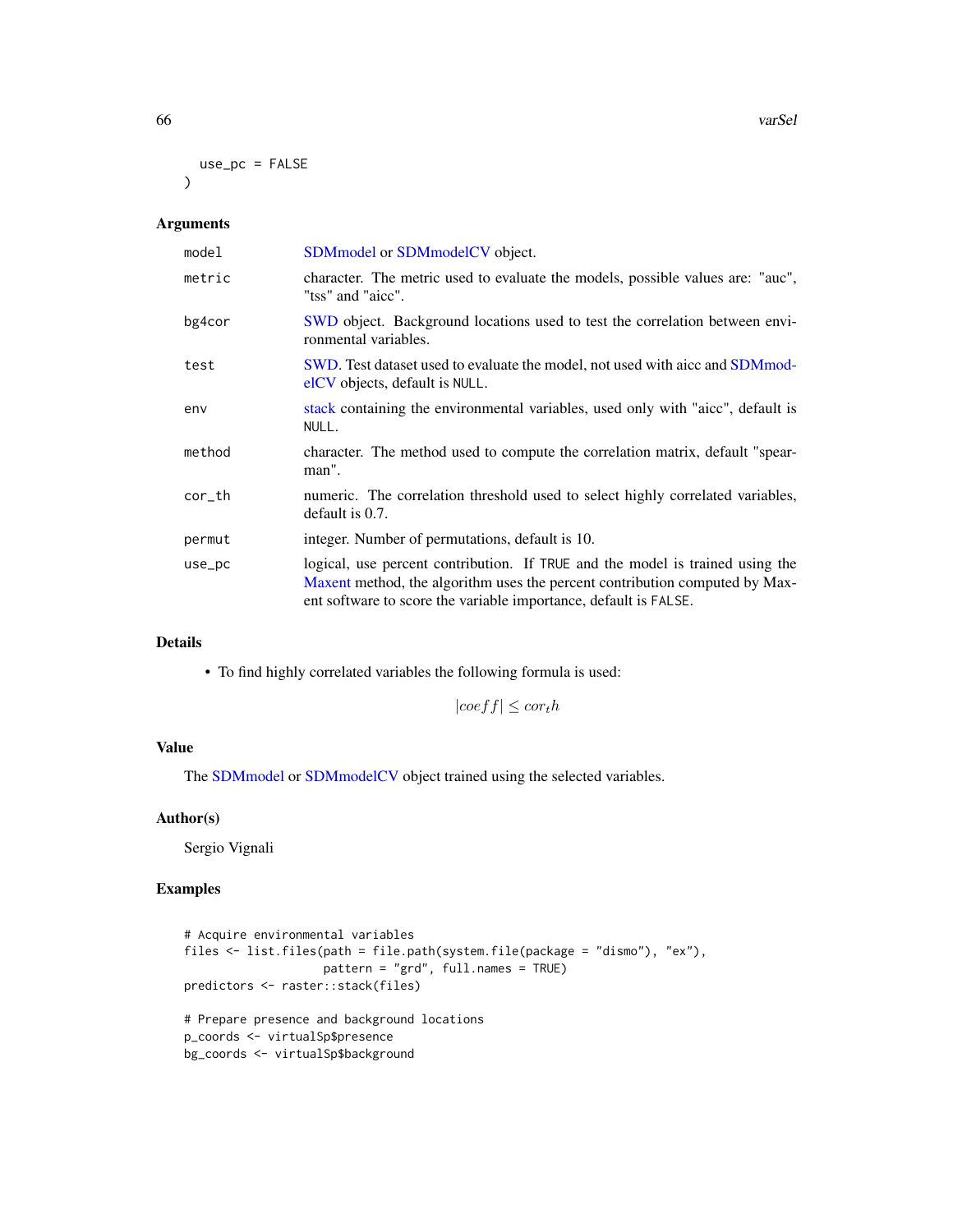```
# Create SWD object
data \leq prepareSWD(species = "Virtual species", p = p_coords, a = bg_coords,
                   env = predictors, categorical = "biome")
# Split presence locations in training (80%) and testing (20%) datasets
datasets <- trainValTest(data, test = 0.2, only_presence = TRUE)
train <- datasets[[1]]
test <- datasets[[2]]
# Train a model
model \le train(method = "Maxnet", data = train, fc = "l")
# Prepare background locations to test autocorrelation, this usually gives a
# warning message given that less than 10000 points can be randomly sampled
bg_coords <- dismo::randomPoints(predictors, 10000)
bg <- prepareSWD(species = "Virtual species", a = bg_coords,
                 env = predictors, categorical = "biome")
## Not run:
# Remove variables with correlation higher than 0.7 accounting for the AUC,
# in the following example the variable importance is computed as permutation
# importance
vs <- varSel(model, metric = "auc", bg4cor = bg, test = test, cor_th = 0.7,
             permut = 1)vs
# Remove variables with correlation higher than 0.7 accounting for the TSS,
# in the following example the variable importance is the MaxEnt percent
# contribution
# Train a model
# The next line checks if Maxent is correctly configured but you don't need
# to run it in your script
if (dismo::maxent(silent = TRUE)) {
model \le train(method = "Maxent", data = train, fc = "l")
vs <- varSel(model, metric = "tss", bg4cor = bg, test = test, cor_th = 0.7,
             use_pc = TRUE)
vs
# Remove variables with correlation higher than 0.7 accounting for the aicc,
# in the following example the variable importance is the MaxEnt percent
# contribution
vs \le varSel(model, metric = "aicc", bg4cor = bg, cor_th = 0.7,
             use_pc = TRUE, env = predictors)
vs
}
## End(Not run)
```
virtualSp *Virtual Species*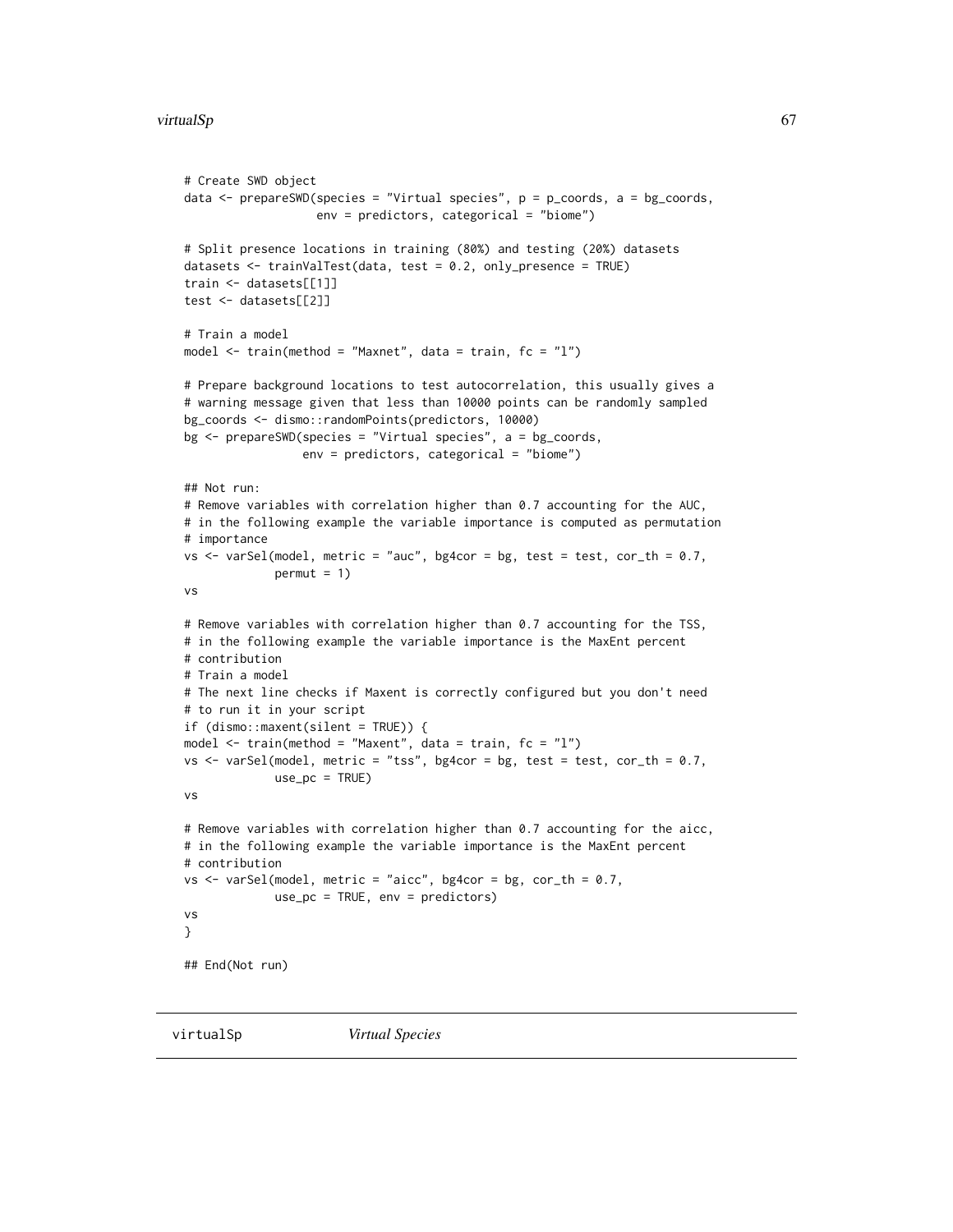### <span id="page-67-0"></span>Description

Dataset containing a random generated virtual species. The purpose of this dataset is to demonstrate the use of the functions included in the package.

#### Usage

virtualSp

### Format

A list with five elements:

presence 400 random generated coordinates for the presence locations.

absence 300 random generated coordinates for the absence locations.

background 5000 random generated coordinates for the background locations.

pa\_map Presence absence map used to extract the presence and absence locations.

prob\_map Probability map of the random generated virtual species.

### Details

The random species has been generated using the package virtualspecies.

### References

Leroy, B. , Meynard, C. N., Bellard, C. and Courchamp, F. (2016), virtualspecies, an R package to generate virtual species distributions. Ecography, 39: 599-607. doi:10.1111/ecog.01388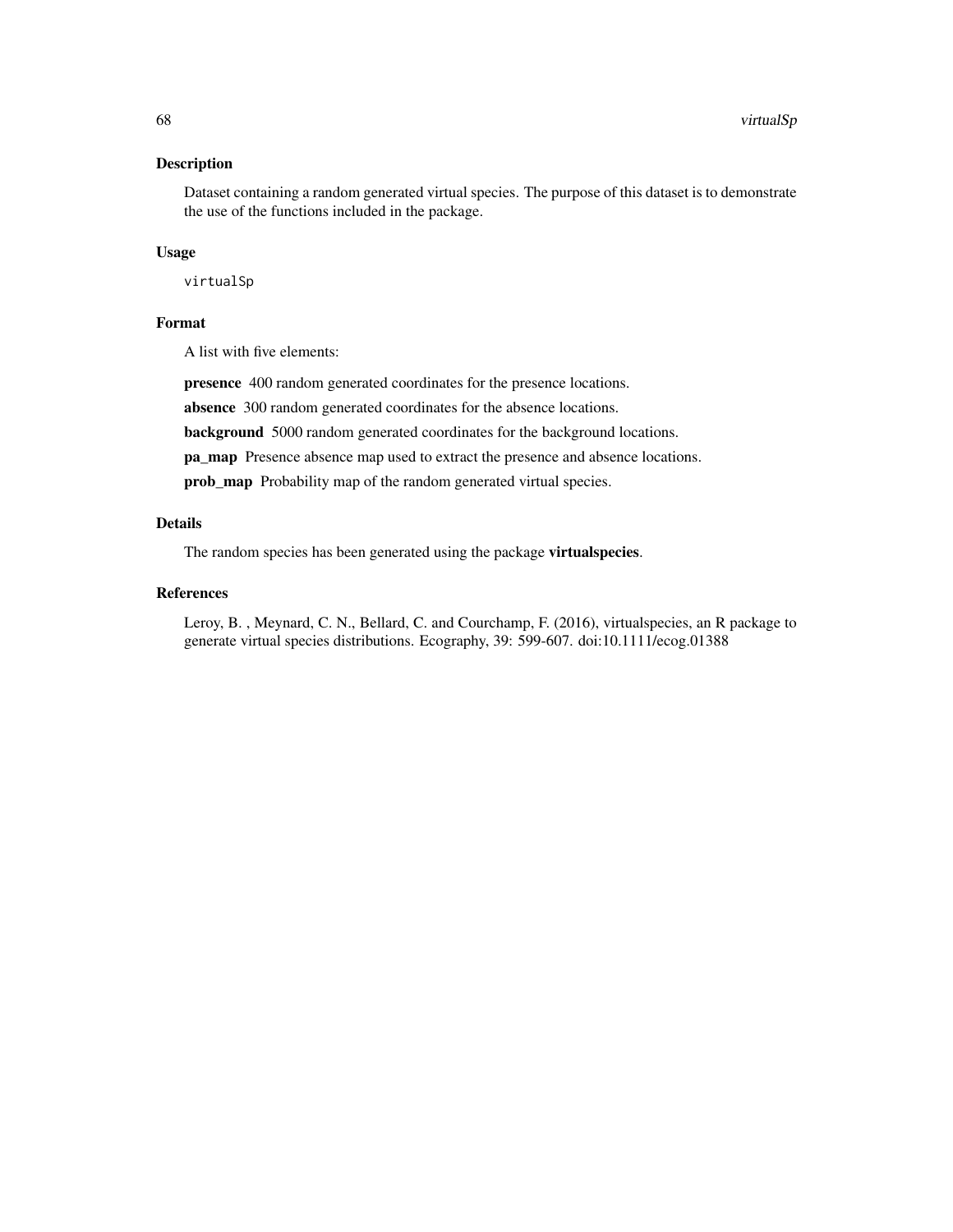# <span id="page-68-0"></span>**Index**

∗ datasets virtualSp, [68](#page-67-0) addSamplesToBg, [3,](#page-2-0) *[57,](#page-56-0) [58](#page-57-0)* aicc, [4,](#page-3-0) *[7](#page-6-0)*, *[15](#page-14-0)*, *[63](#page-62-0)* ANN, *[35](#page-34-0)*, *[50](#page-49-0)* ANN-class, [6](#page-5-0) auc, *[5](#page-4-0)*, [6,](#page-5-0) *[63](#page-62-0)* BRT, *[36](#page-35-0)*, *[50](#page-49-0)* BRT-class, [8](#page-7-0) checkMaxentInstallation, [9](#page-8-0) confMatrix, [10](#page-9-0) corVar, [11](#page-10-0) doJk, [12,](#page-11-0) *[28](#page-27-0)* extent, *[39](#page-38-0)*, *[41](#page-40-0)* gbm, *[8](#page-7-0)*, *[57](#page-56-0)* getTunableArgs, [14,](#page-13-0) *[15](#page-14-0)*, *[24](#page-23-0)*, *[46](#page-45-0)* ggplot, *[26](#page-25-0)[–28](#page-27-0)*, *[30](#page-29-0)*, *[32](#page-31-0)[–34](#page-33-0)* gridSearch, [15,](#page-14-0) *[24](#page-23-0)*, *[52](#page-51-0)* MaxEnt, *[50](#page-49-0)* Maxent, *[37](#page-36-0)*, *[48](#page-47-0)*, *[50](#page-49-0)*, *[66](#page-65-0)* Maxent-class, [17](#page-16-0) maxentTh, [17,](#page-16-0) *[19](#page-18-0)* maxentVarImp, *[18](#page-17-0)*, [18](#page-17-0) Maxnet, *[50](#page-49-0)* maxnet, *[10](#page-9-0)*, *[39](#page-38-0)*, *[42](#page-41-0)*, *[58](#page-57-0)* Maxnet-class, [20](#page-19-0) mergeSWD, [20](#page-19-0) modelReport, [21](#page-20-0) nnet, *[6](#page-5-0)*, *[57](#page-56-0)* optimizeModel, *[16](#page-15-0)*, [23,](#page-22-0) *[52](#page-51-0)* plot,SDMtune,missing-method, [25](#page-24-0) plotCor, [27](#page-26-0) plotJk, [28](#page-27-0) plotPA, [29,](#page-28-0) *[31](#page-30-0)* plotPred, *[30](#page-29-0)*, [30](#page-29-0) plotResponse, [31](#page-30-0) plotROC, [33](#page-32-0) plotVarImp, [34](#page-33-0) predict, *[22](#page-21-0)* predict,ANN-method, [35](#page-34-0) predict,BRT-method, [36](#page-35-0) predict, Maxent-method, [37](#page-36-0) predict,RF-method, [38](#page-37-0) predict,SDMmodel-method, *[35](#page-34-0)[–38](#page-37-0)*, [38](#page-37-0) predict, SDMmodelCV-method, [41](#page-40-0) prepareSWD, [43,](#page-42-0) *[52](#page-51-0)* randomFolds, [44,](#page-43-0) *[57,](#page-56-0) [58](#page-57-0)* randomForest, *[49](#page-48-0)*, *[57](#page-56-0)* randomSearch, *[16](#page-15-0)*, *[24](#page-23-0)*, [45,](#page-44-0) *[52](#page-51-0)* raster, *[29,](#page-28-0) [30](#page-29-0)*, *[40](#page-39-0)*, *[42](#page-41-0)*, *[54](#page-53-0)* reduceVar, [47](#page-46-0) RF, *[38](#page-37-0)*, *[50](#page-49-0)* RF-class, [49](#page-48-0) SDMmodel, *[5,](#page-4-0) [6](#page-5-0)*, *[10](#page-9-0)*, *[12](#page-11-0)*, *[14,](#page-13-0) [15](#page-14-0)*, *[17](#page-16-0)*, *[19](#page-18-0)*, *[22](#page-21-0)*, *[24](#page-23-0)*, *[31](#page-30-0)*, *[33](#page-32-0)*, *[38,](#page-37-0) [39](#page-38-0)*, *[46,](#page-45-0) [47](#page-46-0)*, *[50](#page-49-0)*, *[52](#page-51-0)*, *[56](#page-55-0)*, *[58](#page-57-0)*, *[62](#page-61-0)*, *[64](#page-63-0)*, *[66](#page-65-0)* SDMmodel-class, [50](#page-49-0) SDMmodel2MaxEnt, [50](#page-49-0) SDMmodelCV, *[6,](#page-5-0) [7](#page-6-0)*, *[12](#page-11-0)[–15](#page-14-0)*, *[19](#page-18-0)*, *[24](#page-23-0)*, *[31](#page-30-0)*, *[41](#page-40-0)*, *[46,](#page-45-0) [47](#page-46-0)*, *[52](#page-51-0)*, *[58](#page-57-0)*, *[62](#page-61-0)*, *[64](#page-63-0)*, *[66](#page-65-0)* SDMmodelCV-class, [51](#page-50-0) SDMtune, *[15](#page-14-0)*, *[24](#page-23-0)[–26](#page-25-0)*, *[46](#page-45-0)* SDMtune-class, [52](#page-51-0) stack, *[5](#page-4-0)*, *[13](#page-12-0)*, *[15](#page-14-0)*, *[22](#page-21-0)*, *[24](#page-23-0)*, *[39](#page-38-0)[–43](#page-42-0)*, *[46](#page-45-0)*, *[48](#page-47-0)*, *[54](#page-53-0)*, *[66](#page-65-0)* SWD, *[4](#page-3-0)*, *[6,](#page-5-0) [7](#page-6-0)*, *[10,](#page-9-0) [11](#page-10-0)*, *[13](#page-12-0)*, *[15](#page-14-0)*, *[20](#page-19-0)*, *[22](#page-21-0)*, *[24](#page-23-0)*, *[27](#page-26-0)*, *[33](#page-32-0)*, *[39](#page-38-0)*, *[41](#page-40-0)*, *[43,](#page-42-0) [44](#page-43-0)*, *[46](#page-45-0)*, *[48](#page-47-0)*, *[50,](#page-49-0) [51](#page-50-0)*, *[53](#page-52-0)*, *[56,](#page-55-0) [57](#page-56-0)*, *[61,](#page-60-0) [62](#page-61-0)*, *[66](#page-65-0)* SWD-class, [52](#page-51-0) swd2csv, [53](#page-52-0)